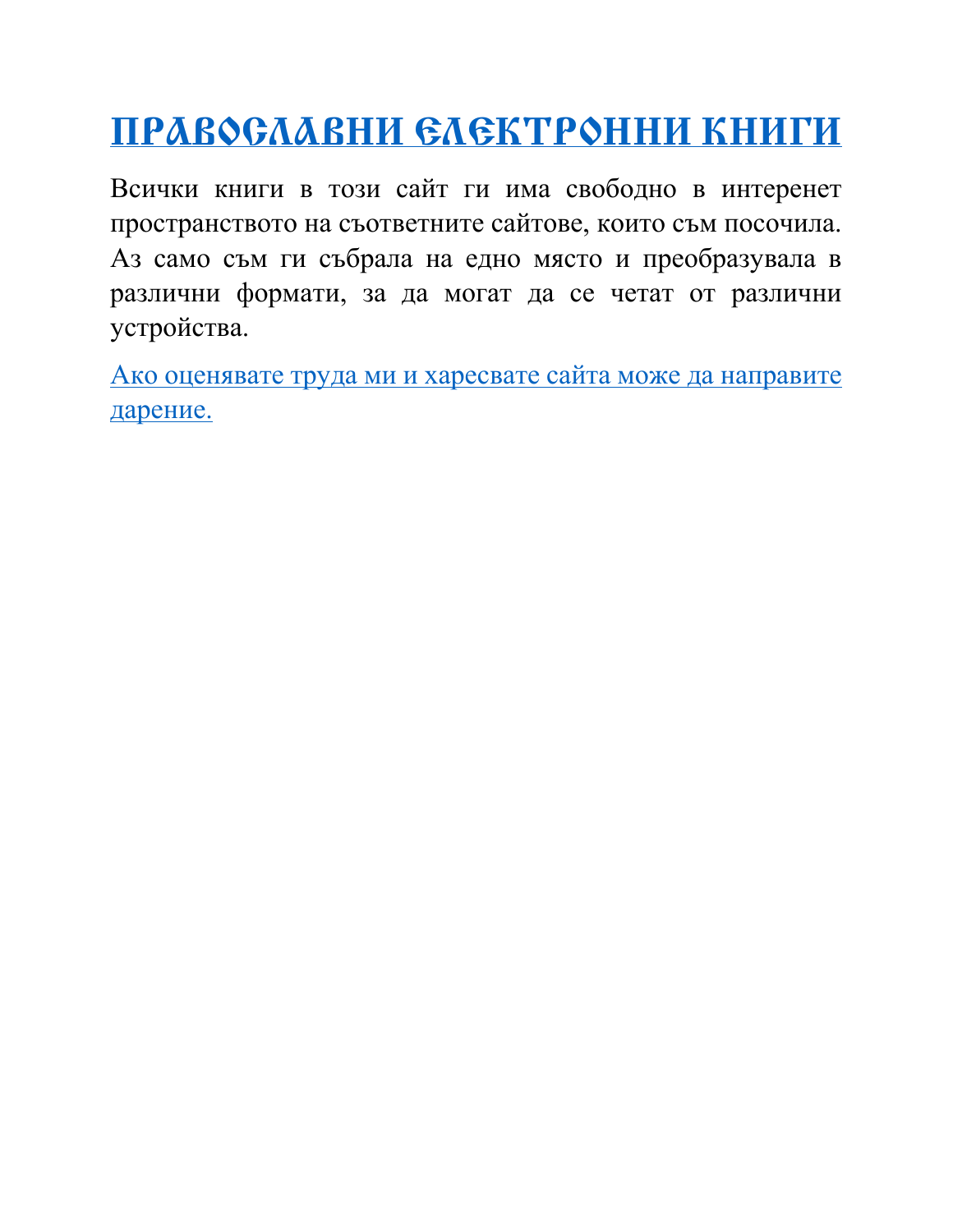АЛЕКСАНДЪР КАЛОМИРОС

## KAMЪК ЗА ПРЕПЪВАНЕ

**Кратки думи, написани с любов и болка от сърце, засягащи ереста на нашето** *ʵ˕ʺːʺȱˆȱˆ˖˘ˆˑ˖ˊ˓˘˓ȱʆ˕ʲʵ˓˖ˏʲʵˆʺ*

#### Встъпителни думи

Авторът на книгата Александър Каломирос (1931-1988) е лекар по образование, близък приятел на известния гръцки иконописец и университетски преподавател Фотий Кондоглу (1895-1965). Каломирос придобива широка известност в православния свят след отпечатването на книгата си "Против лъжливото единство" в средата на 60-те години на миналия век, в която той прави впечатляващ анализ на "духа на тоя свят", на икуменизма, на религиозния синкретизъм. В тази творба широтата на философския и богословския поглед на Каломирос е съчетана с вярност към духа на Преданието, с внимателно вникване в светоотеческата писменост и с умение за ясен, достъпен изказ, издържан в добре балансиран богословско-публицистичен стил. Неговата книга "Камък за препъване" излиза през 1976 г. под заглавието "*The Touchstone*"; в нея той задълбочава тематиката на споменатата книга, като вече не толкова критикува "духа на тоя свят" в един по-общ план, колкото утвърждава и защищава избора, направен от истинно-православните християни в Гърция, решително прекъснали църковно общение с официалната Гръцка църква. За съжаление еклесиологичното мислене на Каломирос е твърде силно повлияно от преекспонирани оценки и изводи в духа на крайните гръцки традиционалисти. Наред с достъпно и пределно ясно изречени съждения, изцяло в светлината на светоотеческото богословие, в статията ще срещнем и съвсем крайни и публицистично заострени заявления за липсата на благодат в тайнствата на официалната църква. Известно е, че въпросът за наличието или липсата на благодат в официалната църква се оказва в богословски план основният камък, о който се разбива единството на истинно-православните християни в Гърция. В името на богословска последователност и яснота се настоява за еднозначен и категоричен отговор на въпроса: "има благодат" или "няма благодат". Така в името на една на пръв поглед съвсем понятна формално-логическа последователност се прибягва към неправомерна богословска абсолютизация на въпрос, който не е изказан догматически от съборното съзнание на Църквата и следва да се разглежда много внимателно и предпазливо в светлината на светоотеческия богословски consensus, а също и в светлината на съборния пастирски опит на *Христовата Църква*. Това от своя страна напълно изключва полемика чрез схоластично "замерване" с цитати, изключва абсолютизирането на личното богословско мнение, а също и диагностиката за "автоматично" отпадане от благодатта. Тази "диагностика" се оказва печално оръжие, което различни старостилни формации насочват не само срещу официалната иърква, но и една срешу друга в безкрайните си спорове. Прекъсването на църковното общение с проповядващи или толериращи икуменизма епископи не се обуславя от увереността, че тези епископи са вече напълно лишени от благодат и са отпаднали от Църквата, а се обуславя от това, че проповядват ерес или толерират ерес, като пребъдват в църковно общение с други, проповядващи ерес епископи. Отпадането от благодатта на отделни личности, групи и дори поместни църкви — както и самият Каломирос изтъква в "Камък за препъване" — може да стане постепенно в продължение на дълъг период от време като следствие на разпространявана или допускана да се разпространява — най-вече от епископи — ерес. Неслучайно в Първата резолюция на Архиерейския събор на Руската Православна Църква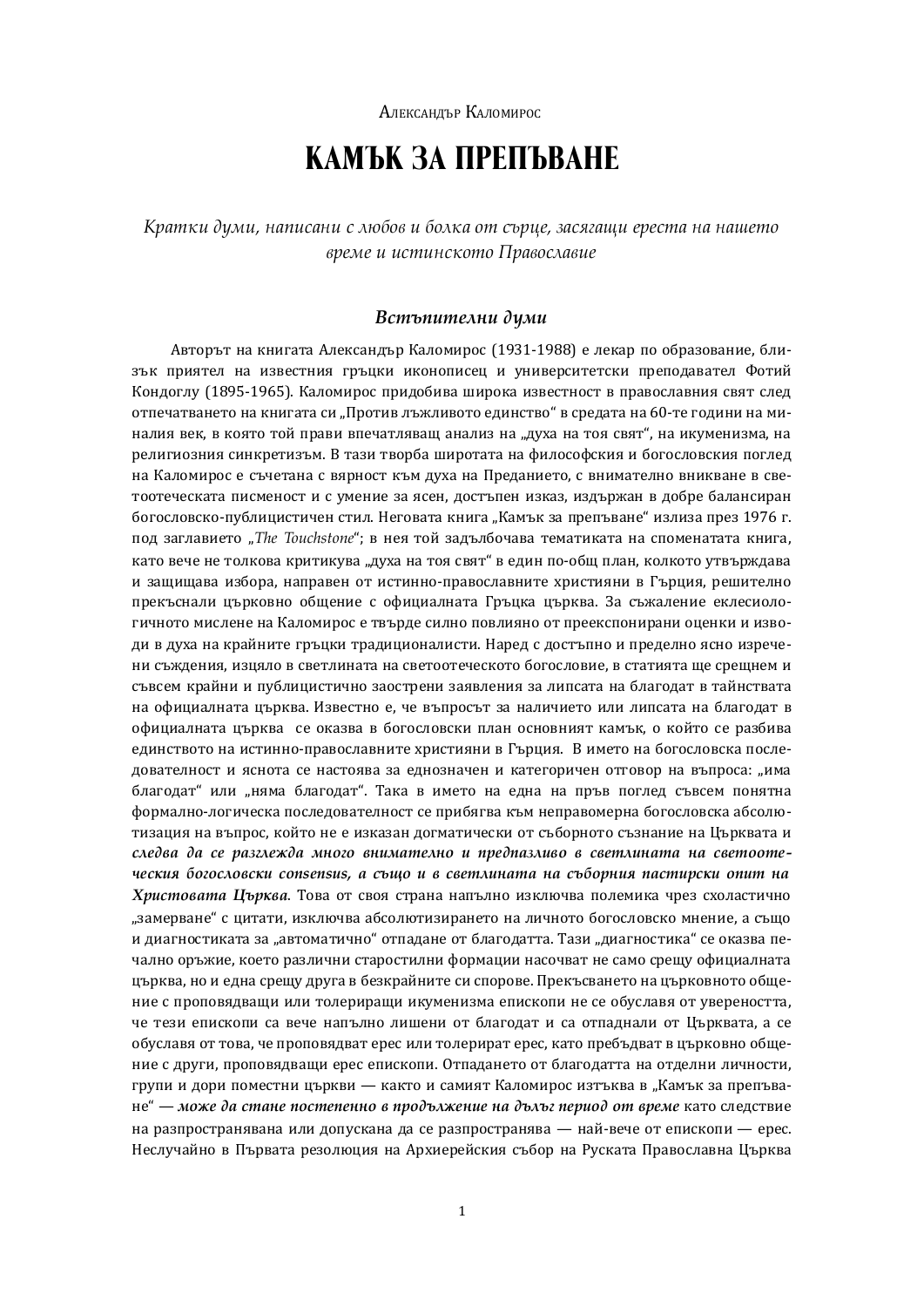зад Граница относно въпросите на Старостилната Църква в Гърция (12/25 септември 1974 г.) се казва: "Руската Православна Църква зад Граница разглежда въвеждането на новия стил като грешка, внесла смут в живота на Църквата и в крайна сметка като причина за схизма. Поради това тя не е приемала, не приема и не ще приеме [новия стил] и избягва съслужения с новостилци. Относно въпроса по повод наличието или липсата на благодат у новостилците Руската Православна Църква зад Граница смята, че нито тя самата, нито която и да е друга поместна Църква има пълномощие да вземе заключително решение, тъй като категорична преценка по този въпрос може да направи само свикан по надлежния ред компетентен Вселенски събор със задължителното участие на свободната Църква в Русия".

С направената съществена уговорка книгата на Александър Каломирос "Камък за препъване" посочва с пределна яснота раните в тялото на Църквата, причинени от съвременните духовни болести, които изтъкват себе си като "лекарство" и се стремят да преформатират, да подменят достоверния дух на православното Предание - сърцето на Христовата Църква като стълб и крепило на истината.

Поставеното в квадратни скоби "[…]" е вметнато от българския преводач.<sup>1</sup>

 $^1$  © 2010. Автор на встъплението, Триадицкий епископ Фотий. Преводът на настоящата книга е направен от английското ѝ издание ("The Touchstone", [букв. "Пробен камък"] Commissioned by and written under the auspices of the Holy Convent of the Annunciation of the Theotokos — Oinussai, Chios, 1976. Edited English Edition, Boston, 1999) от инок Евтимий (Хинов).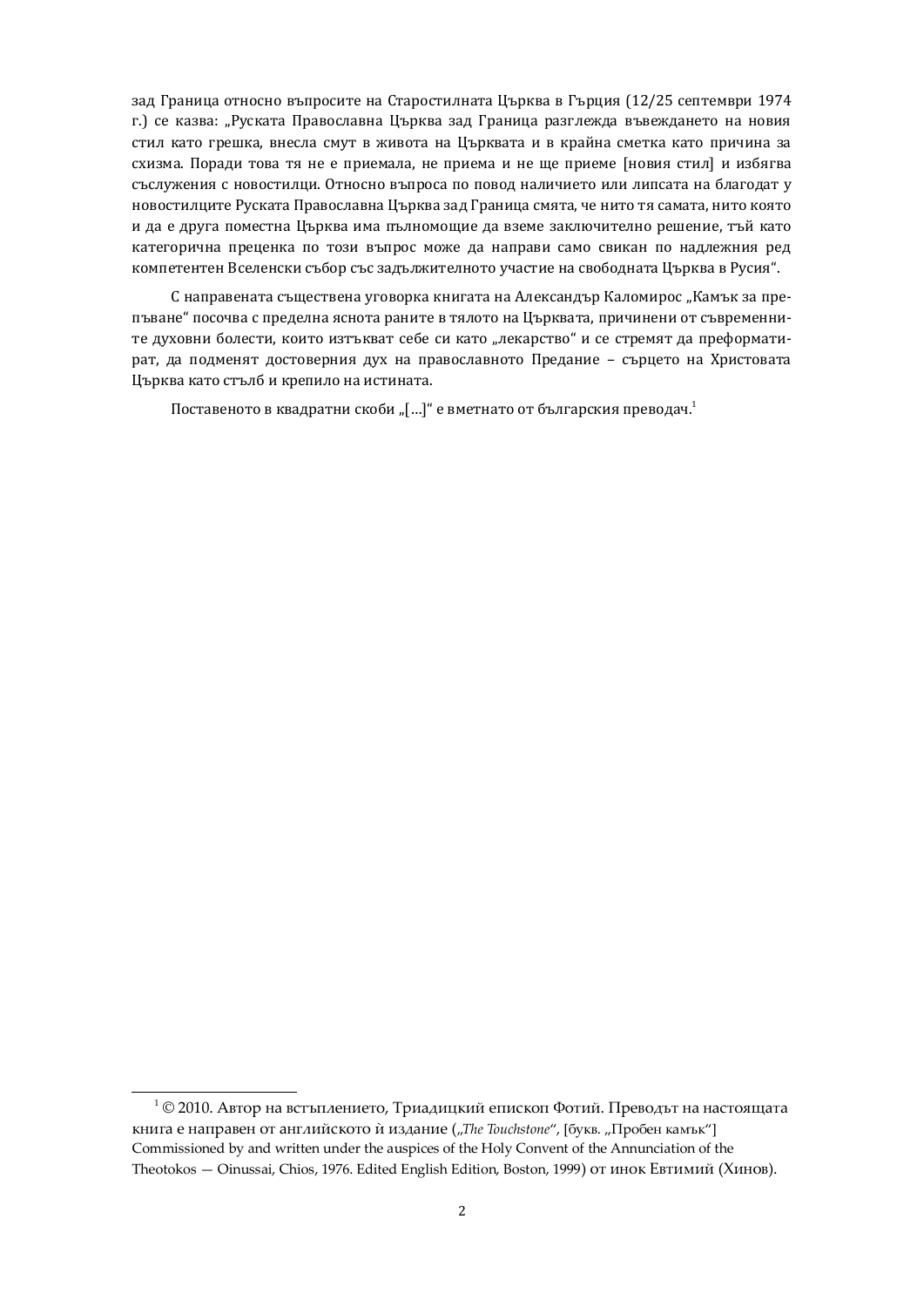Нашият век е епоха на отстъплението, за което говори Апостолът във второто си послание до Солуняните. Знам. че "разумните", "трезвомислешите" и "добре осведомените" ще се усмихнат с великодушно снизхождение в отговор на това мое твърдение. "Добре осведомените" хора просто не предлагат подобни авантюристични мнения, особено когато става дума за въпроси на есхатологията. Но тъй като аз не считам себе си за "разумен", то аз се вслушвам в думите на нашия Господ: "От смоковницата вземете подобие: когато клоните ѝ станат меки и пуснат листа, знаете, че е близо лято;  $m$ ъй и вие, кога видите всичко това, знайте, че е близо, при вратата" (Мат. 24:32-33). Ето зашо, следвайки заповедта на Господа, аз правя своите изводи, "виждайки всичко това".

До настъпването на нашия достоен за удивление век православните вярвали в Православието, инославните — в своите ереси, атеистите — в своя атеизъм; и всеки полагал усилие да убеди другия, че [само] той притежава истината! С други думи, хората вярвали в [съществуването на] истината и се борили за нея — дори тези, които не познавали Истината. Страшното отстъпление в сегашната епоха съвсем не дължи съществуването си на това, че нашият свят се е препълнил с еретици и атеисти, които, въпреки огромния си брой, у благочестивите човеци могат само да укрепят вярата. Съвременното отстъпление се корени в това, че сега хората са престанали да вярват в Истината, престанали са да вярват, че Истината съществува и че си заслужава човек да полага усилия, за да се бори за нея. Еретици, които вярват в своята ерес, вече са рядкост. Колкото и странно да изглежда, дори идейните атеисти, които са убедени донякъде в своя атеизъм, са своего рода благословение за нашата епоха. Съвременните хора са изгубили всяко убеждение. Всичко за тях е относително, всичко стои под знака на съмнението и неопределеността. За тях съществуват малко неща, за които да си струва да се бориш. Малко неща те считат за достойни за поощрение, освен удоволствията в тоя скоропреходен живот.

В подобен свят един убеден атеист или еретик са сякаш остров с живот насред един океан на смъртта, тъй като подобна убеденост свидетелствува за стремеж към истината; и макар тази убеденост да е неразумна, смътна и страстна, тя все пак показва, че все още не са изпепелени мостовете, свързващи душата с Бога, Който е самата Истина, макар човеците да не знаят и да не признават това.

И тъй, хората от нашето време вярват единствено в своите удоволствия и забавления. Но за да имат удоволствия и забавления, те се нуждаят от мирен обществен живот, нуждаят се и от взаимно сътрудничество, за да си осигурят материални блага. За да се осъществи това на дело, всички граници трябва да бъдат разрушени, всички религии трябва да се обединят, заедно с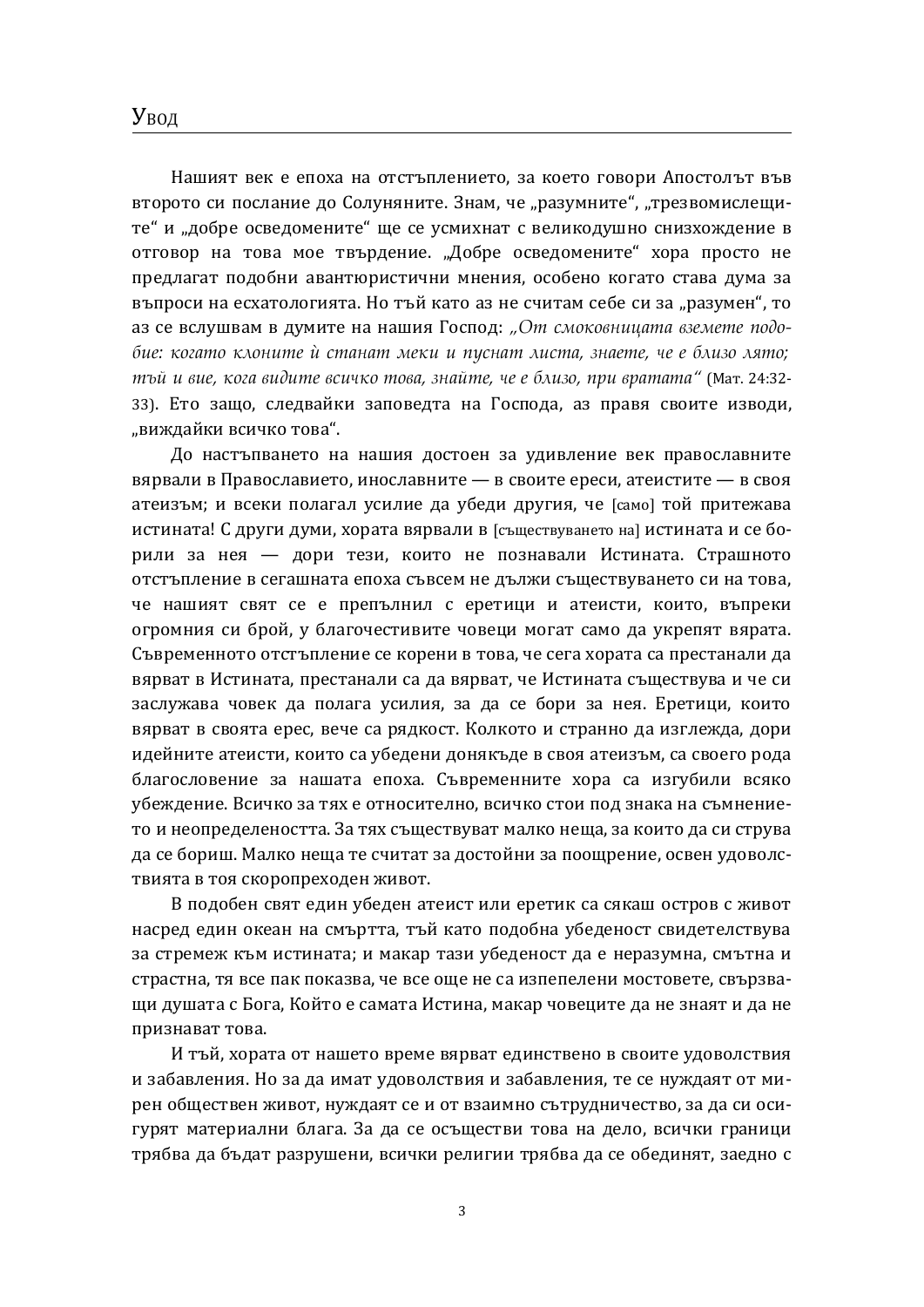всички идеологии и народи. Всичко, което може да стане причина за война, борба, противостоене в мненията, е длъжно да изчезне. Политиката на "мирно съвместно съществуване", идеята за обединена Европа, масонският синкретизъм<sup>2</sup>, икуменическото движение, надеждата да бъде създадена световна Държава — всички тези неща са израз на крайната жажда на човеците за живот в необезпокоявани удоволствия.

Икуменизмът учи, че Истината [в нейната пълнота и съвършенство] не съществува никъде. Той е унищожение на надеждата, живяла от най-дълбока древност в човешкото сърце, той е отричане на Истината и заменянето ѝ с човешки [полу]истини, които по необходимост са длъжни да правят отстъпки една пред друга в името на общото благо. Икуменизмът е последната и найлукава клопка, която дяволът е скроил за човечеството, той е най-опасното и най-коварното нападение срещу Христовата Църква. Икуменизмът е отрова, която парализира душата и отнема способността ѝ да вярва, да вижда светлината, отнема ѝ дори жаждата за Истината. Икуменизмът помрачава разума на православния християнин и го променя така, че наместо да обича болния и да се труди над лечението му, той се прониква от любов към самата болест; вместо с любов към еретика, той се изпълва с любов към неговата epec.

#### Ако солта изгуби силата си

Прицелна точка за всерелигиозния синкретизъм, наречен иначе икуменизъм, е Православната Църква, тъй като тя е Христовата Църква, надеждата и солта на света. Дяволът прекрасно знае, че "ако солта изгуби силата си", тогава цялото човечество ще се подложи на разложение, а това именно е целта на оногова, който си е "открай време човекоубиец" [срв. Иоан. 8:44].

"Керкопортата" на Константинопол $^3$  се отвори пред икуменизма в 1919 година. Англиканската или епископалната "църква", организирала "икуменическото движение", изпращат в тази година делегация при Православните Църкви, за да ги поканят да пратят свои представители на конференцията на икуменическото движение "Вяра и Устройство", която трябвало да се състои през август следващата година в Женева. Тогава местоблюстител на Вселенския престол е Бруският [митрополит] Доротей. "Смятам — заявява той на заседанието на Синода от 10 януари 1919 г., — че е дошло времето Пра-

 $^2$  "Синкретизъм" е гръцка дума, която буквално означава "обединяване на критяните". В древност жителите на о-в Крит се отличавали с това, че при опасност се обединявали, като изоставяли всички свои безспирни политически и религиозни разногласия. В днешно време думата "синкретизъм" се употребява в смисъл на безразборно свързване на противоречиви схващания, идеологии и понятия. - Всички пояснителни бележки са съста-*ʵʺˑˆȱ˓˘ȱ˔˕ʺʵ˓ʹʲˣˆ˘ʺȱˑʲȱˊˑˆʶʲ˘ʲ.*

 $^3$  Има се предвид малка вратичка в стената на Константинопол, която единствена не била пазена и през която османските нашествениците нахлули и завладели града.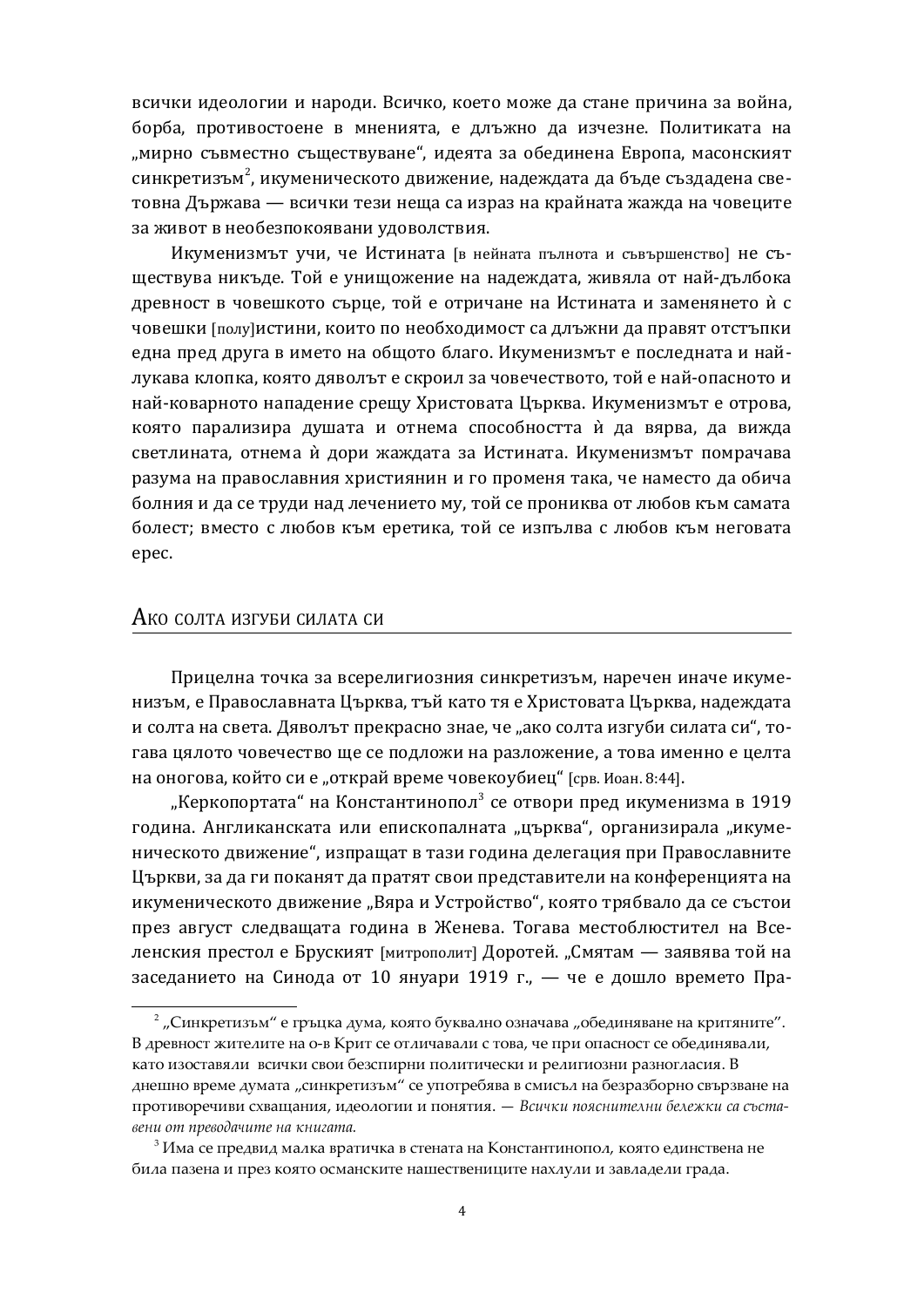вославната Църква сериозно да помисли по въпроса за обединението на отделните християнски Църкви". Синодът с радост приема предложението на местоблюстителя и учредява комисия за изучаване начините, чрез които това обединение би могло да се осъществи. Година след това, през януари 1920 г., бе подготвена историческата енциклика на Вселенската патриаршия, отправена "към Христовите Църкви, където и да се намират те". Тя бе разпратена по цял свят и предизвика всеобщо въодушевление. Протестантите от всички деноминации ръкопляскаха на Вселенската патриаршия, а Вселенската патриаршия оттогава се гордее с тази енциклика, която доказва, че тя е един от инициаторите на икуменическото движение.

Според тази енциклика обединяването на църквите би могло да се осъществи чрез постепенно заличаване на различията между "отделните Църкви". Като първа крачка към това енцикликата предлага следното: 1) преминаване към единен календар "за съвместно празнуване на великите празници от всички Църкви"; 2) обмяна на братски послания; 3) братски отношения между представителите на тези Църкви; 4) връзки между богословските училища и обмяна на трудове, литература и периодика "от всяка църква"; 5) обмяна на учащи се; 6) свикване на всехристиянски конференции; 7) исторично и безпристрастно изучаване на догматическите разлики: 8) взаимно уважение на практиките и обичаите на различните "църкви"; 9) общо ползуване на храмове и гробиша, за погребване на "привържениците на други конфесии"; 10) въвеждане на общи правила относно смесените бракове; 11) взаимна поддръжка в делото на религиозното образование, благотворителността и т. н.

Векове наред нито един Константинополски архиерей не бе стъпвал на Запад. Последният, който направил такова посещение, бил патриарх Йосиф, участник във Флорентинския лъже-събор през 1439 г., на който единствено светител Марк Ефески отказал да подпише унията на Източните Църкви с папизма. Краят на този патриарх бил безславен. Въпреки това, след толкова много векове, Доротей поиска да подражава тъкмо на този човек. Той бе приет в Англия с огромни почести от краля, лордовете и други официални лица. Но на величествената церемония, организирана в негова чест, той не успя да отиде — той също умря на Запад, далеч от своя престол $^4$ . Въпреки това оттогава завладяването на Константинопол от икуменизма е вече исторически факт.

Малко след това Константинополският патриарх Мелетий Метаксакис призна [валидността на] англиканските ръкоположения. Нова вълна от въодушевление заля протестантския свят. "Първата крачка към пълното видимо обединение е направена — писа тогава английският печат. — Отсега православните ше могат да получават тайнствата и други религиозни служби при англикански свещеници". В същото време започнаха съвместни молитви

 $^4$  Митрополит Доротей умира ненадейно в Лондон на 6 март 1921 г. , скоро след като е подарил епископска панагия на Кентърбърийския архиепископ.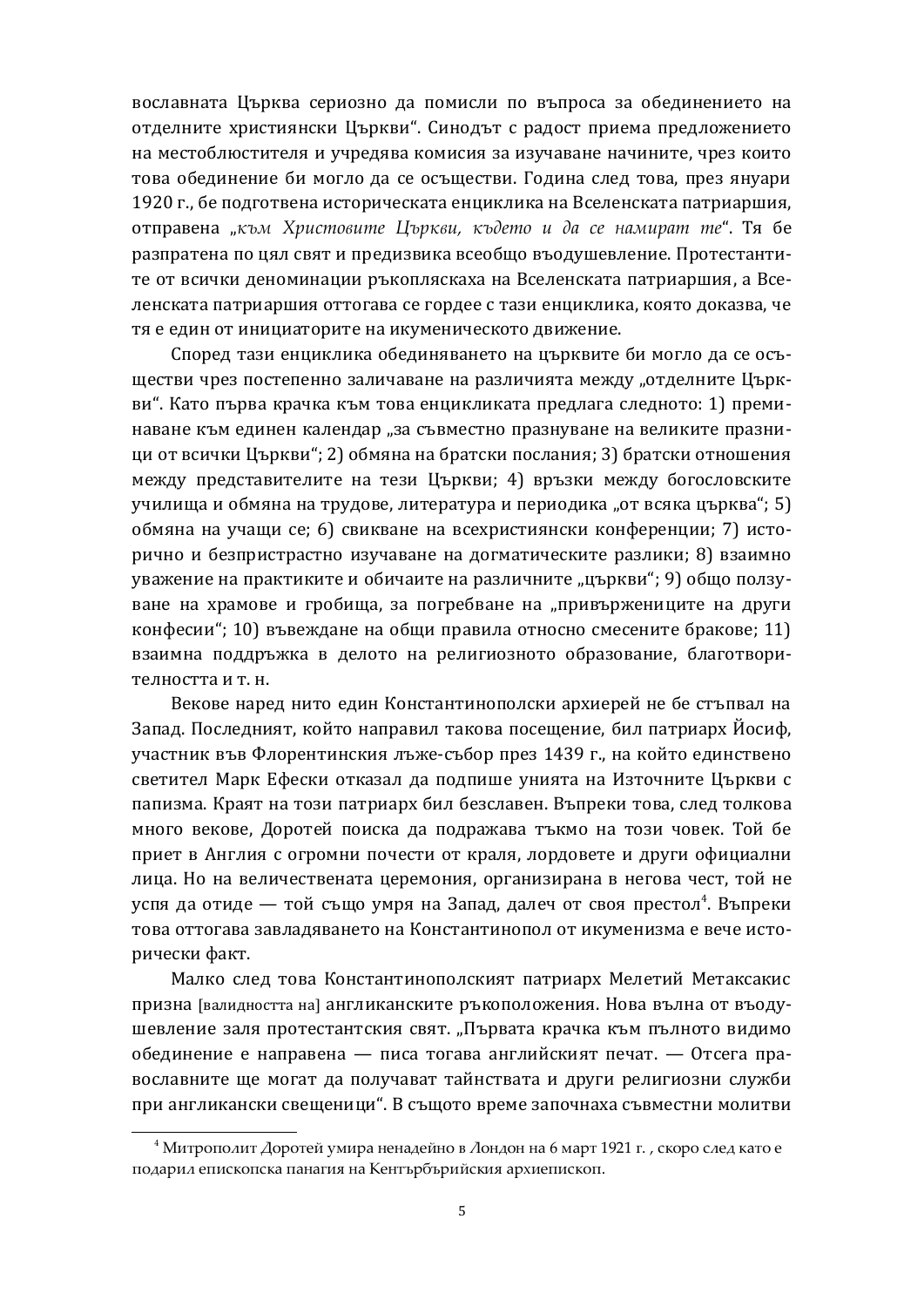с инославните и преподаване на англикански тайнства на православните.

Скоро и Гръцката църква се присъединява към икуменическото движение и полкрепя в него Константинополската патриаршия. Атинският архиепископ Хризостом (Пападопулос) започва да проповядва "диалога на любовта" доста по-рано от патриарх Атинагор. Ето какво заявява той при своята интронизация: "Догматическото единство е, за съжаление, трудно достижимо, ала то не е необходимо предварително условие, понеже единението в християнската любов може да изглади пътя, водещ към единство".

Следователно ереста на икуменизма в тази форма, в която ни е известна днес, се появява не при Атинагор, както някои искат да ни накарат да повярваме, но прониква в Православната Църква още по времето на Доротей, Мелетий Метаксакис и Хризостом Пападопулос — време, когато гръцкият народ търпи мъченичество от турските мюсюлмани в Мала Азия. Ереста е провъзгласена официално за пръв път пред православния свят през 1920 г., в енцикликата на Константинополската църква, отправена "към Христовите Църкви, където и да се намират те".

Въпреки това първият видим симптом на болестта се появява в 1924 г. Това е провеждането на дело и осъществяването на първата точка от енцикликата от 1920 г., а именно приемането на единен календар от всички църкви за съвместно празнуване на великите празници, чрез което се установява богослужебно-празничното единство на "църквите".

#### 3. Новостилието — форма на икуменизма

Новостилците твърдят, че са поправили календара по чисто астрономически съображения, тъй като било срамно да живеем според погрешен и остарял календар. Прекрасно. Но астрономическата точност на календара ни най-малко не представлява интерес за Църквата. Единственото, от което тя се интересува, това е празничното богослужебно единство и порядък в поместните църкви. Дори ако предположим, че тези хора се борят за научна точност, защо тогава те не поправиха календара въз основа на научните данни от XX век? Вместо това те въведоха един също така неточен календар, латираш от XVI век — календара на папа Григорий. Зашо не приеха календара, разработен старателно от Пиер Драгит и предложен на всеправославното съвещание в Константинопол през 1923 г.? Просто защото истинската причина изобщо не бе научната поправка на календара — едно напълно безполезно от църковна гледна точка начинание. Същинската цел на календарната промяна бе именно едно богослужебно единство на "църквите" при чествуването на празниците — единство, което можеше да бъде постигнато само ако православните приемат папския и протестантски григориански календар, тъй че всички да следват един и същ календар, за да започне осъществяването на първия етап на икуменическото движение - единството на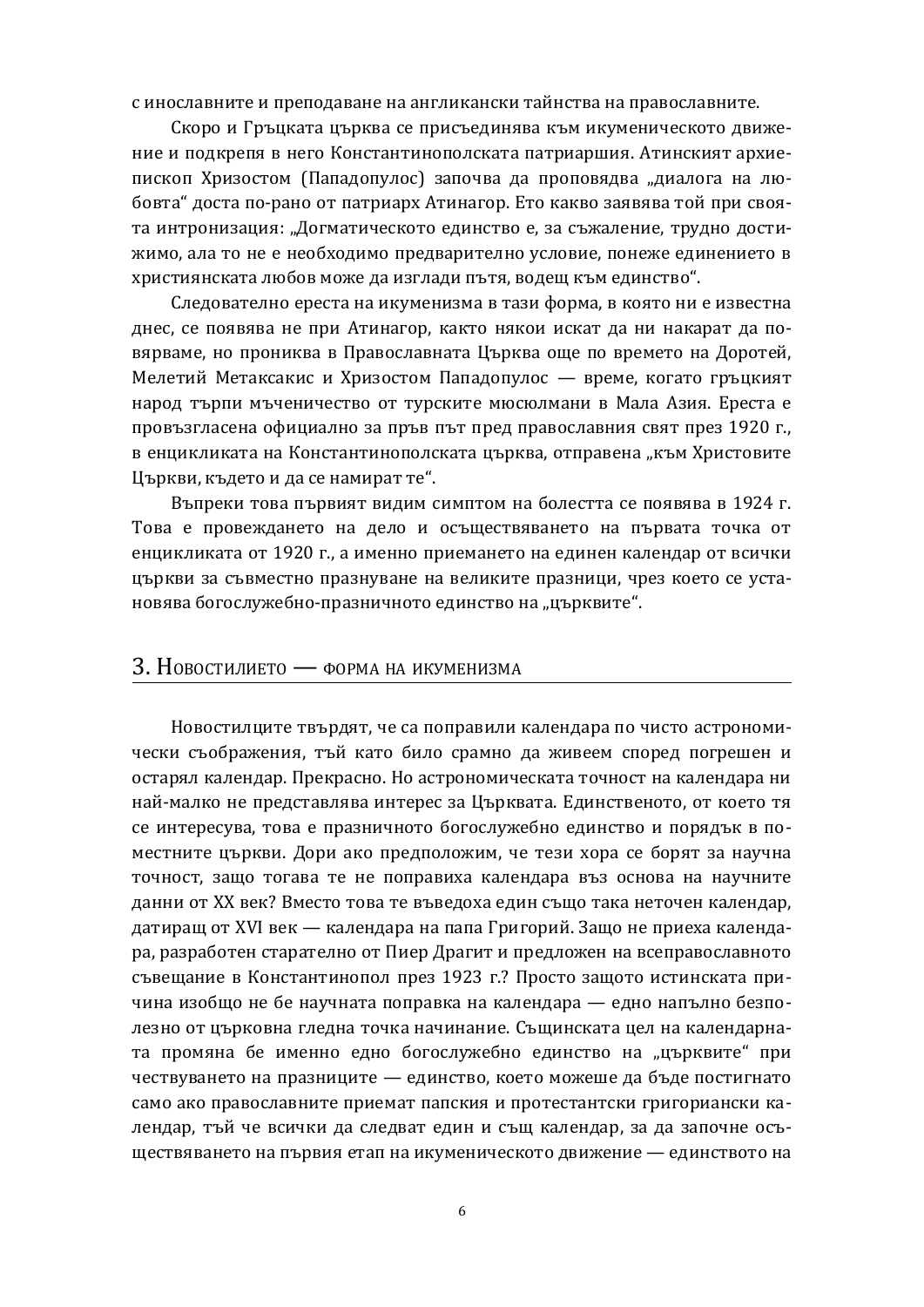"църквите", наричащи себе си християнски.

Ето защо старостилците прекратиха общението си с обновленската Църква: не поради някаква патологична любов към тринадесет изгубени дни, но за да запазят православната си вяра. Новостилието е същото, каквото е икуменизмът — отричане на Истината, отричане на Едната и Света Църква, отричане на Свещеното Предание, отричане на неизменното присъствие на Светия Дух в Църквата. Новостилците обявиха за погрешен реда на празниците, установен от светите църковни отци, разрушиха календарната връзка между Пасхалията и неподвижните празници, унищожиха поста, направиха някои от неподвижните празници подвижни — например празника на св. великомъченик Георги<sup>5</sup>; те разрушиха богослужебно-празничната хармония и единство на Гръцката църква с останалите Православни Църкви, които не промениха календара. И всичко това те сториха, за да празнуват едновременно с инославните от Запада. Те предпочетоха да празнуват заедно с папистите и протестантите по време, когато техните православни братя постят. А какво стана с постановленията на Съборите от 1583, 1587 и 1593 г., нееднократно отлъчващи от общение с Църквата всички, които приемат григорианската реформа? Новостилците се престориха, че не знаят за тях или пък безочливо ги пренебрегнаха.

Следователно, ние полагаме усилия да останем православни пред напора на съвременната икуменическа ерес, която разложи всичко в държавната Църква на Гърция<sup>6</sup>. Никога не вярвайте на тези, които искат да ви измамят с обичайната си лъжа, предназначена за наивници. Ще ви кажат: "Какво ти влиза в работа, че патриархът е еретик и че архиепископът или митрополитите го поменават. Наш глава е не патриархът, а Христос. Та ние познаваме своето сърце и своята вяра, ние сме православни. Нека патриархът, ако ще. да проповядва всякаква ерес, нека архиепископът поменава когото желае, те

 $^5$  Според традиционния църковен календар най-ранната дата на празнуване паметта на свети Георги може да се падне на Велика Събота или на Пасха. В такъв случай празникът се пренася на Светли Понеделник. Обаче според новостилния календар празникът на свети Георги често се пада през великопостния период и тъй като песнопенията в службата му имат пасхално съдържание, това налага преместването на този празник до две седмици напред.

 $^6$  Обявена за автокефална през 1833 г., Гръцката църква е подчинена на държавното правителство в качеството ѝ на "държавна църква": "Начинът на управление на Еладската православна църква се определя от Конституцията на Гърция, нейният устав се утвърждава чрез гласуване подобно на държавните закони, служителите на Църквата получават заплати от държавата и са нейни подведомствени служители. Освен това, държавата влияе на Църквата чрез предоставянето на едни или други предимства както на Църквата въобще, така и на нейни отделни нейни структурни единици и представители. По такъв начин може да се твърди, че държавата непрестанно се намесва в делата на църковното самоуправление, като нарушава гарантираната и конституционно, и юридически (посредством международни съглашения) автономия на Църквата. Макар и да отслаби зависимостта на Църквата от държавата, Конституцията от 1975 г. все още предоставя на последната правото на арбитражен съд при решаване на църковни спорове." (Вж. <http://www.pravoslavie.ru/cgi-bin/sykon/client/display.pl?sid=559&did=2065>)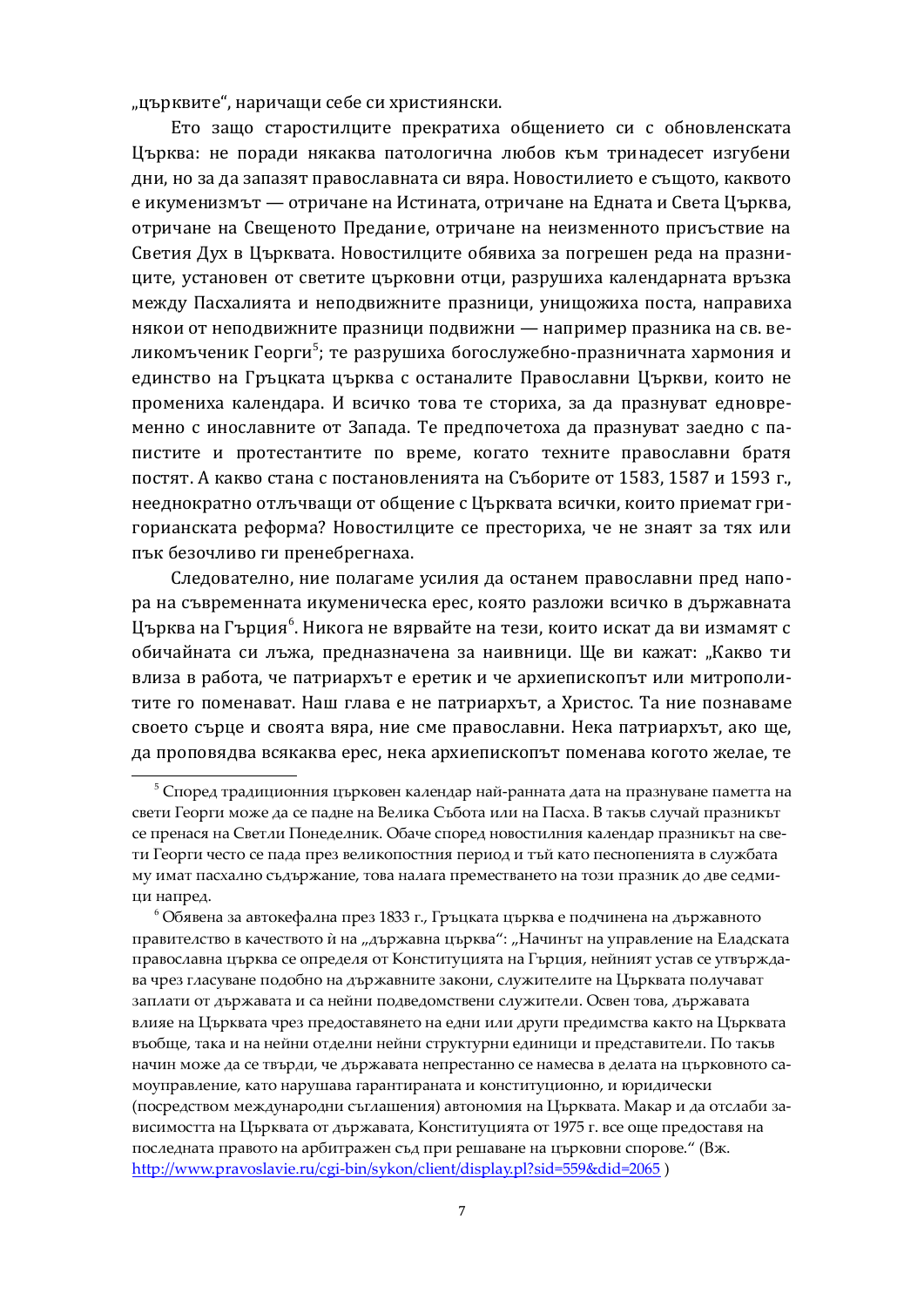сами ще отговарят за душите си, а ние - за нашите. Освен това ние сме [просто] ОВЦе, нямаме право да разсъждаваме за това. Пастирите имат грижа за това..." Нашият Спасител Иисус Христос е казал, че никой не може да отиде при Отца, освен чрез Сина. По същия начин никой не може да дойде при Христа без Църквата. Християнинът не може да съществува сам за себе си, но единствено като член на Тялото Христово, на Църквата. А Църквата е единствено там, където се изповядва Истината. Там, където се изповядва икуменизъм, тоест заблудата, там няма Църква, няма Христос. И не мислете, че е необходимо непременно да се качи епископът на катедрата и да произнесе икуменическа проповед, макар това често да става. В Църквата ние изповядваме нашата вяра чрез името на епископа, когото поменаваме. Православните поменават православен епископ, арианите — арианин, монофизитите — монофизит, иконоборците — иконоборец, униатите — униат, а икуменистите — икуменист. В Църквата всичко може да изглежда православно, но епископът, когото свещеникът поменава, ни дава ясно да разберем къде се намираме. В униатската църква всичко наглед е православно. Брадата и косите на униатския свещеник може да са дори по-дълги, отколкото на православните, църковното пеене — по-византийско и иконите — построги, и дори Символът да е без добавката Filioque,<sup>7</sup> но там свещеникът поменава униатски епископ, а той от своя страна поменава римския папа. Така иялото това привидно Православие изчезва в миг.

Вие може би ще кажете, че не обръщате внимание на това какъв епископ поменава свещеникът, понеже в душата си сте си православен? Бихте ли тогава отишли да се причастите в униатски храм? Не? Но вие отивате за свето Причастие в новостилен храм, където всичко наглед е православно. Вашият енорийски свещеник може би още има брада и дълги коси, проповедникът ви може да не е още "модернист", но какъв епископ поменава свещеникът? А този епископ — какъв патриарх, архиепископ или синод поменава той в диптисите на всеослушание? Те поменават Константинополския патриарх Димитрий $^8$ , нали? А кого е вписал Димитрий в своя диптих и кого поменава на всяка литургия<sup>9</sup>? Не ли своя "старши брат", както той по всеки повод назо-

<sup>&</sup>lt;sup>7</sup> Filioque, "Филиокве", еретическо учение, възприето официално от Римската Църква през XI век и внесено в Символа на вярата, при което се изопачава православното учение за Пресветата Троица. "Филиокве" е латинска дума, означаваща "и от Сина" — противно на Свещ. Писание и Свещеното Предание, тази добавка в Символа на вярата учи, че Бог Свети Дух "изхожда от Отца и от Сина".

 $^8$  Патриархът-икуменист от времето на написването на тази книга; сега в същия контекст епископите на Вселенската патриаршия (и светогорските манастири с изключение на Есфигмен) поменават Вартоломей I.

<sup>&</sup>lt;sup>9</sup> В своето "Открито писмо до Негово Високопреосвещенство Яков, гръцки архиепископ на Северна и Южна Америка" от 1969 г. светител Филарет, първойерарх на Руската Православна Задгранична Църква, протестира срещу "внасянето в диптихите, от страна на Негово Всесветейшество Атинагор, на името на римския папа..., което бе заявено в Рождественското послание на Негово Всеветейшество [за 1968 г.]" (*The Word*, Vol. V, No. 2, March-April, 1969, p. 73). Възстановяването името на римския папа в диптихите на Велика-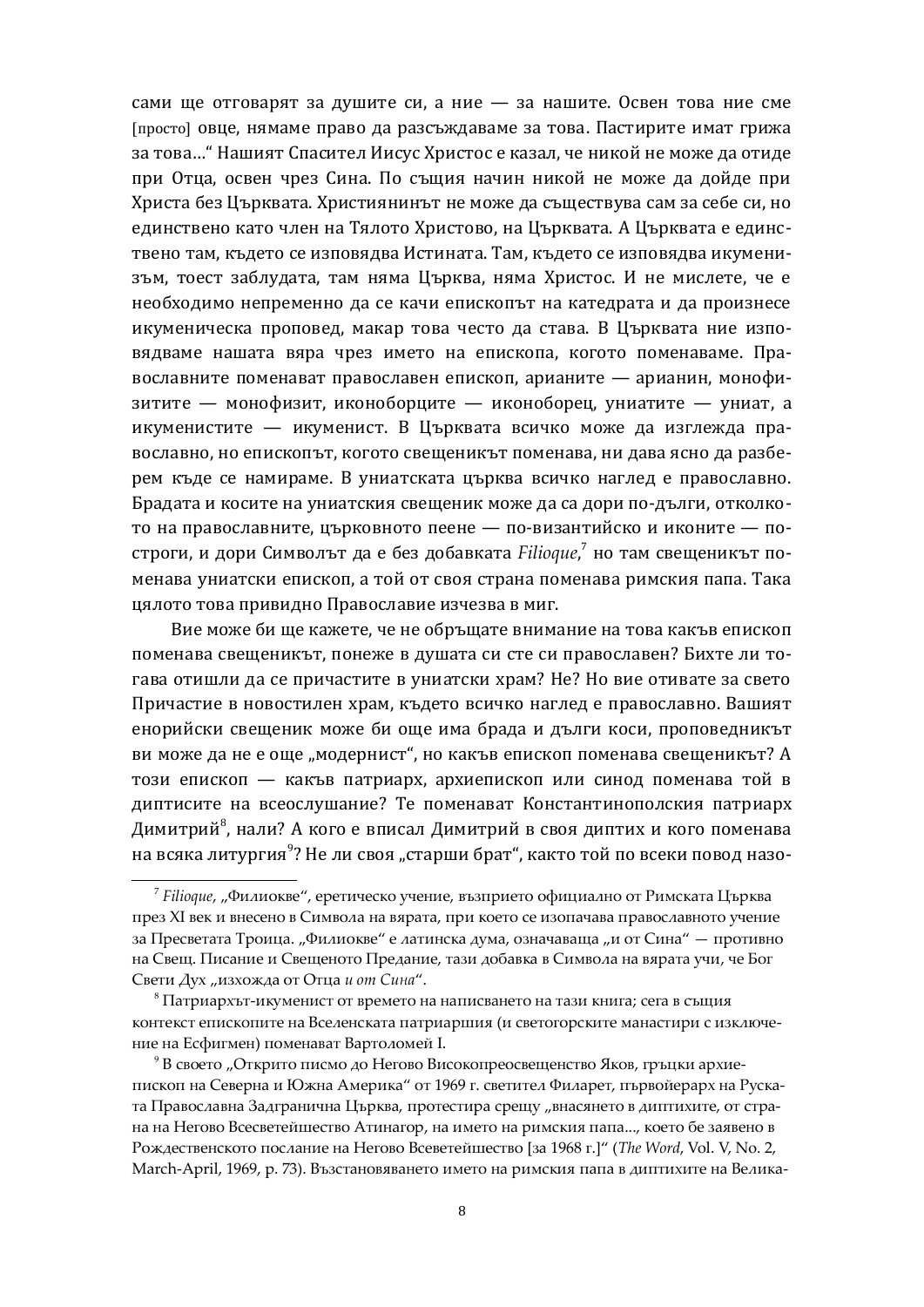вава римския папа Павел VI? Защо в такъв случай отбягвате униатите, ако тъй или иначе сами вие поменавате папата! Трагедията на нашето време е именно в това, че православните християни са в уния с Рим, без дори да знаят, че тя вече се е състояла.

#### 4. Малкото стадо

Ние сме овце, но овце надарени с разум. Следователно имаме право да говорим. Що се отнася до пастирите, Добрият Пастир ни е предупредил, че много от тях ше бълат кралци и разбойници, които влизат не през вратата. Разумните овце следват Добрия Пастир, "понеже познават гласа Му; подир чужди човек не вървят, а бягат от него, понеже гласа на чуждите не познават" (Иоан. 10:4-5).

Икуменизмът — това е гласът на чуждите. Икуменическите пастири, макар и да се стараят всячески да изглеждат православни, за да мамят по-лесно, по същината си са вълци, "дошли в овча кожа" (срв. Мат. 7:15). Христовите овце разбраха с кого имат работа и избягаха далече от пастирите-вълци, от послушание към заповяданото от Христа, апостолите и светите отци. А станът на вълците-пастири на присмех ги нарече "старостилци", така както някога на присмех наричали християните — назореи, "народ, който не знае Закона" [Иоан. 7:49]. Но те забравят, че тези немощни и презрени Бог избра, "за да посрами мъдрите" (I Кор. 1:27). Православните, истинно-православните християни всякога са били "малко стадо", винаги презирано и гонено (срв. Мат. 24:9). Но Господ е казал: "Не бой се, малко стадо! Понеже вашият Отец благоволи да ви даде царството" (Лука 12:32). Какво бяха християните за огромното множество невярващи юдеи? Какво бяха те в очите на езичниците, които се хвалеха със своята светска култура? Попитайте съвестта си и тя ще ви отговори: "Те бяха нещо подобно на днешните старостилци".

## 5. Член на Световния съвет на църквите

Нещата стоят съвсем просто: Гръцката държавна Църква е част от световните икуменически сили — тя член на Световния съвет на църквите

та Църква е практика, която, според писмено заявени становища, продължава и до днес (*Phone Orthodoxon, Vol. VI, No.* 2 [1995], р. 18). За това възстановяване свидетелствува свещенослужител от Гръцката архиепископия, при това специалист по църковно право, като заявява, че "отстраняването на взаимните отлъчвания между двете Църкви, преди две години, възстановява каноническите отношения между Рим и Новия Рим [Константинополската патриаршия]. Това възстановяване е каноническа необходимост." (Father Theodore Thalassinos, "The Goyan," Winter 1968 [цитирано по: Macris, Priest G.P., *The Orthodox Church and the Ecumenical Movement During the Period 1920-1969* (Seattle, WA: St. Nectarios Press, 1986, p. 137]) —  $\Sigma$ .  $\pi p$ .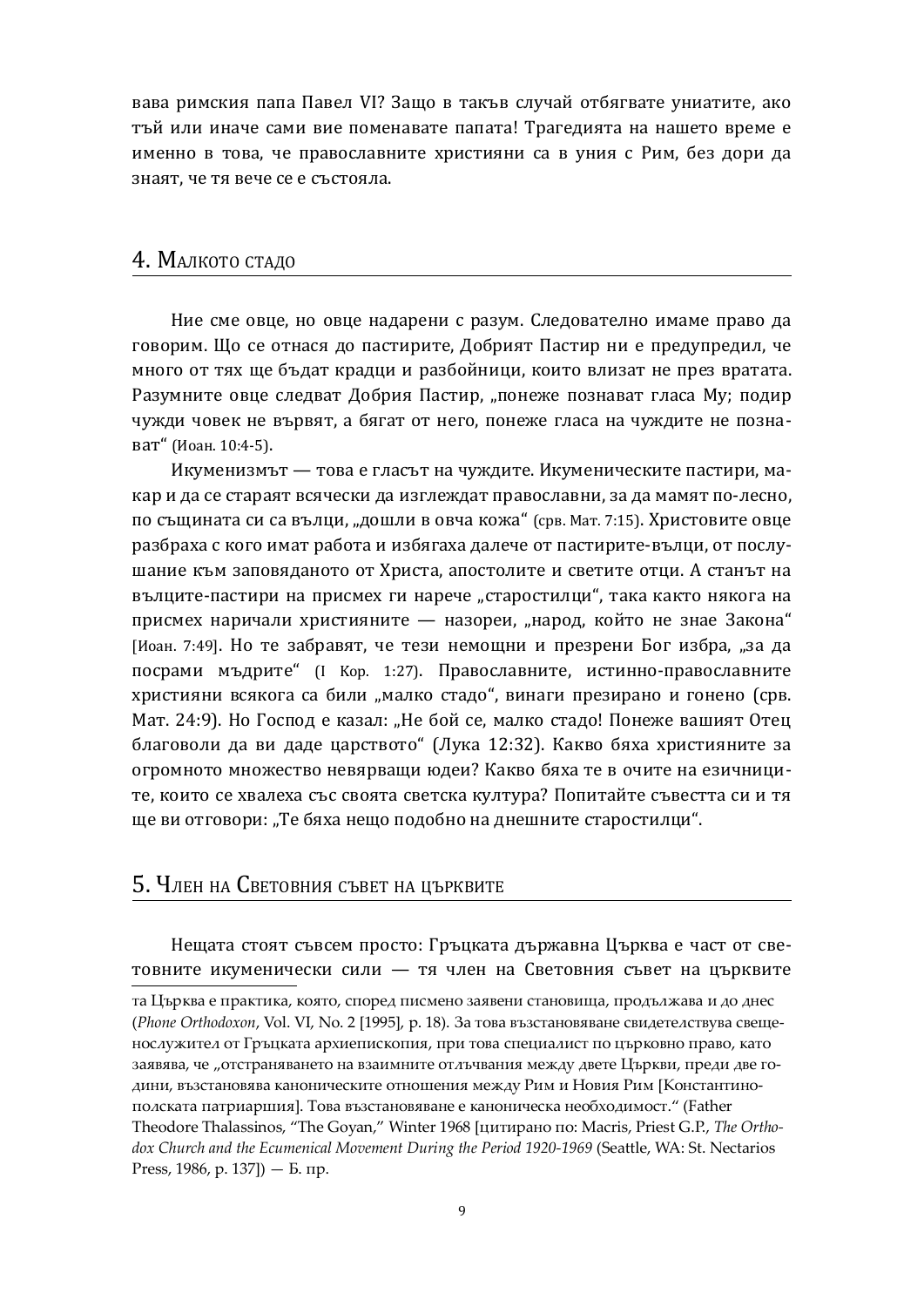(ССЦ). Неотдавна официална делегация от нейни епископи посети Сицилия и много пъти съслужи с римокатолиците за огромна радост на присъствуващата там тълпа латинци. В религиозните вестници на новостилците ще намерите много упоменавания за участието на официалната гръцка Църква в икуменически деяния през последните години. Официалното издание на държавната църква в Гърция — "Еклисия", е един икуменически бюлетин. Епископите на Гръцката църква заедно с униатски свещенослужители участват в общи религиозни служения, както ясно се вижда от снимките. И дори всичко това и много друго да не съществуваше, дори ако Гръцката църква не принадлежеше на икуменизма като цяло, дори ако всички нейни епископи бяха православни по убеждение, единствено фактът на евхаристийното общение с патриарх Димитрий — след всички негови публични заявления в духа на синкретизма — е достатъчен, за да ги направи отрицатели на Вярата.

Свети Йоан Златоуст гръмко обявява за врагове Божии не само еретиците, но и всички, които имат общение с тях $^{10}$ : "Едни претърпяха корабокрушение във въпросите на вярата, а други, макар и да не бяха потопени от вълните на помислите, погинаха, като общуваха с тяхната ерес"<sup>11</sup>. Това означава, че положението на нещата е пределно ясно за всички, които желаят да останат православни — те трябва да прекратят всякакво общение с лъжепастирите и да се съгласят да носят [подигравателното] прозвище "старостилци". Това именно е и камъкът за препъване, който усложнява делото. Наистина, ако ни тежи да понасяме насмешките или мълчаливото презрение на света, то колко по-тежко е да ги търпим от "братя во Христе"!

## 6. Примамката на външната благочестивост

В нашето време на лъжепророци и лъжеучители Гърция се напълни с "духовни наставници", умеещи красиво и правилно да говорят за духовния живот, за молитвата, за духовната бран, но когато им зададат въпроси за вярата, те отвръщат, че такива въпроси влияят вредно на духовния живот и че християните не трябва да се интересуват от тях — сякаш благодатта Божия може да съществува и без един православен светоглед. Понеже такива хора не се борят за своята вяра, те никому не пречат и всички имат за тях добро мнение. Повечето свят говори за тях добри неща, наричат ги дори светци. А именно те правят най-голямо зло на простите благочестиви души, като ги убеждават да затворят очи и без да задават въпроси да вървят подир "Патриарха" и "Църквата". Именно тези хора са най-действените съюзници на икуменизма. Без тях страшната ерес никога не би пуснала корени, тъй като те обезоръжават именно онези вярващи, които биха могли да станат

<sup>&</sup>lt;sup>10</sup> *St. Theodore the Studite*, Letter to Abbot Theophilus, PG 99, 1049.

<sup>&</sup>lt;sup>11</sup> *St. Theodore the Studite*, To the Patriarch of Jerusalem, PG 99, 1164.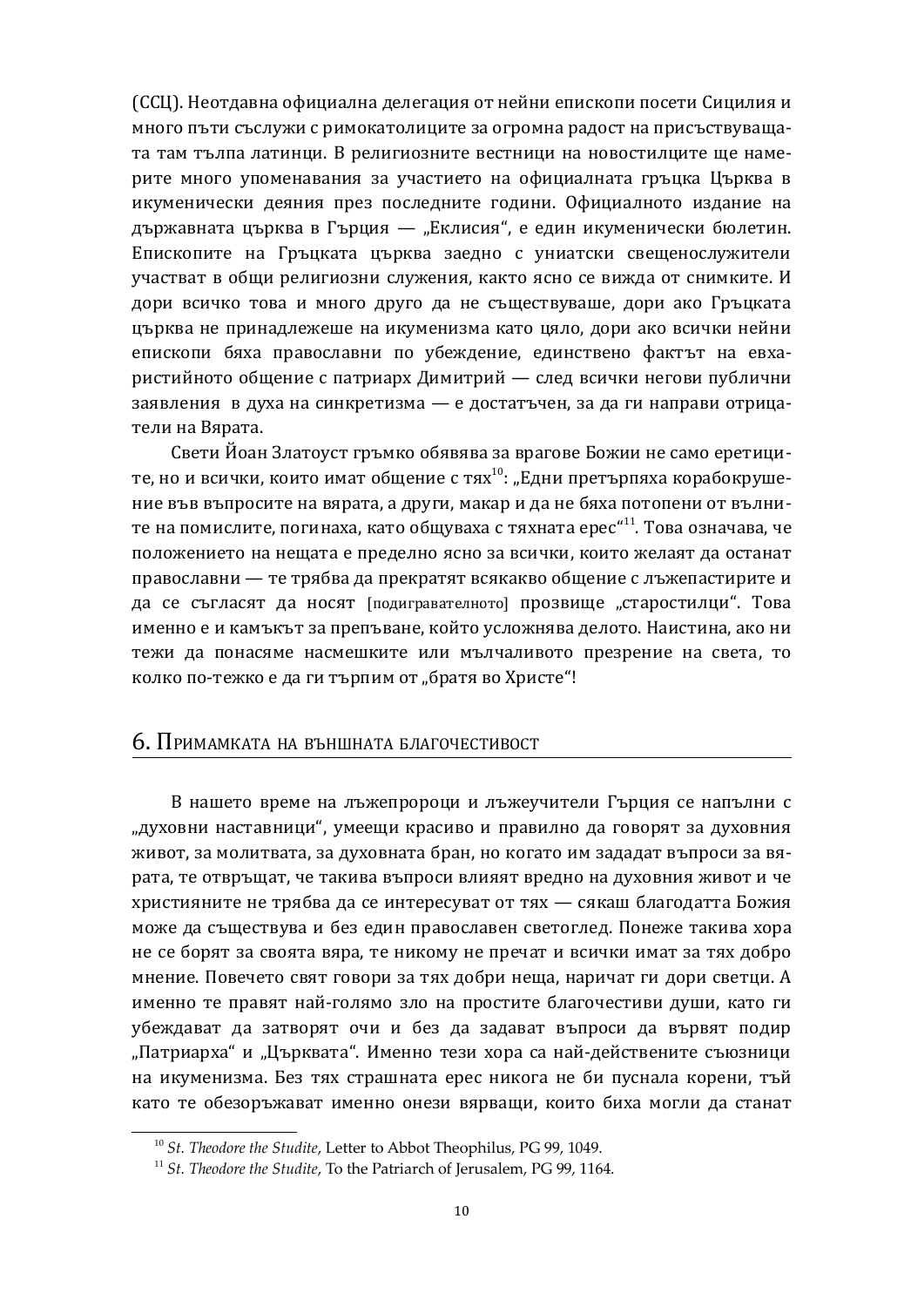най-доблестни защитници на Православието. Свети Исидор Пелусиот говори за такива: "Както рибарите скриват кукичката под примамка и по такъв начин улавят рибата, тъй и хитрите съюзници на ереста скриват под благочестиви слова своето неблагочестие и развалено учение и на тая кука улавят простите души, за да ги умъртвят..."<sup>12</sup>

## 7. "За да не бъдат отлъчени от синагогата"

По време на земния живот на Христа много от юдейските първенци разбрали Кой е Той, но не Го изповядвали пред всички, страхувайки се последствията от такова изповядване. Ето какво четем в Свещеното Писание: "Обаче и мнозина началници повярваха в Него; но поради фарисеите не изповядваха, за да не бъдат отлъчени от синагогата; защото бяха обикнали повече човешката слава, отколкото Божията слава" (Иоан. 12:42-43). Днес виждаме съвсем същото. Много от началниците на православните християни, този нов Израил, прекрасно знаят какво става около нас и прекрасно разбират, че Православието се заменя официално от универсален синкретизъм, но те отричат това и не искат да го признаят дори пред себе си, за да не се лишат от благата на тоя свят — от човешката почит, от своите привърженици, от своето положение и заплата, които запазват, спазвайки правилото за послушание — мълчаливо или като изразяват протест при изпълняването му. От тези началници на новия Израил едни са епископи, други — свещеници, трети — миряни: преподаватели в духовни училища, ръководители на религиозни братства и т. н. И всички те се боят от едно-едничко нещо: "да не бъдат отлъчени от синагогата". Тъй и те чрез делата си предават Христа, за да запазят верността си към първосвещениците, които Го разпнаха и пак Го разпъват.

### 8. КАМЪК ВМЕСТО ХЛЯБ

Тяхното учение се крепи върху две основания:

1. Въвеждането на нов вид еклесиология<sup>13</sup>, чужда на Православието, според която християнинът може да изповядва вяра, различна от вярата на неговия епископ:

2. Борба срещу "старостилната" Църква чрез законни и незаконни средства.

Някои имат способността да правят черното да изглежда бяло, а бялото — черно. И това е характерна черта на "мъдростта" на тоя свят. Но безумните

<sup>&</sup>lt;sup>12</sup> Послание до четец Тимотей, PG, 78, 252С.

<sup>&</sup>lt;sup>13</sup> Еклесиологията (от гръцки: "учение за Църквата") е дял от догматическото богословие, изучаващ сыцността и свойствата на Христовата Църква като богочовешки организъм.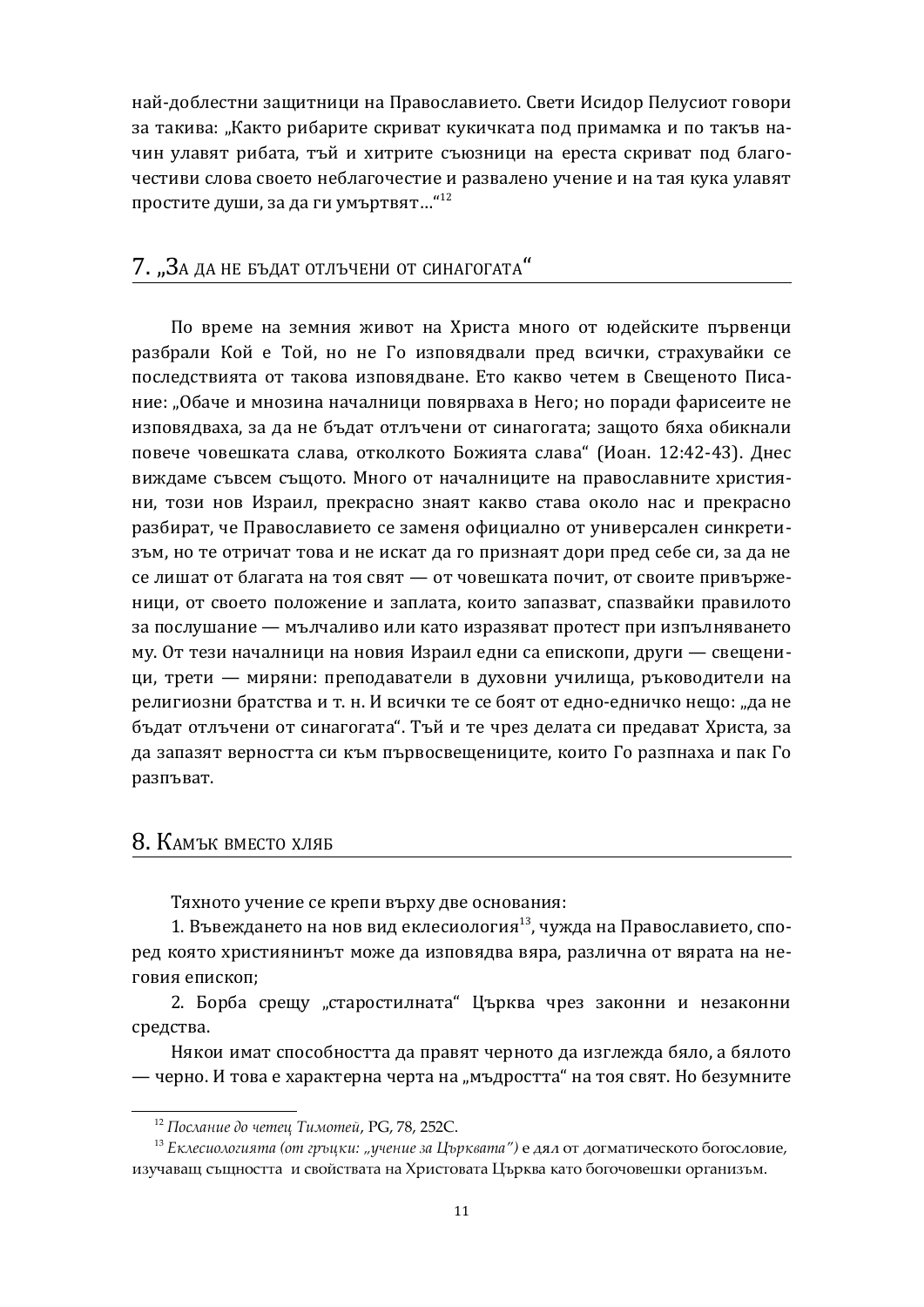на тоя свят, които Бог е избрал (срв. 1 Кор. 1:27), са способни да разпознаят тая "мъдрост" и да разберат, че тя не е мъдрост, слизаща отгоре, но земна, душевна, бесовска (срв. Иак. 3:15). Тя е мъдрост хладна, суха, прилепена към буквата на закона, дяволска, горделива, "интелектуална". Тази мъдрост не може да нахрани ничия душа, не може да донесе на сърцето мир Христов, но донася единствено безпокойство и смущение. Между другото, това безпокойство и смущение са тяхната единствена съзнателна цел. Те пишат само за да сеят съмнения, тревога и смут в колебаещите се, неустойчиви души, на които не достига догматическа и духовна основа.

Горко вам, слепци, които давате камък на просещите хляб от вас, които виждате приближаващия се вълк и го водите овцете към самата му паст! Наглед вие имате благочестие и с това никой не спори; ала имате само вида на благочестието, докато с ум и сърце сте се предали на света (срв. 2 Тим. 3:5). Да, вие мислите [досущ] като човеците от тоя свят, поставящи над всичко запазването на ред и дисциплина. Послушанието пред властите е над всичко! А истината? "Що е истина"? Няколко протеста са удобен заместител на истината. А послушанието? Горко ни, ако изгубим послушанието! Наистина, с какво се отличава тоя начин на мислене от йезуитския? И с какво е тази еклесиология по-различна от тази на папистите?

#### 9. "Наричайки себе си мъдри, обезумяха"

"Христовата вяра е тъй проста, — казваше блаженопочившият иконописец Фотий Кондоглу — тя е самата простота. И въпреки това човеците са я превърнали в сложна система, полобна на всички останали техни грешни системи". Борбата на традиционните православни християни е чиста и прозрачна като вода от планински ручей. Те се борят за запазване на Православието ненакърнено, каквото са го приели от светите отци и от апостолите. Но погледнете в колко опаковки са обвили, в колко кълба са замотали, с колко закони и правила са объркали техните врагове Христовата Църква и то тъй ловко, че накрая, без сами да съзнават това, те са стигнали до пълен агностицизъм, т.е. до самото отричане на вярата, при това — в неговия найчист вид.

"Навярно ще ме попитат — пише един от тях, — дали патриарх Атинагор е православен в Божиите очи? Очаква ли Бог съборно решение, за да признае Атинагор за отпаднал от православната вяра?" И ето какъв отговор предлага той на своя въпрос: "Та нали ние не сме херувими и серафими, та да направим справка в небесните архиви и да узнаем кой от човеците е записан там, а кой — отписан... Кой от нас може с пълна увереност да каже какво е Божието определение за тоя или оня свешеник или епископ!" Добре, но ако ние [наистина] нямаме възможност да отличим истината от заблудата, Православието от ереста, на какво тогава се основава нашата вяра? Защо вярваме в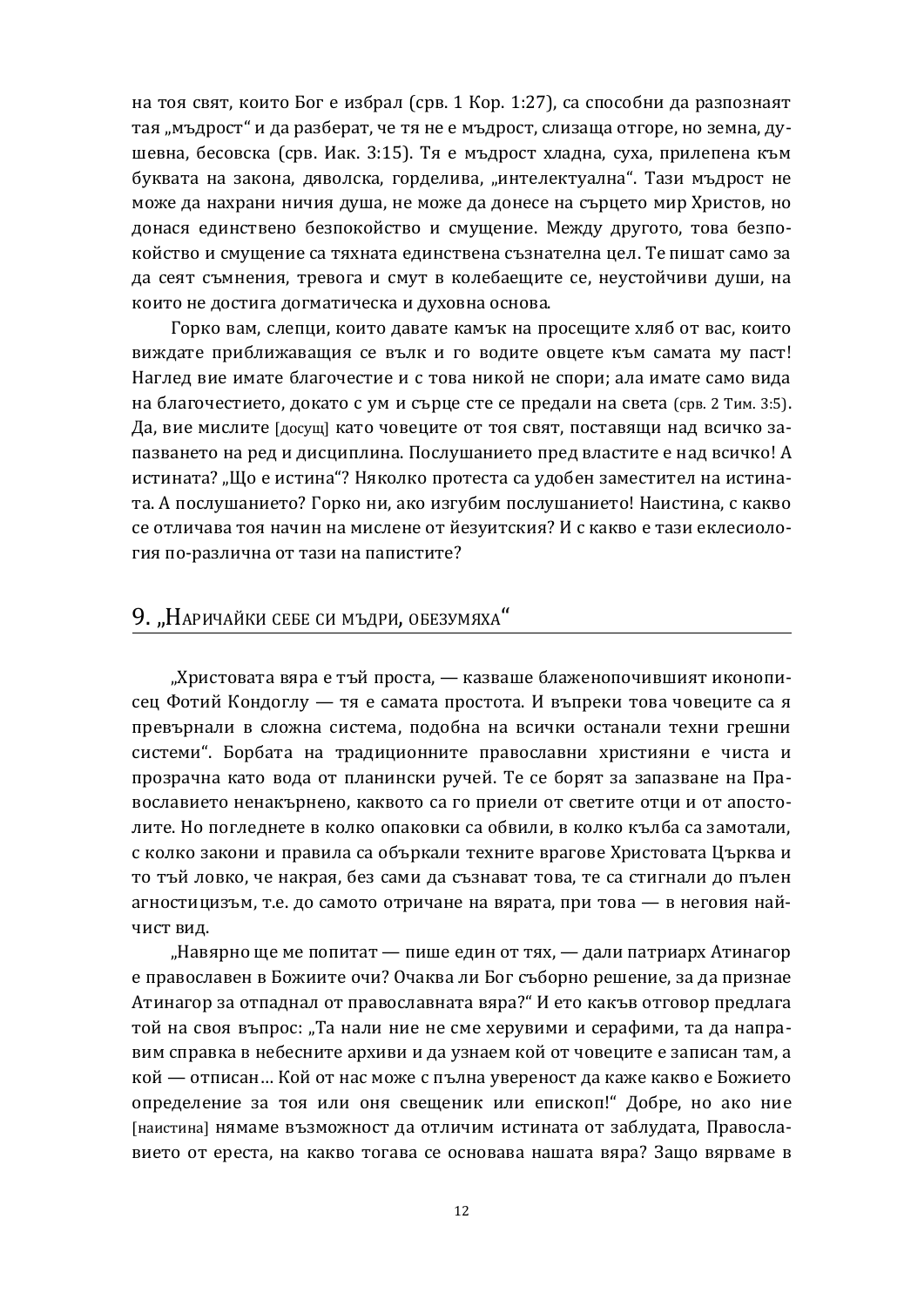Христа и не вярваме в Буда? Защо вярваме на свети Атанасий, а не на Арий? Защо вярваме на Седмия вселенски събор, осъдил иконоборците, а не вярваме на другия "седми вселенски събор", осъдил православните? Горко ни, ако по време на иконоборството православните бяха очаквали синодално решение, за да узнаят какво пише в небесните архиви. Кого осъди мнимият събор? Православните. Горко нам, ако нашите отци бяха разсъждавали тогава по същия начин, както сега разсъждават противниците на православните традиционалисти. Именно за тези противници пише св. ап. Павел: "те... се заблудиха в своите помисли и неразумното им сърце се помрачи; наричайки себе си мъдри, те обезумяха" (Рим. 1:22-23).

#### 10. Авторитетът

От едната страна стоят новостилците и "цялата Православна Църква в целия свят", а от другата — някакви си "старостилци". Тези, които пазят истината, застават като отделни личности и при това — твърде малко на брой, принудени са да противостоят не на отделни люде, но срещу цели църкви. Как да гледаме на всичко това?

Дори ако старостилците са твърде малобройни за "запазването на истината", може ли това да бъде довод против тях? По-добре един, който върши волята Божия, нежели хиляда беззаконника (срв. Сирах. 16:3), един ще обърне в бягство хиляди, а двама — десет хиляди (срв. Втор. 32:30). Даже ако стоящите в православната вяра и благочестие останат съвсем малко, именно те съставят Църквата, имат авторитет, явяват се защитници на църковните устави и са готови, ако е необходимо, дори да пострадат за благочестието. Господ е казал: "Не бой се, малко стадо! Понеже вашият Отец благоволи да ви даде царството" (Лука 12:32). Но за тях именно [новостилците] казват: бойте се от малкото стадо, бягайте от него.

Паписткият манталитет на тези люде е общоизвестен. Според този манталитет християните се делят на офицери и войници. Офицерите обаче са не светците, не съсъдите на Светия Дух, не! — офицери са епископите. Според такова мислене е просто немислимо един праведен мирянин или монах, или [даже] свещеник да се възпротиви срещу епископ, който потъпква светоотеческото Предание. Противниците на православните традиционалисти сега осъждат и всичко, което е станало в историята на Църквата. Църквата — а според тези люде Църквата е йерархията — може да каже на светеца, който би се осмелил да я критикува: "Кой си ти, господине? Нима ти си по-висок авторитет от мене? Тук съдя и решавам аз! Авторитетът тук съм аз, а не ти". Ала подобни разговори може да се чуят при латинците, но в Православната Съборна Църква — никога, освен от устата на мъдруващите по латински. Авторитет в Църквата е не йерархията, а Светият Дух. Обладава авторитет този, който е придобил Светия Дух, ако ще да е той и презрян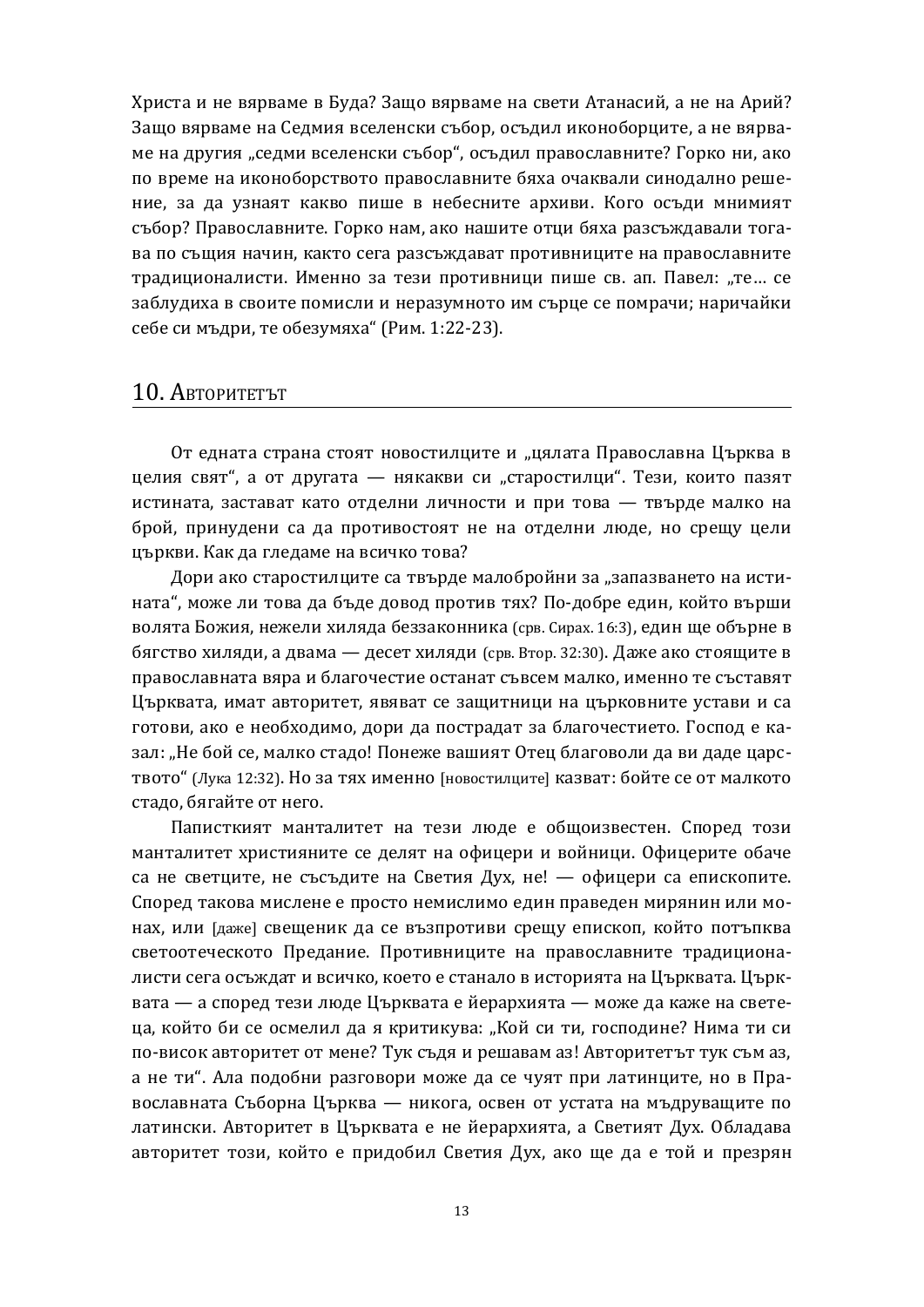боклукчия: и такъв човек сам може да постави на мястото им хиляда епископа; него никой не може да го съди, а той съди всички<sup>14</sup>. Ако епископите го отлъчат от Църквата, това отлъчване пада върху техните собствени глави, понеже който [дръзва да] отлъчи от Църквата Светия Дух, такъв сам себе си лишава от живот. В Православната Църква най-важното е не това да бъдеш или не в съгласие с епископите [които са отстъпили от православното вероучение, канони и дух], но да бъдеш в съгласие с оръдията на Светия Дух, каквито са светите отци Гнезависимо дали те са епископи или прости монаси, като напр. св. Максим Изповедник]. $^{15}$ 

## 11. В пропастта на папизма

"Ето, братя, — пишат още новостилците — това именно е православната еклесиология<sup>16</sup>; а пък когато отделни личности, били те клирици или миряни, въстават против епископите, признати от Вселенската Църква — то вече е чисто протестанство".

Такива неща може да се пишат само, ако човек не познава нито протестанството, нито Православието. Протестанството не се състои в това да не признаваш авторитета на епископите, а в това да не признаваш авторитета на Църквата, в отричането на това, че Църквата е просвещавана от Дух

 $^{15}$ Тази не съвсем пълно изразена мисъл на Ал. Каломирос може да се схване и неправилно; тук авторът си служи с условен силогизъм, при който смисълът е приблизително такъв: епископите на Църквата, дори ако са авторитетни пред света, дори ако са подавящо мнозинство, но не са изразители на православното учение въз основа на Свещ. Писание и Свещ. Предание, не могат да представляват авторитет в Църквата в нейната небесно-земна съборност; ако един човек обаче е придобил благодатта на Св. Дух, дори и да не е епископ, той е изразител на Православието, напр. блажени Андрей Цариградски; ако отклонил се от Православието епископ осъди човек, който е верен на Православието и на установените от светите Събори църковни постановления, тогава осъждането пада върху главата на самия епископ. В този смисъл "да бъдеш в съгласие" с такива епископи, които са потъпкали православното вероучение, Свещеното Предание и канони, е осъдително, а да бъдеш в съгласие с оръдията на Светия Дух, т.е. с епископите, свещениците, монасите и верните миряни на Православната Църква е спасително; авторът не говори за епископите изобщо, но за епископите, които са се отклонили от обещаната при хиротонията си вярност към Църквата и по силата на това отклоняване са осъдили самите себе си.

 $16$  Има се предвид мисълта, че авторитетът принадлежи на епископите *по силата* на *епископския им сан* — вж. статията "Смисълът на понятието "каноничност" в автентичното светоотеческо Предание на Православието", [ http://bulgarian-orthodoxchurch.org/rr/lode/ctos-canonicity.pdf ].

 $^{\rm 14}$  "Доколкото Църквата е католична във всяка своя част, дотолкова всеки от нейните членове — не само клирикът, но дори всеки мирянин, — е призван да изповядва и защищава истината, като се противи дори на епископите, ако те изпаднат в ерес. Християнинът, получил даровете на Светия Дух в тайнството Миропомазване, не може да не бъде съзнателен в своята вяра. Той винаги носи отговорност за Църквата." (Вл. Лосский, Очерк мистического богословия Восточной Церкви, прев. по [http://www.krotov.info/libr\\_min/l/lossk\\_v/H01-T.htm](http://www.krotov.info/libr_min/l/lossk_v/H01-T.htm) )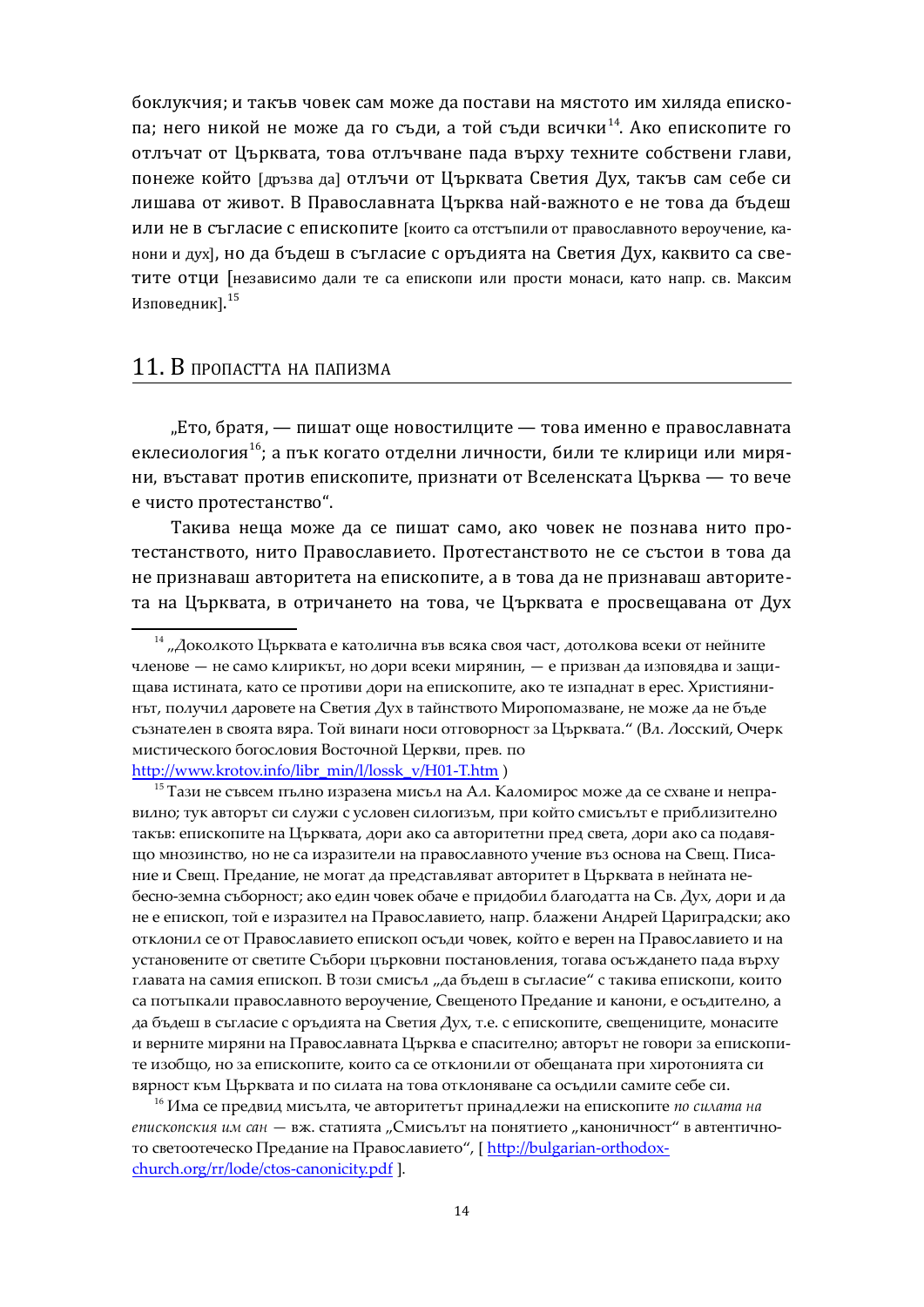Светий и е ръководена от Него. Когато от друга страна в Православието се говори за Православната Съборна Църква, се имат предвид не само епископите и съществуващата в съвременността Православна Църква [като църковна организация]; Съборната Църква не се състои единствено от войнстващата [т.е. земната] Църква, но включва и тържествуващата Църква [т.е. небесната Църква на спасените в Христа]. И когато някой член на съвременната "официална" Православна Църква влиза в противоречие с тържествуващата Църква на светите отци, тогава "отделните личности", които се опълчват против тях, за да пребъдат в единство с Църквата на апостолите и светите отци, в никакъв случай не са "протестанти", напротив — тъкмо те са истинските членове на войнстващата Църква; те не само не правят разкол, щом се отказват да следват сега властвуващата йерархия, която върви по свои си пътища, но именно те са Църквата, защото всички те, начевайки от светите апостоли, съставят едно Тяло с Апостолската Съборна Христова Църква.

Струва ли си да изучаваме богословие, а после да забравим тия неща?

Когато преди векове на Константинополската катедра седеше друг един еретик, Несторий, нима не прекъснаха общението си с него именно обикновените свещеници и вярващите, т.е. "отделни личности"? Колко време беше нужно, за да узнае останалата част на Църквата, пръсната из целия свят, какво става в Константинопол и да отлъчи Несторий? А през този период свещениците и миряните, прекъснали общение с Несторий, бяха отлъчени от него — каноничния Константинополски епископ. Добре или зле постъпиха тези "отделни личности", когато прекратиха богослужебното поменаване на своя епископ? И кой всъщност стана причина за разкол? Тези "отделни личности", пребъдващи в единение със Съборната Църква или свещениците и миряните, които, "за да избегнат разкола", последваха своя епископ-еретик? О, колко лесно ни мами външният вид на нещата! Тъкмо затова 15-то правило на Двукратния събор от 867 г., имайки предвид такива "отделни личности", набляга: "... те не са разкъсали единството на Църквата с разкол, но са побързали да запазят Църквата от разколи и разцепления".

Има такива хора, които в стремежа си да избегнат протестантизма, падат в пропастта на папизма. Папата приема в общение униатите, чийто Символ на вярата се отличава от латинския, като иска от тях едно единствено нещо: да поменават неговото име на богослуженията си. Те могат да вярват както желаят, стига само да му се подчиняват. Привържениците на "борбата отвътре" твърдят съвсем същото!<sup>17</sup> Ето начинът им на мислене:

 $^{17}$  Противно на историческата и каноническата практика на Православната Църква, свещенослужителите, които са престанали да поменават своите отстъпили от Православието епископи, днес са подложени на сурови укори именно защото не са останали в общение с техните грешащи спрямо вярата епископи, борейки се "отвътре" срещу тяхното неправославие. Манталитетът на "борбата отвътре" се дължи на едно неправилно разбиране за ролята на епископа, както и за отношенията между вярващите и техния епископ. Що се отнася до учението на Църквата по въпроса, вж. Списък от текстове, в края на настоящата ˊˑˆʶʲ. ɪʾ. ˖˨˧˓ȱ˔˓˖˓ˣʺˑʲ˘ʲȱʵʺˣʺȱ˖˘ʲ˘ˆˮ *Ǯʈːˆ˖˨ˏ˨˘ȱˑʲȱ˔˓ˑˮ˘ˆʺ˘˓ "ˊʲˑ˓ˑˆˣˑ˓˖˘" ʵ*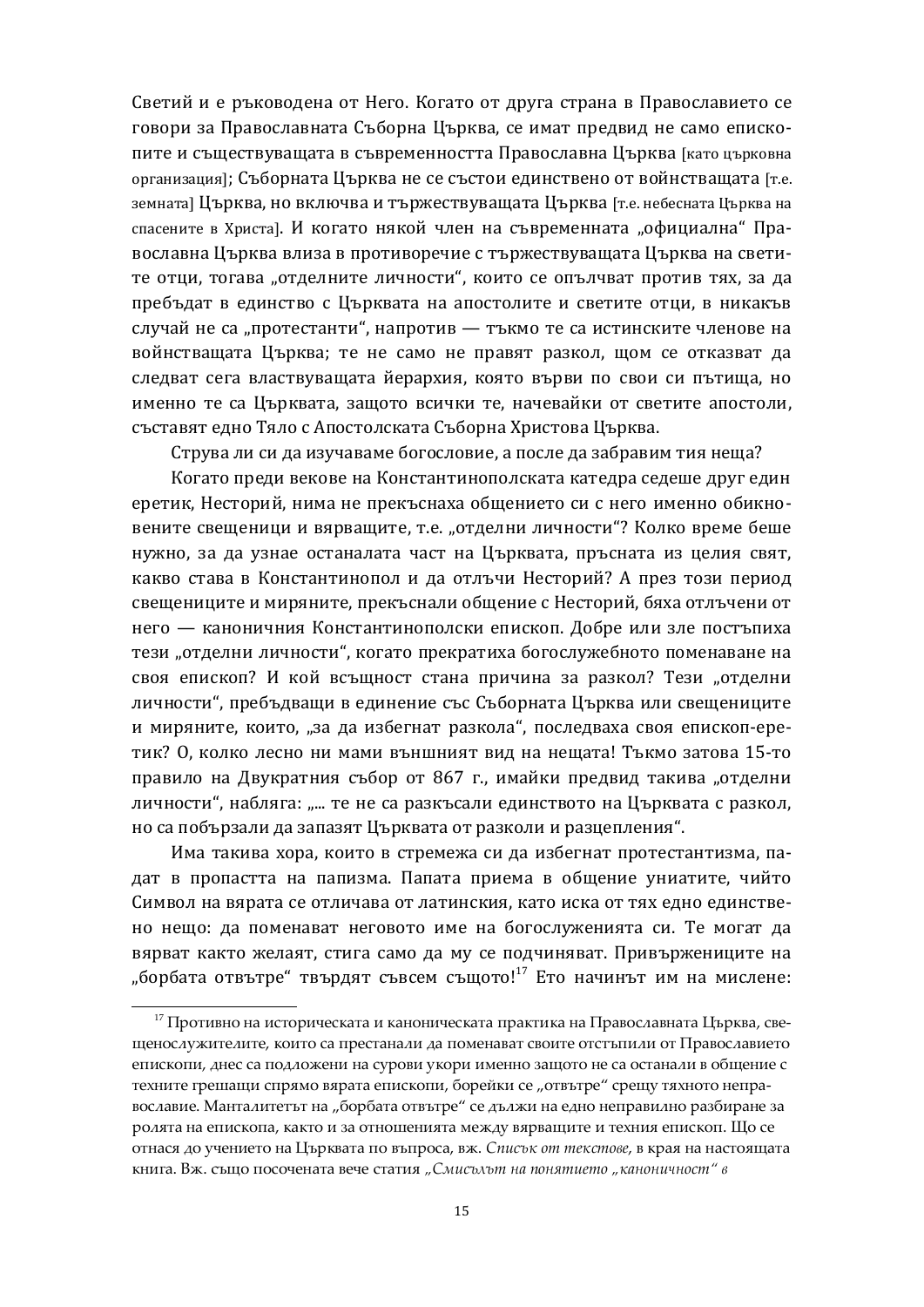"Няма да прекъсваме общението си с нашите епископи, ще запазим каноничната си подчиненост спрямо тях. А в останалото ще изразяваме своето несъгласие, ще протестираме, ще се противим". И тъй, послушанието е основното нещо, а вярата — тя е нещо второстепенно, нещо от по-заден ред. Но в този случай можем да зададем въпроса: с какво такава еклесиология е неудобна за папистите? Та нали това е Filioque в цялата му прелест! Светият Дух е второстепенен, по-низш по отношение на Сина и зависи от Него. Тайнственото домостроителство на Светия Дух отстъпва по значение на тайнственото домостроителство на Сина. А имайки по-малко значение, това домостроителство полека-лека губи всякакъв смисъл. Така в папизма мистическият живот е изчезнал дори като идея. За римокатолиците реално общение с Бога не съществува дори на теория. Всичко се определя от разума и от църковното послушание към йерархията. По такъв начин единството във вярата не се счита задължително за църковния живот - необходимо е едно единствено нещо: послушание към епископите.

По такъв начин стигаме до странната еклесиология на новостилците, според която е напълно естествено епископът да се явява привърженик на краен синкретизъм, а монахът, който принадлежи към неговата юрисдикция и има друга вяра, да е длъжен да върви след него и да го поменава като свой епископ.

Два различни Символа на вярата, две различни изповедания, но един епископ. Това, което може да се види в политическия живот на държави с множество различни религии, но с едно правителство, сега е пренесено на духовно равнище. Много религии, но една власт. И тези люде, могат ли да ни кажат с какво тяхната еклесиология се отличава от "достойния за осъждане синкретизъм"?

## 12. B KAKBO CE CЪСТОИ ЕРЕСТА?

Особено негодуване поради ревност по Бога извиква у читателя това, че макар новостилните писатели да знаят прекрасно, че днес една истинска ерес опустошава Църквата и сами да признават, че "патриарх Атинагор и всички, които го следват, са станали космополити и привърженици на найосъдителен синкретизъм", те полагат всевъзможни усилия да представят това като незначително нарушение на каноните. Те полагат огромни усилия да наложат мнението, че всичко това е въпрос, засягащ не вярата, а само каноните, които, освен всичко друго, "непрекъснато са били нарушавани в продължение на цялата история на Църквата". "Днес ти виждаш антиправославни изявления, действия, съвместни молитви с еретици и други по-

автентичното светоотеческо Предание на Православието", където е даден подробен богословски анализ на понятието "каноническо подчинение" и на съвременната злоупотреба с термина "каноничност".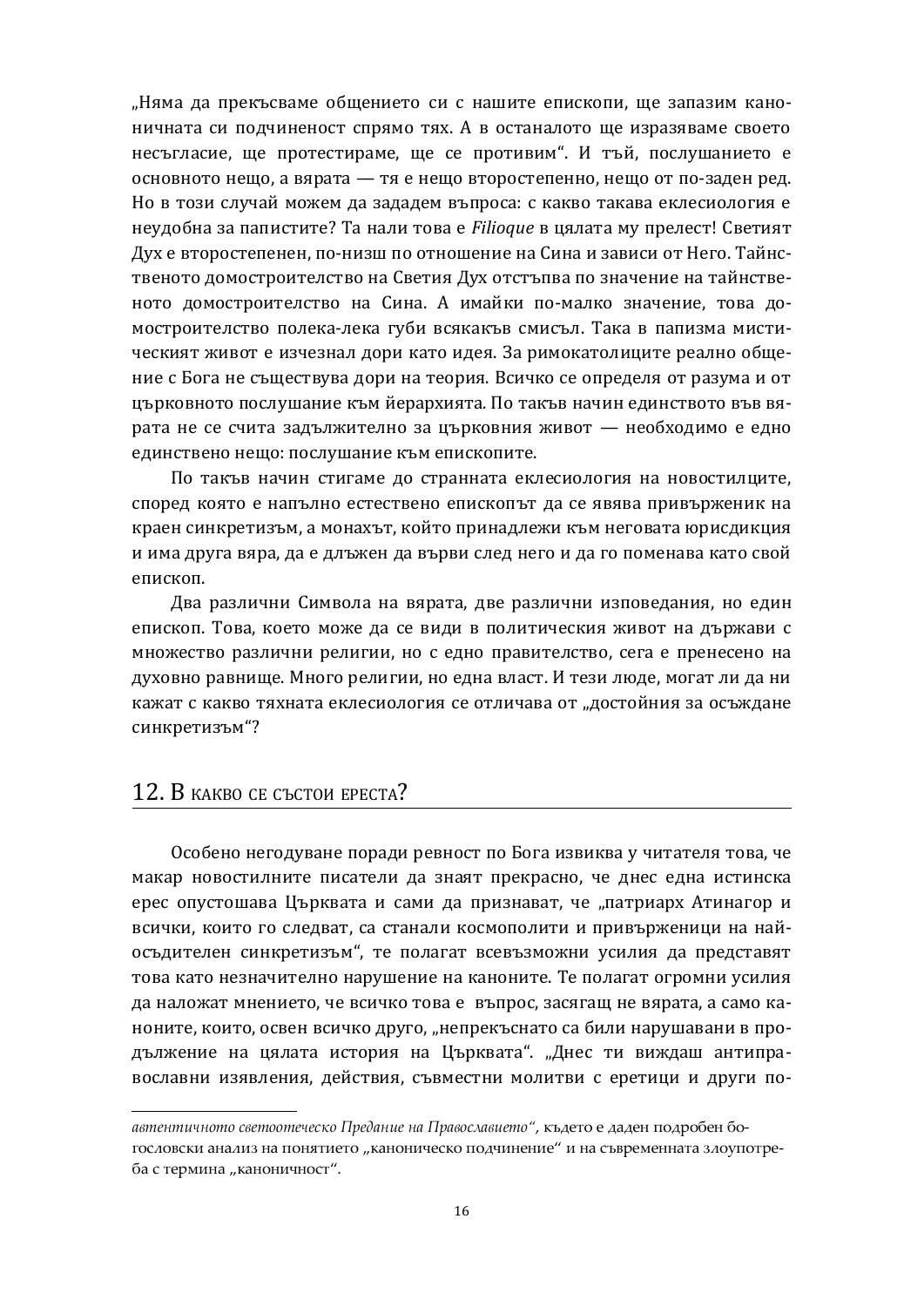добни деяния на патриарх Атинагор, на Американския [архиепископ] Яков, и се възмущаваш. Това е справедливо. Аз също съм възмутен и потресен, като виждам такова безсрамно потъпкване на светите канони: но подобни неша. брате, са ставали не само в наше време..." А между другото те прекрасно знаят, че става дума не само за съвместни молитви с еретици, но и за всеразяждащ синкретизъм, който като смъртоносна отрова тече из жилите на човечеството и е опил дори "официалното" Православие.

"Предполагам и вярвам — пише един от тях, — че патриарх Атинагор и всички ония, които го поменават: патриарси, архиепископи, митрополити, епископи и т. н., поемат тежка вина пред Църквата за въпиещите нарушения на свещените канони... и за високопарните си лавирания в областта на вярата". С други думи: не бойте се, християни, всичко това са просто нарушения на каноните; а що се отнася до вярата, тук няма изпадане в ерес, това са просто лавирания! "Но ако патриархът стигне дори още по-далеч, до уния пише по-нататък новостилният автор, — тогава ще видиш..." Тоест, все още патриархът не е отишъл твърде надалеч, тъй като официално не е била сключена никаква уния.

Виждате ли как хвърлят прах в очите ви, за да скрият истината? Всички тези, до които все още не е достигнал смисълът на ставащото, приемат, че става дума за уния на папистите с православните, подобна на Фераро-Флорентинската. Но стремежите на унионистите не се ограничават с уния между две църкви. Унионистите [днес] са синкретисти. Тях не ги интересува обедине- $\mu$  нието — интересува ги съвместното съществуване. Те не желаят уния, както си въобразяват наивните люде. Те са доволни да виждат как в умовете на хората се утвърждава мисълта, че "всички ние сме братя", че "всички ние сме еднакви", че "между нас не съществуват никакви различия" и че "ние всички вървим към Бога, всеки по свой път".

Този припев е квинтесенцията на синкретизма. И такова мислене днес се насажда сред тези, които наричат себе си християни. Утре то ще се проповядва сред изповядващите монотеистични религии (юдаизъм, ислям и пр.). вдругиден тя ще стане "символ на вярата" на целия свят, при това — без особени външни изменения в отделните религии.

Обаче в мига, когато такава идея проникне в съзнанието на човека, тутакси вярата в Христа напуска душата му. За всички напоени с отровата на синкретизма Христос е "велик посветен", велик философ, велик учител по нравственост, навярно дори бог, но не БОГ в абсолютния и основния смисъл на думата. Да, Той е път, но не е Пътят. Той е истина, но не е Истината. Той е светлина, ала не е Светлината. И Православието е път, но не Пътят. Има и други пътища, които не са по-малко добри. Не трябва да очакваме някаква хомогенизация на религиите — такава няма да има. Нека всеки се придържа към своя път; всичко, което се изисква от нас е да не бъдем фанатици и да не вярваме, че на света съществува само Православието и няма друга религия [като него]; да не вярваме, че единствено православните епископи са еписко-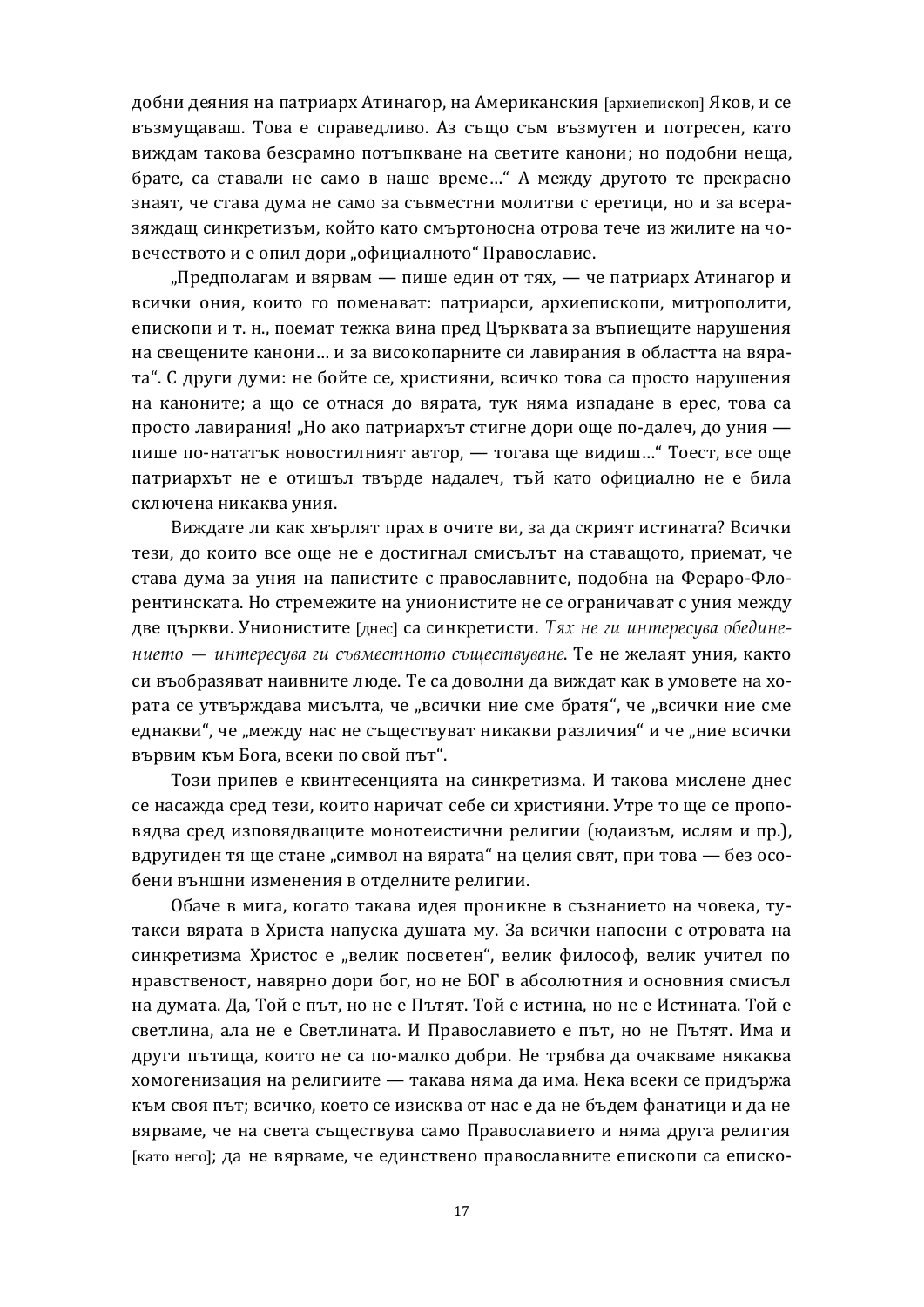пи, а еретическите са нищо. Да не вярваме, че единствено чрез Христа можем да познаем Бога и че толкова милиони евреи, мюсюлмани, будисти и пр. са далеч от Бога.

Ето това е ереста, срещу която се борим, а не против някаква все още несключена уния. Тази ерес се състои в отричането на Христа и Неговата света Църква. Тази ерес е пропила гръцката земя от край до край, тя е станала начин на мислене и живот на християнските учители. Макар и да знаят положението на нещата, тези наставници залъгват духовните си чеда с такава песен: "Ако патриархът отиде още по-надалеч, до уния, тогава ще видите..." Но такава "Уния" никога не ще има и техните наивни последователи никога не ще я видят. И умните апологети на новостилието прекрасно знаят това.

#### 13. Глава и тяло

Епископът, проповядващ ерес, престава да бъде епископ. Той се лишава от сан, поставя себе си вън от Църквата. Всеки, който го следва и поменава, върви вече не подир епископ, а след човек, изгубил епископската благодат. А когато епископът изгуби тая благодат, как е възможно да не отпадне и паството му? От кого получават свещениците ръкоположение? Може ли отпаднал епископ да преподава Тялото и Кръвта Христови на своето паство? 15-то правило на Двукратия Събор ясно казва, че епископът-еретик вече не е епископ, а лъжеепископ и същевременно лъжесвещеник. Литургиите и ръкоположенията, които той извършва — това са лъжелитургии и лъжеръкоположения; мирото, което освещава не е Св. Миро; неговите тайнства са лишени от освешаваша сила.

А нали в Църквата, която е тяло, никой не може да съществува отделно от останалите! Свещеникът се явява като продължение на своя епископ; свещеникът винаги съслужи със своя епископ, с този епископ, когото поменава, дори ако пространството, на което се намира от него, е огромно. Народът, свещениците и епископът съставляват едно тяло. Когато главата на това тяло умре, с нея умира и цялото тяло. Населниците на Атон, например, имат за свой глава Димитрий, когото те поменават. Но Димитрий, както им е добре известно, е привърженик на напълно открит синкретизъм, с други думи, глашатай и привърженик на най-коварната, най-опасната от всички ереси, нападали някога Църквата. Като еретик — разбирай отстъпник, понеже синкретизмът е сърцевина на отстъплението, — Димитрий е мъртъв за Христа. И тъй, поменаващите го атонци имат мъртва глава. А видял ли е някога някой живо тяло с мъртва глава?

14. ПЕТНАДЕСЕТОТО ПРАВИЛО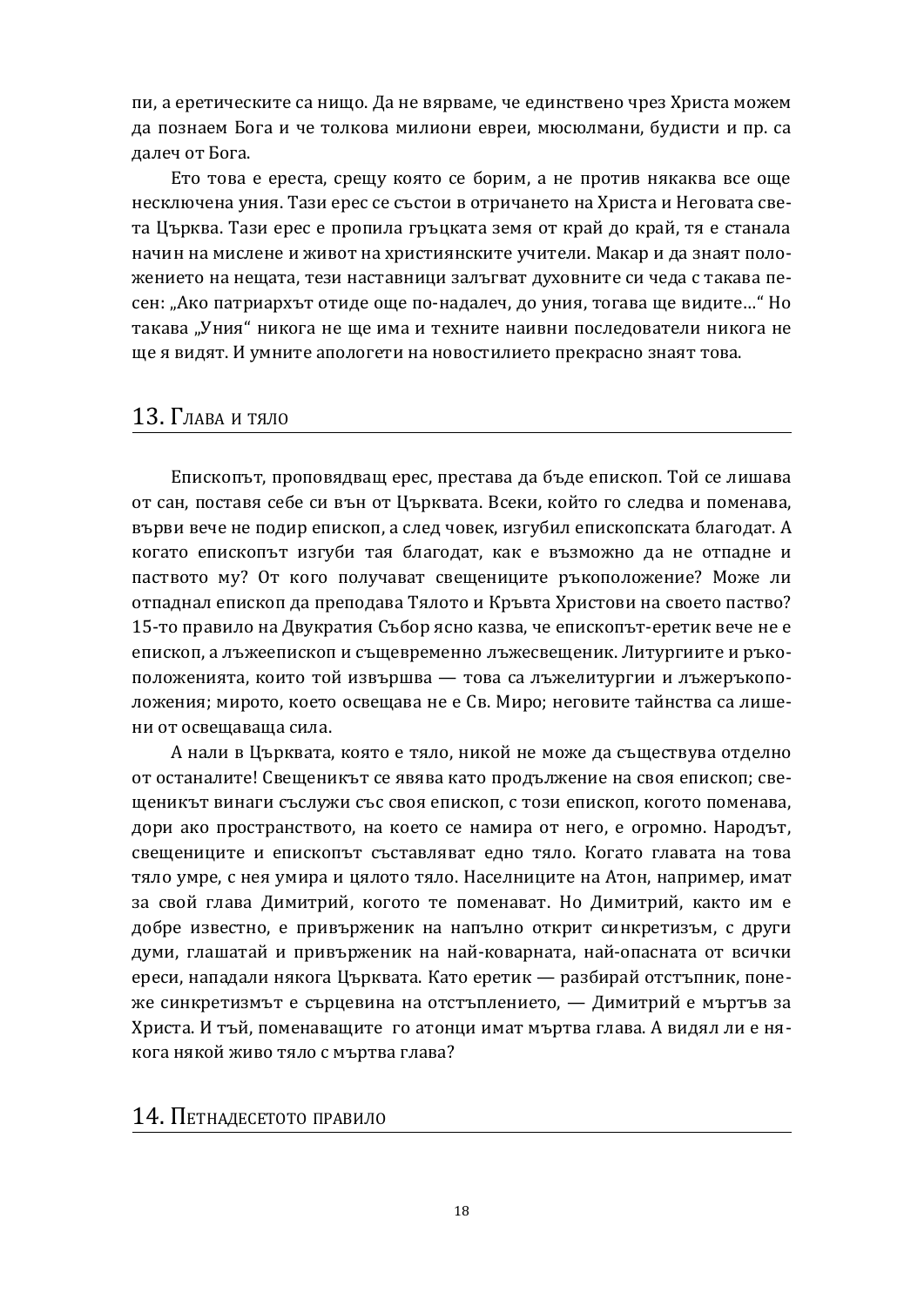"Каквото е определено за презвитери, епископи и митрополити, същото това трябва да има още по-голямо значение за патриарси. Затова презвитер, епископ или митрополит, ако се осмели да прекъсне общение с патриарха си и не споменава, според както е определено и установено, името му на божествени служби, а преди съборно решение и окончателното му осъждане произведе разкол, да бъде съвършено изключен от свещенство, ако се докаже тази му беззаконна постъпка. Впрочем, това е определено и потвърдено относно ония, които само под предлог на някои обвинения отстъпват от предстоятелите си и произвеждат разколи, като рушат единството на Църквата. Защото ония, които се отделят от общение със своя предстоятел поради някои ереси, осъдени от светите събори или от отците, т.е. когато той открито проповядва ерес и явно учи това в църквата, такива не само не ще подлежат на каноническо наказание за това, че преди да има съборно решение са се отделили от такъв епископ, а, напротив, ще заслужат чест, която се пада на православни, понеже те са осъдили не епископи, а лъжеепископи и лъжеучители, и не са разсекли с разкол единството на Църквата, а напротив, побързали са да освободят Църквата от разколи и разцепвания."

Когато православните икуменисти видят, че в крайна сметка не могат да скрият съществуването на 15-то правило на Двукратния Константинополски събор, тогава те изкусно пускат в ход тактиката на димната завеса. Те не възпроизвеждат текста на това правило, но го цитират със свои собствени думи, като се преструват на невиждащи и никъде не привеждат основната фраза, която е ключова в това правило: "понеже те са осъдили не епископи, а лъжеепископи". Изпускайки тая фраза, те, като йезуити, се стараят да ни уверят, че "това правило е потенциално незадължително и не изисква безусловно изпълняване; иначе казано, не изисква от клириците да прекъсват общение с епископа, проповядващ ерес, до неговото осъждане; това правило просто им предоставя такава възможност", сиреч този, който престане да поменава архиерея, изпаднал в ерес, ще направи добре, но и тоя, който продължи да го поменава, също ще стори добре.

"Искаш ябълка — вземи си; искаш круша — ето ти!"

Да предположим, тогава, че правилото действително казва следното: "Ако клирик се отдели от такъв епископ до съборно решение, той не върши нарушение и не може на такова основание да бъде наказан, но напротив, достоен е за похвала". Добре, прекрасно. Ако това е допустимо, защо тогава на атонците им пречат да престанат поменаването на Вселенския патриарх и по такъв начин да станат достойни за похвала? В какво биха съгрешили тези атонци, ако престанат да поменават Димитрий и вместо него поменават "всякое епископство православных"? Ще бъдат ли тогава достойни за похвала или не? Предполага се, че да. Но защо тогава не им позволяват да прекратят поменаването? Защо ги заплашват, казвайки, че ако престанат да поменават Вселенския патриарх, с това те правят разкол?

Но да погледнем наистина ли това 15-то правило е потенциално незадължително. Ето текста му: "... ония, които се отделят от общение със своя предстоятел поради някои ереси, осъдени от светите събори или от отците, т.е. когато той открито проповядва ерес и явно учи това в църквата, такива не само не ще подлежат на каноническо наказание за това, че преди да има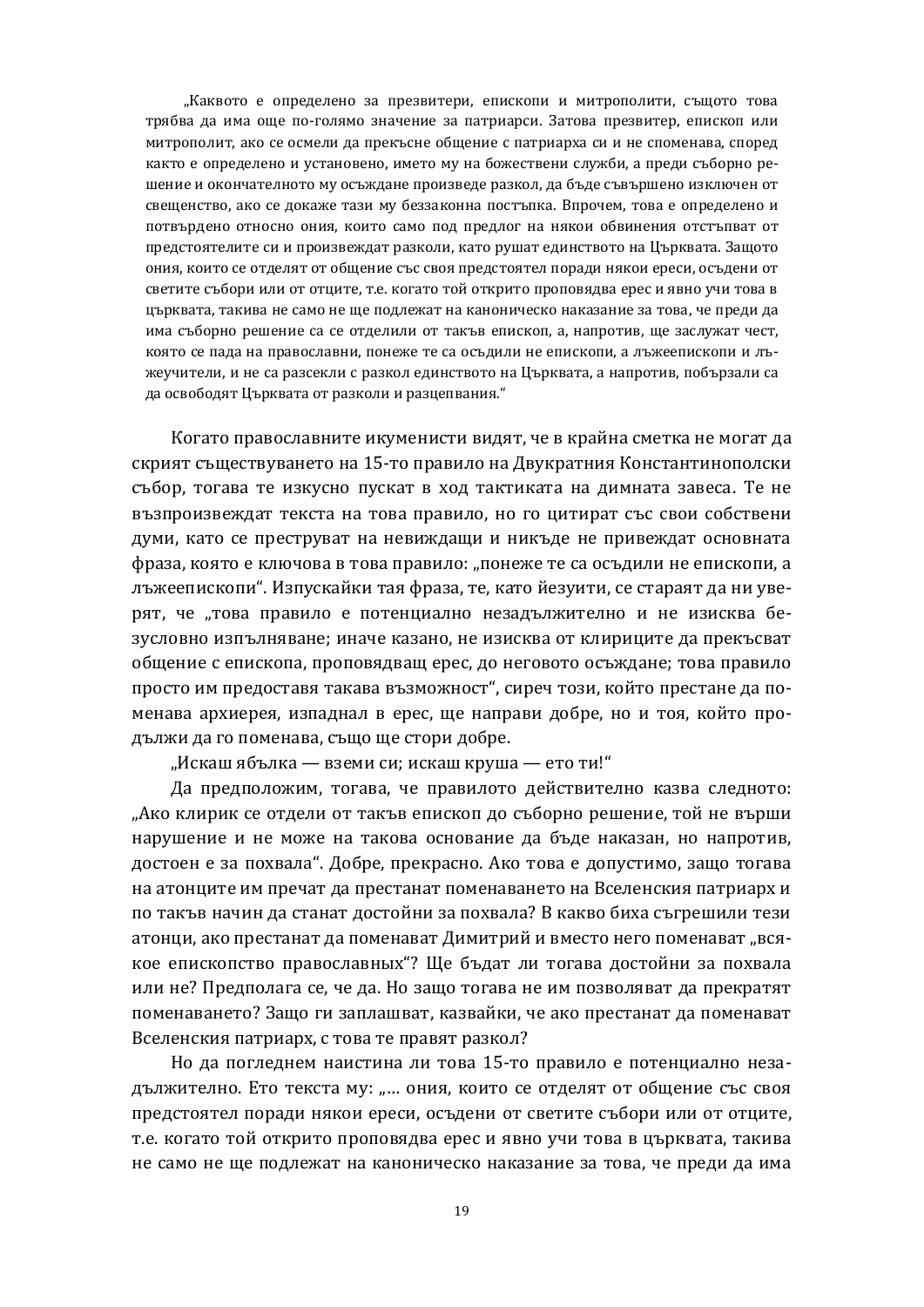съборно решение са се отделили от такъв епископ, а, напротив, ще заслужат чест, която се пада на православни, понеже те са осъдили не епископи, а лъжеепископи и лъжеучители, и не са разсекли с разкол единството на Църквата, а напротив, побързали са да освободят Църквата от разколи и разцепвания".

Как след прочитането на правилото може да се твърди, че този, който не се отдели от епископа-еретик, но запази обшението си с него, ше стори добре? Кой ще се осмели някога да твърди, че съслужещият с лъжеепископ преподава на верните истинските Тяло и Кръв Христови? Кой ще вземе да уверява, че ръкоположеният от лъжеепископ действително е свещеник? Човек трябва да бъде синкретист, икуменист, отричащ православната вяра, за да твърди подобни неща. Знаеш, че твоят епископ не е епископ и продължаваш да го поменаваш; не се ли надсмиваш ти по такъв начин над Бога? Знаеш, че твоят епископ няма благодатта на свещенството и не може да извършва тайнствата, как тогава го поменаваш при извършването на тайнствата? И тъй, задължително ли е 15-то правило или не?

## 15. Кой прави разкол?

Привържениците на новия стил прекрасно разбраха важността и задължителността на 15-то правило; затова те замазват фразата: "понеже те са осъдили не епископи, а лъжеепископи". Всичките им доводи, по същество, са противопоставяне на 15-то правило, което е диаметрално противоположно на техните възгледи. За тези хора епископът е лъжеепископ само тогава, когато е осъден от Събор. За тях от благодатта може да лишава единствено Съборът, а не Бог. Но според 15-то правило епископът-еретик се е лишил от благодатта в мига, когато е наченал публично да проповядва ереста си. Той е лъжеепископ още преди съборното решение.

Привържениците на новия календар и икуменизма заклеймяват като протестанстващи и като разколници онези вярващи, които биха дръзнали да престанат да поменават изпадналия в ерес епископ, прекъсвайки общението си с него. Но 15-то правило подчертава, че последните не само не са разкъсали единството на Църквата чрез разкол, но са побързали да я запазят от разколи и разцепления. Как е възможно да забраняваш на християнина да защищава Църквата от разколи, предизвиквани от епископи, които внасят в Църквата чуждо на нея учение? Чрез своите неправославни учения тези епископи, дори ако са хиляди, се отделят от Църквата Христова — от Църквата на апостолите и светите отци. Ония, които се отделят от такива епископи, обикновено не са много и привидно *тъкмо те* правят разкол. Имайки това предвид, 15-то правило силно подчертава, обръщайки се към всички поколения християни: не се оставяйте да ви заблудят чрез външни форми; разкол правят не малцината, които остават верни на апостолската Църква;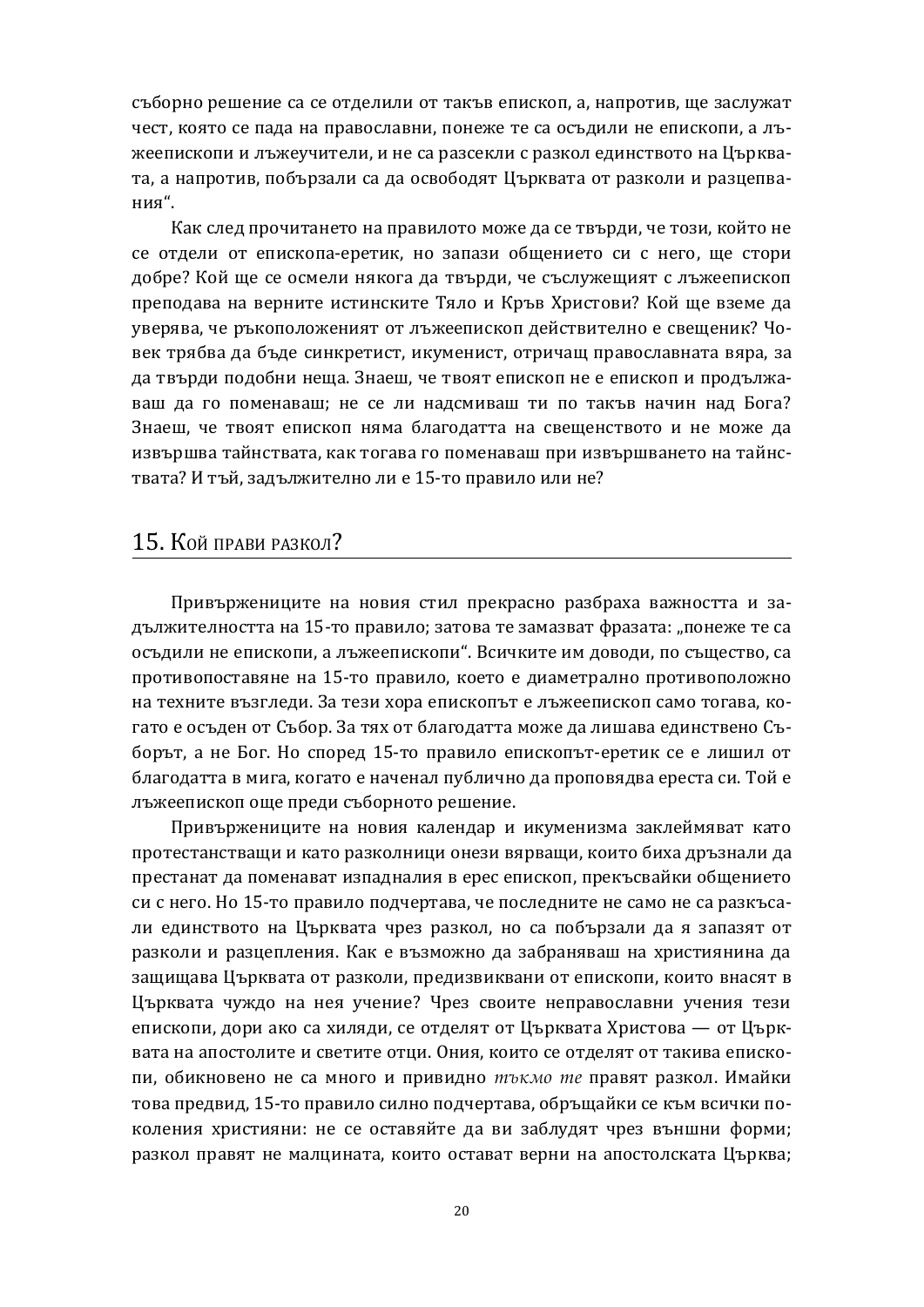разкол правят тези, които вървят след епископите-еретици и се отделят от Църквата на апостолите и светите отци. А малцината отделили се от такива епископи всъшност пазят Църквата от истински разколи. И тъй, залължително ли е 15-то правило или не?

Но същите новостилци казват: "Ако даден свещенослужител не стори това" — тоест, не прекрати поменаването и литургическото общение с еретичествашия си епископ, но продължава да го поменава, без обаче да приема ученията му, като очаква съборно изяснение и присъда — "той по никакъв начин не попада под осъждането на това правило". Нека проявим разум! Ако този, който прекратява поменаването на епископа-еретик и общението с него, запазва Църквата от разкол, то как тогава този, който остава на страната на внасящия разкол, няма да бъде осъден по 15-то правило?

Но ето още един от техните възхитителни софизми: "Никога — казват те, — никой клирик не е заслужил наказание или дори просто порицаване, задето не се е отделил незабавно от епископа-еретик, но е очаквал съборното му осъждане". Но как би могла Църквата да накаже клирик, пребъдващ извън Църквата? Ако след съборното осъждане на неговия епископ той му остане верен, може ли Църквата да го накаже повече, отколкото вече го е наказала? Тя вече го е осъдила заедно с неговия епископ. Ако той принесе покаяние и се разкае след съборното осъждане, ако пожелае да се върне в Църквата дори много по-късно, то как може Църквата, след като го приеме, да го наказва? Църквата е научена от Господа да приема заблудилите се тъй, както е показано в притчата за блудния син. Църквата се стреми да спасява души, а не да ги прогонва от себе си.

#### 16. Събори и лъжесъбори

Горко на вярващия, който седи и чака съборен съд! Кога всъщност ще стане възможно свикването на събор? И ако такъв бъде свикан един ден, що за събор ще е той? Истински или "разбойнически"? Кога престанаха православните свещеници на Константинопол да поменават своя епископ Несторий, дочакаха ли те съборното решение? За щастие не. В Константинопол наистина се състоя събор. И какво бе решението му? Този събор оправда Несторий и предаде на анатема православните християни! Трябваше да се чака свикването на Третия вселенски събор, за да дойде всичко по местата си. А ако обстоятелствата се бяха стекли другояче, православните щяха да бъдат принудени да чакат още много дълго провеждането на истински събор, оставайки под проклятие. Какво щастие, че те не са мислили като тия, които приписват на епископските събори непогрешимостта, принадлежаща единствено на Църквата.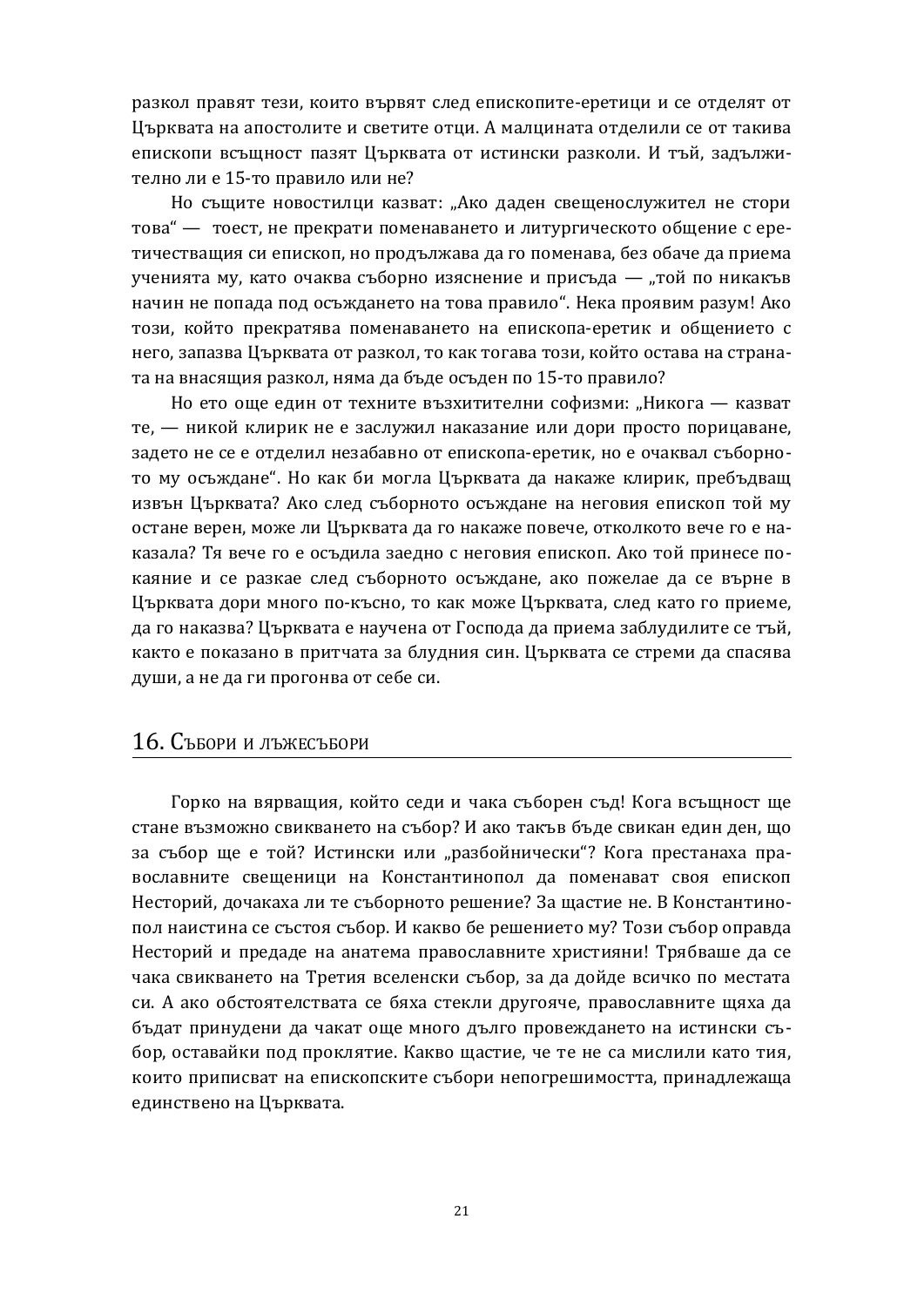## 17. Нелепици

"Утре патриарх Атинагор ще напусне тоя свят и тогава, койзнае, на негово място ще дойде умен човек с консервативни възгледи, а тогава - край на униатските истерии и пропапските увлечения... И ако сега направим разкол, как ще излекуваме раните, нанесени на Църквата?" Те мислят и безсрамно заявяват, че благочестивите християни са "тълпа", чийто фанатизъм е трудно укротим: "Ако фанатизмът на тълпата веднъж се освободи, ще смогнем ли после да го спрем?" О, нагли люде! Тълпата, която вие презирате, не е стадо от безмозъчни животни, а от мислещи пасоми. Нека дойде отново в Константинопол православен патриарх и тогава тая тълпа, която сега наричате сбирщина от разколници, първа ще падне в нозете му и ще целуне десницата му. Ако можеше да стане такова чудо!

Но, при едно разумно разглеждане положението на нещата, съвсем нереалистично е да се надяваме в Константинопол да се появи православен патриарх. Кой сред епископите на Фенер е православен? Кой от тях не е икуменист? Кой не е модернист и с напълно светски дух? И кой от свещениците на Вселенската патриаршия някога е изразил протест срещу икуменизма и синкретизма? Откъде би могъл да се появи някой ден православен патриарх, кой ще го избере и въздигне на катедрата? От кого бе избран Атинагор — от православните вярващи или от международното масонство на Труман? Кой, въпреки волята на всички Фенерски епископи, избра и възведе на катедрата му Американския [архиепископ] Яков? Кой ръководи действията на този куклен театър, разиграващ се между Босфора, Европа и Америка? То се знае — не православните християни. И знаейки всичко това, как можем да очакваме православен патриарх в Константинопол? Да очакваме такова чудо е все едно да изкушаваме Бога.

#### 18. Църквата на наемниците

"Страшна клевета, брате, е това, което някои разпространяват — че Гръцката църква върви по стъпките на Атинагор. Не, приятели, тя изобщо не одобрява дръзките му начинания". Така тръбеше неотдавна един новостилец в памфлет против истинно-православните християни. Но да погледнем, вярно ли е това.

След като предаде Православието с официалното си заявление, че Църквата се е заблуждавала, и като сне от римокатолиците деветвековната анатема, подир срещата си с папата в Константинопол, а по-късно и в Рим, Атинагор се завърна в Константинопол и изпрати в Синода на Гръцката църква всички документи, засягащи това предателство.

Ето какъв бе отговорът на Гръцката църква: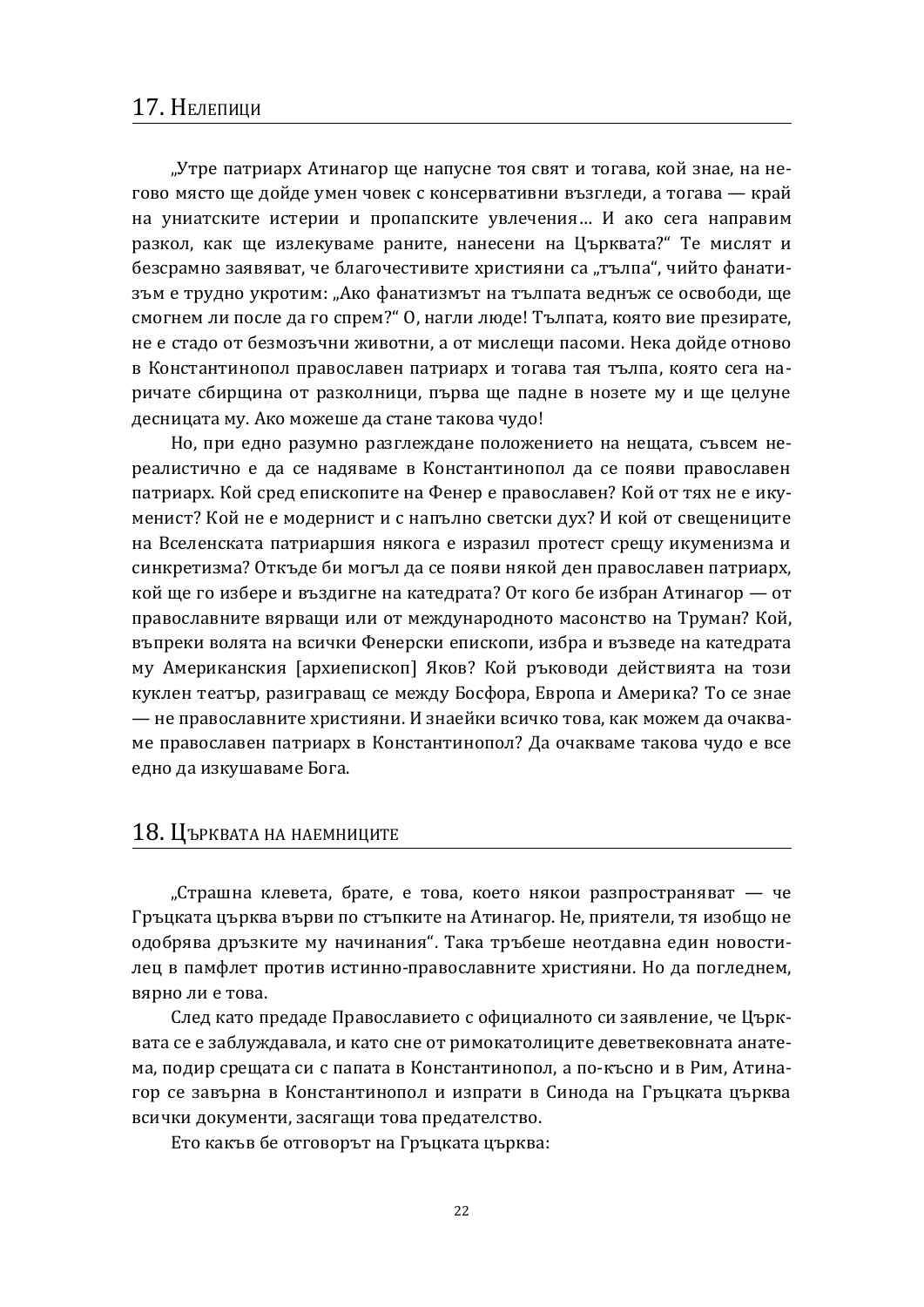"На заседанието на Свещения Синод бяха прочетени и предоставени за обсъждане изпратените ни от Вселенския патриарх хроника на посещението на Негово Божествено Всесветейшество Вселенския патриарх при Негово Светейшество Римския папа от 26 до 28 октомври и копия от приветствените слова и речи, които се размениха помежду им, а също и с други длъжностни лица на Римската църква.

След прочитането и обсъжданията Свещеният Синод, с чувство на дълбоко удовлетворение констатира, че, по Божие благословение, това посещение и нова среща на главите на Католическата и Православната Църква е преминало в съответствие с горещото желание и очакванията на Св. Синод и благочестивото църковно изпълнение.

Според официалното съобщение, обнародвано след срещата, Св. Синод с удовлетворение отбеляза, че и двамата глави признават, че истинският диалог на любовта, върху който е необходимо да се основават всички взаимоотношения между тях и Църквите им, трябва да протича при наличието на пълна вяра в единия Господ Иисус Христос и при взаимно уважение и доверие на християните от всяка една страна, едни към други и към техните собствени Църкви.

Имайки предвид всичко това, Св. Синод изрази радостта си за благополучния завършек на посещението на Негово Божествено Всесветейшество Вселенския Патриарх Атинагор и за горещото желание на неговата душа да види диалога, започнат в атмосферата на любов и взаимно уважение, върху основата на равенството на двете Църкви, доведен до благополучен завършек, за слава на нашата Света Църква и нейния Божествен Основател."

Този текст бе обнародван в сп. "Македония" от 7 ноември 1967 г., откъдето го препечатвам.

И тъй, клевета ли ще е да кажем, че Гръцката църква върви по стъпките на Атинагор? Намери ли се поне един сред епископите, наречени "стълпове" [на Православието], който да възнегодува против това решение? Намери ли се поне един, който да свали от себе си отговорността за него? Не. Нито един. Държавната Гръцка църква чрез своя Св. Синод увери гръцкия народ, че тя е много доволна от предателствата, извършени от Атинагор и неговата синкретична проповед. Освен това тя официално подпечата своето изповедание — от една страна като приема от ръцете на ересиарха Атинагор осветено миро, доставяно в Атина и като приканва нещастния гръцки народ да го почита и да помазва децата си с него, а от друга, чрез нееднократните съслужения със своя Глава, чрез съслужение с невъобразимия Американски [архиепископ] Яков в атинския катедрален храм и чрез извършваните на разни места в Гърция на съвместни богослужения с новия Александрийски патриарх, който провъзгласи едно толкова синкретично и икуменическо изповядване на вярата, че би могъл да му завиди и самият Атинагор.

И тъй, Гръцката църква провъзгласи, че е нужно взаимно уважение към обичаите, присъщи на православните и римокатолиците. Ето го синкретизма в цялото му великолепие! Православните трябва да уважават лъжеученията на латинците. Голяма ли е разликата, за православните християни, между та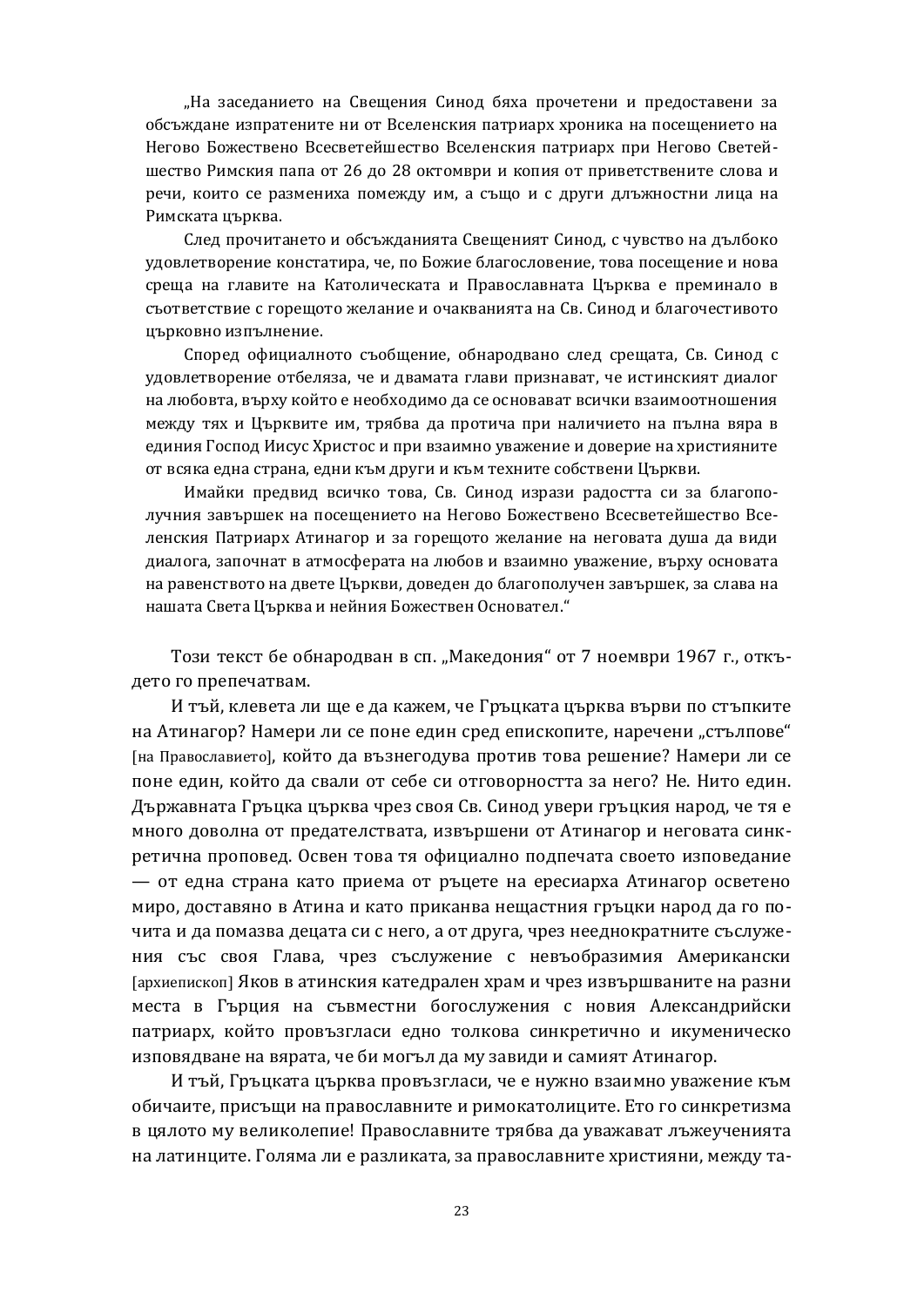кова уважение и уважението към другите монотеистични религии - на първо място към юдаизма и исляма, а сетне и от останалите езически религии? Гръцката църква не само изрази своето пламенно съгласие с Атинагор, но даже с цял глас тя провъзглася същата ерес. Нейното съгласие с Атинагор не е просто едно плахо, пасивно съгласие, но съгласие активно — то е "паралелен курс", обещан от нейния глава по време на срещата му с Атинагор в Константинопол.

Всекидневният печат прекрасно улови смисъла на различните заявления на Гръцката църква. Ето какво пише вестник "Елефтерос Космос" от 10 септември 1969 г.:

"Свещеният Синод на Гърция изрази във вчерашното си официално съобщение своето дълбоко съчувствие към ислямския свят по повод пожара в йерусалимската джамия Ал-анс. В същото официално съобщение Свещеният Синод изразява пожелание за по-скоро възстановяване на световния мир и за братското примирение между всички човеци на планетата. Изразът на съчувствие от страна на Гръцката православна църква към другите религии е характерен пример за постоянния стремеж към сближаване и диалог между християните и нехристияните, за който преди две години възвести патриарх Атинагор. Говори се, че в най-близко бъдеще на о. Крит ще се състои среща на мюсюлмани с представителите на двете Църкви."

И тъй, Гръцката църква поддържа синкретизма също толкова ревностно и старателно, както това правят Световният съвет на църквите — на който тя е органична част — и Константинополската патриаршия. Става дума не просто за сътрудничество с цел обединяване на пърквите — икуменизмът не се ограничава с обхващане на християните, но се стреми към съсъществуване на всички религии, към равнопоставяне на заблудата с истината и тяхното примиряване, и равенството им с Църквата.

## 19. ТЕ ПОПРАВЯТ ЦЪРКВАТА

Ето защо Атинагор далеч не е единственият привърженик на най-отвратителния синкретизъм, както искаше да ни убеди в това новостилният автор на упоменатия памфлет. Цялата Гръцка църква споделя мисленето на Атинагор и открито заявява за това. И как би могла Гръцката църква да не одобрява деянията и изявленията на Атинагор и да не изпитва към тях при това чувство на "дълбоко удовлетворение"! За тези "расоносци" с турски или гръцки паспорти християнството е не Истината, а една от многото истини. Христовата Църква е не непогрешимото и свето Тяло Господне, а общество от човеци, което греши и има нужда от поправяне. И ето, ние виждаме как непрекъснато поправят Църквата, при това никой не протестира. Атинагор не беше единственият, който поправяше Църквата със свалянето на анате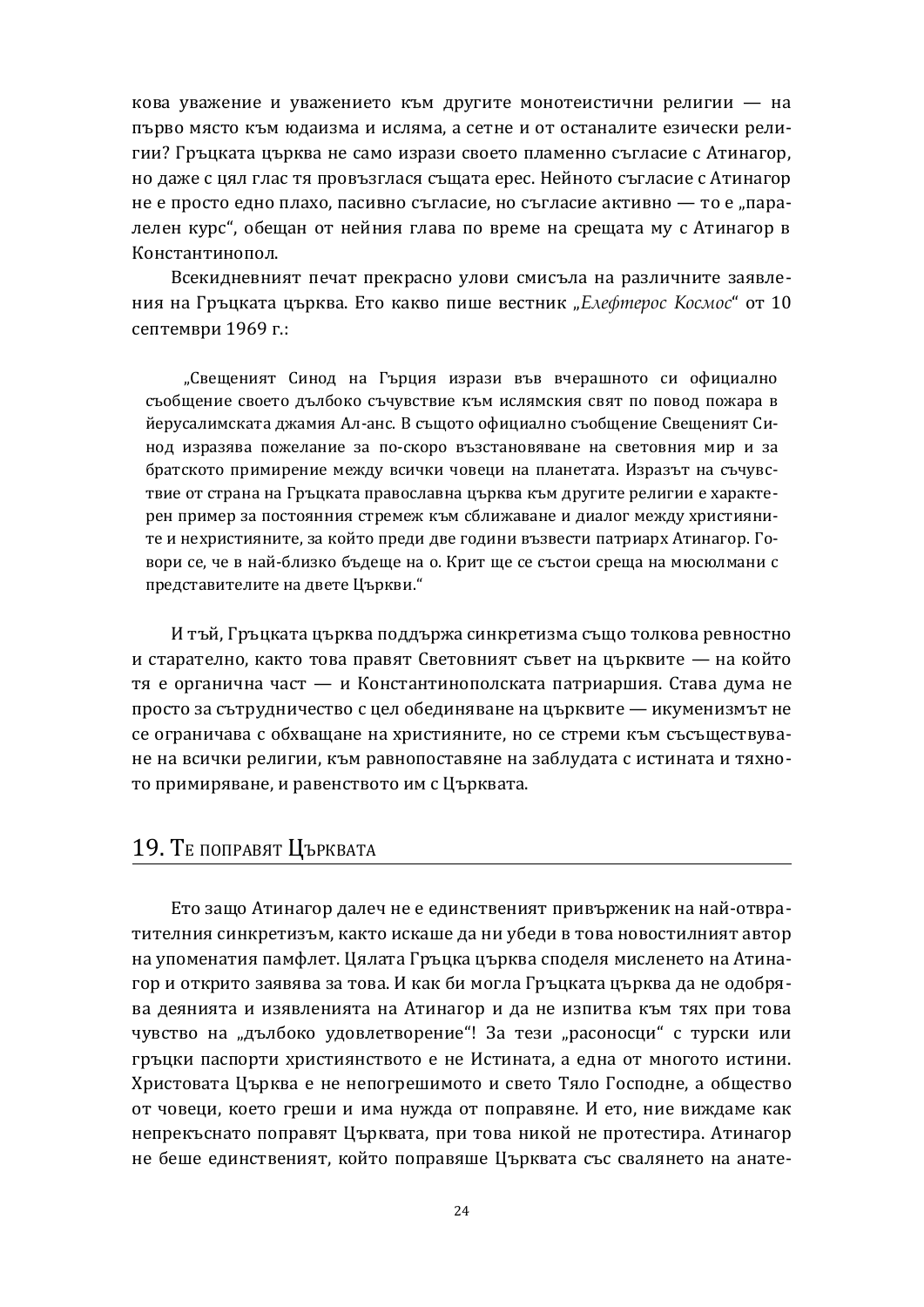мите. Епископите и свещениците от държавната Гръцка църква всеки ден я поправят по много други въпроси. Така например изпълнената с богословско съдържание стихира:

"Неми да станат нечестивите уста, които не почитат Твоя свят образ..." под куполите на новостилните църкви зазвуча така: "Да бъдат благословени благочестивите уста, които почитат..." Тези господа намират химнографията на светите отци за груба и жестока. Тя не е пригодна за икуменическата църква: че какво биха си помислили братята протестанти, щом чуят такива лишени от икуменическа любов фрази?

Но не само в областта на химнографията те поправят Църквата — същото се върши и при ползуването на Новия Завет. В много храмове при извършването на тайнството Брак систематично се избягва четенето на откъса, гдето пише: "Жената да се бои от мъжа си" (Еф. 5:33) — нали това е несъвместимо с феминистичните разбирания на нашето време; ето защо този библейски текст се чете "със съкращения".

Един от официалните представители на гръцката богословска школа даже изказа мисълта за провеждане "преглед и поправяне на богослужебните текстове, особено тези от Страстната седмица, които накърняват честта и достойнството на еврейския народ"<sup>18</sup>. Той също така предложи да бъде съкратена литургията, да се въведат елегантни костюми за клириците и четиригласно пеене, да се използува орган, както и много други "детайли". Не е ли това поправка на Свещеното Предание на светата Христова Църква? Изменението на богослужебния календар също бе такава "поправка" в Църквата.

### 20. Колеги

Това, което се крие зад тези незначителни наглед поправки, е нещо ужасно. То е пълното отричане на християнството. За тези хора християнството не е нещо и Божествено, и човешко. За тях то е чисто човешко. За тях Църквата не е Тялото Христово. В дълбините на душата си те не вярват, че Христос е Богочовек. Ако вярваха действително в това, те никога не биха дръзнали да "поправят" Тялото Му — Църквата. Те също тъй на дело не вярват в Светия Дух и в това, че Той присъствува в Църквата, като я просвещава и ръководи. И от това двойно неверие, съзнателно или несъзнателно, произлиза отричането на авторитета на светите отци, което в последно време виждаме в лоното на "официалната" Църква.

Сега повече от всякога изучават светите отци; но никой не трябва да се заблуждава от това. Нашите предци, живели под турското иго, може да са били неграмотни и да са нямали възможност да четат отците в оригинал, но те са имали пълна вяра в техния авторитет. И дори когато те вършели нещо неправилно, вършели го с вярата, че тъй са учили отците. А сега повечето от

 $^{\rm 18}$  Вж. периодичното издание "La Pensée Orthodoxe" от 15 януари 1960 г., стр. 5-8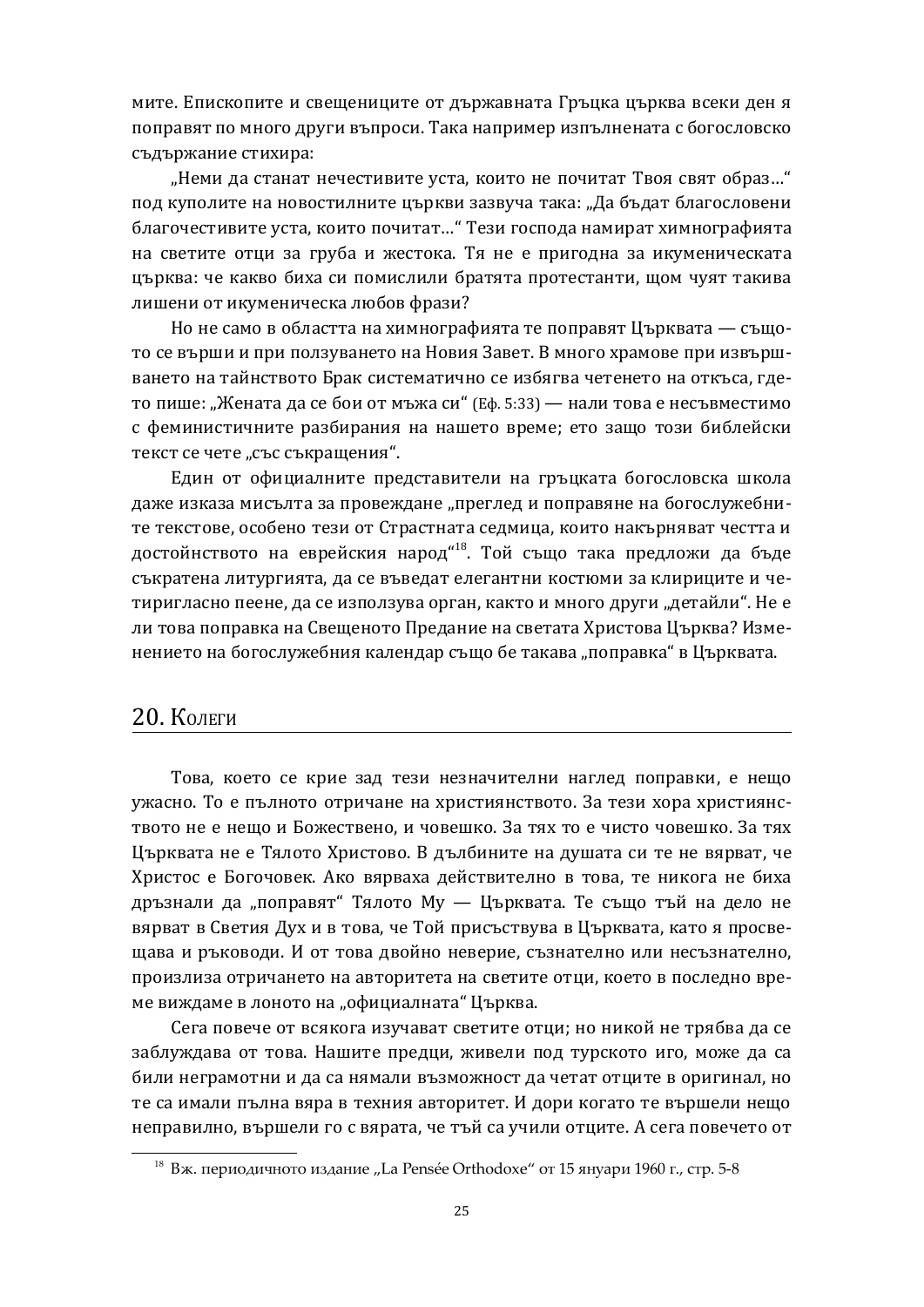тия, които изучават светите отци, правят това с дух на непочтителност и надменна "критичност". За тях отците не са нищо повече от колеги по богословие. Те не виждат зашо трябва да оказват на отците по-голямо уважение от полагащото се на кой да е техен колега. За тях светостта няма никакво значение. За съвременните "християни" смисъл има само моралната почтеност, която има не духовна, а единствено социална цел. В тая област Гръцката пърква е преуспяла много. Фарисейството там е превърнато в наука. Найгрубите нарушения на свещените канони се извършват под предлог за очистване на нравите. И докато във въпросите на морала се наблюдава лицемерна чувствителност, то във въпросите на вярата ние виждаме неограничена търпимост. Това е така, защото въпросите на вярата засягат вечния живот — бъдещето, което е неосезаемо и фактически безразлично за тези загубили вярата си хора. За тях моралът се отнася не към "постоянния" град, а към "тукашния" [Евр. 13:14], — въпреки че не е "постоянен", ала тези "които нямат надежда" [1 Сол. 4:13], желаят да го направят колкото се може по-"постоянен", за да намерят в него бездействен "цяр" за суетността на своето съществуване. Моралът е опора на обществото. А светостта е напускане на тоя свят и неговите системи; затова обществото гледа враждебно на светостта. Светостта е отрицание на света, лежащ в злото [1 Иоан. 5:19]. Тя се отличава от моралната безупречност. Моралната безупречност е обърната към сегашния век; светостта е равнодушна към тоя суетен и покварен век, тя гледа към бъдещия, към нетленния век. Затова етиката и светостта са неща, дълбоко противоположни едно на друго, но тази противоположност е напълно непозната на морализаторския подход и учение на официалната Църква.

По същество, официалната Църква е само оръдие в ръцете на Кесаря<sup>19</sup>. Всички виждат в нея средство за поддържане на нужния ред, сила, придаваща на законите по-голям авторитет, който не може да бъде завоюван само с меча. И ето по такъв начин ние виждаме един парадокс: най-закоренелите атеисти, най-равнодушните към религията хора "поддържат Църквата", защото благодарение на нея те могат да внушат на масите склонност към покорство.

## 21. УСТРЕМЕНИ КЪМ ЗЕМНИ ЦАРСТВА

Този, който внимателно изучава дейността на религиозните организации, възникнали през последните години в лоното на държавната Гръцка църква, непременно ще забележи, че цел на тяхната дейност е "християнска Гърция", а не Царството небесно. Зад тези наглед християнски цели се таи земна цел, която повечето членове на тези общества не осъзнават добре. Техният ламтеж за повече привърженици, за сила и власт, това, че откъсваха принадлежащите към тези организации монашествуващи от монашеството,

 $19$  Вж. бележка  $N$ <sup>06</sup>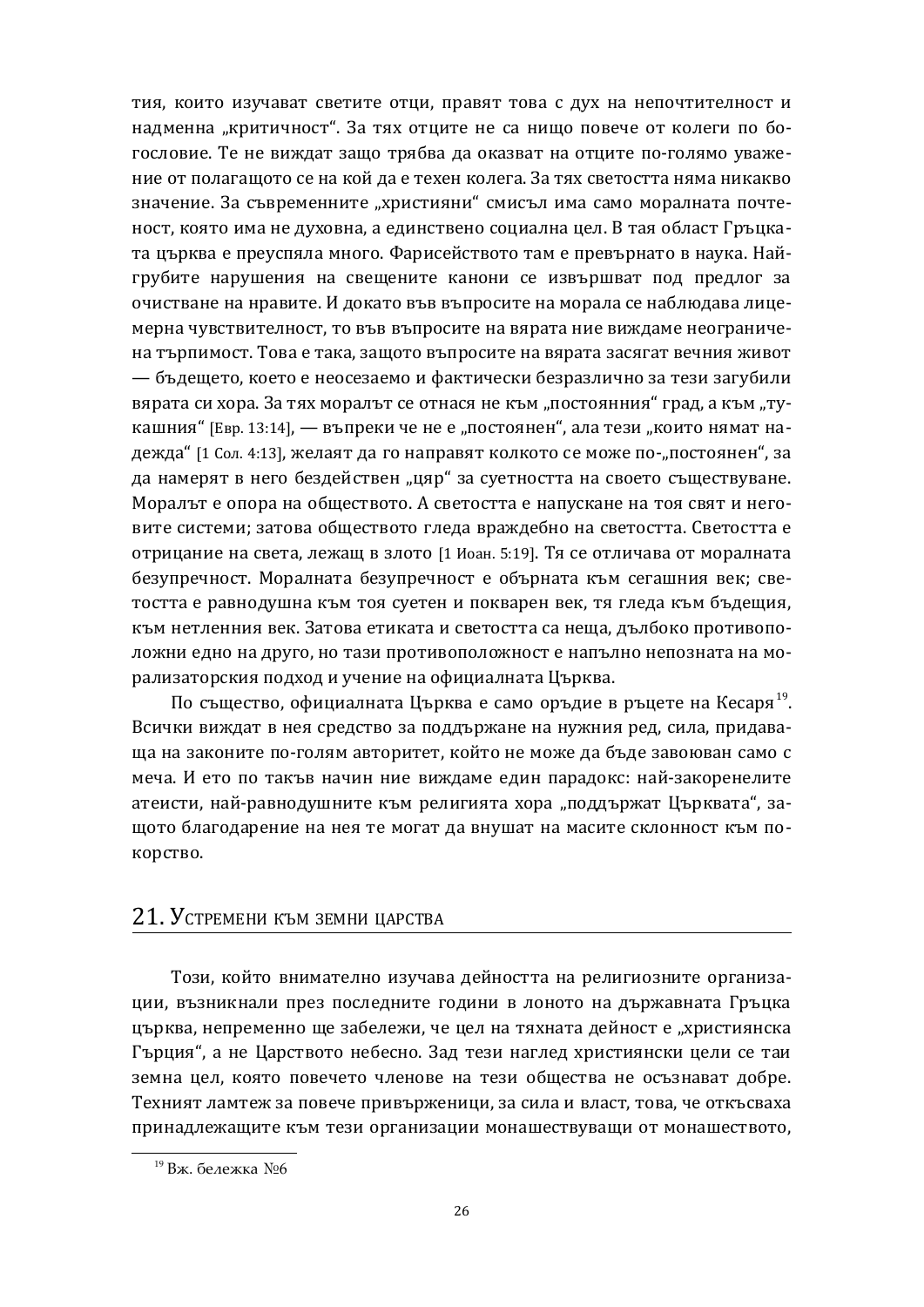за да ги тласнат в света — всичко това красноречиво свидетелствува за изменението на духовната ориентация в паството на "официалната Църква". В тази иърква вярвашите започнаха, малко по малко, да се стремят към земно "хилядолетно царство" на Христа, или по-точно казано, към царство от юдейски тип. Те взеха да тъгуват и да се борят за утопията, назовавана от тях "Божия държава", "християнска демокрация", "християнска цивилизация". "Християнската цивилизация" или, както по-често се изразяват — "гръко-християнската цивилизация", е постоянно в устата им. Но истинските християни "тук нямат постоянен град, но бъдещия търсят" (Евр. 13:14).

Това търсене на постоянен град тук от уважавани лица сред вярващите от новостилната църква и миряните — членове на религиозни организации, е плод от един продължителен процес на духовно отравяне на вярващите, на интоксикация, която, оставяйки наглед неизменни много от външните признаци на Православието, на дело е подкопала самите му основи. Извънредно трудно е да се намери в лоното на официалната църква някой, който не е изпитал върху себе си по един или друг начин последствията от това разяждане. Всички тези, които са "не от мира сего" и не са се приспособили към него, станаха за другите мишена и бяха наречени "старостилци". Това насмешливо прозвище всъщност показва дълбоката разлика в начина на мислене, в светогледа и вярата между това, което Православието беше в миналото и това, в което то днес се е превърнало в официалната църква.

Въпросът "Върви ли официалната Гръцка църква по стъпките на Атинагор?" е напълно остарял. Атинагор и официалната Гръцка църква страдат от една и съща болест. Те са две успоредни клонки на едно и също растение; разликата е само в това, че Атинагор беше по-зрелият плод.

## 22. Изповядване на вярата "в Църквата"

Но защитниците на новия стил не хвърлят оръжието: "Попитай писмено епископите от официалната църква, споделят ли те мнението на патриарха, и ще разбереш... Не трябва да изпускаме от внимание, че ако думите, изречени поради деликатност и вежливост [от новостилни епископи към Атинагор и мислещите като него], винаги получават гласност и бързо стават известни поради неправилна вежливост, други действия на критика и порицание [на Атинагор и привържениците му] може би остават неизвестни".

Но не, тук не става дума за неща, които "остават неизвестни". Новостилците прекрасно знаят, че в Църквата са важни не мненията на човека, а изповядването на вярата му. В какво вярва епископът в дълбините на душата си за Църквата не е от такова значение, от каквото е това, което той публично проповядва "в Църквата", "с открита глава", по собствена инициатива. Именно тогава, съгласно каноните, следва да прекратим общението с епископа-еретик — когато той публично проповядва ереста си. Ако той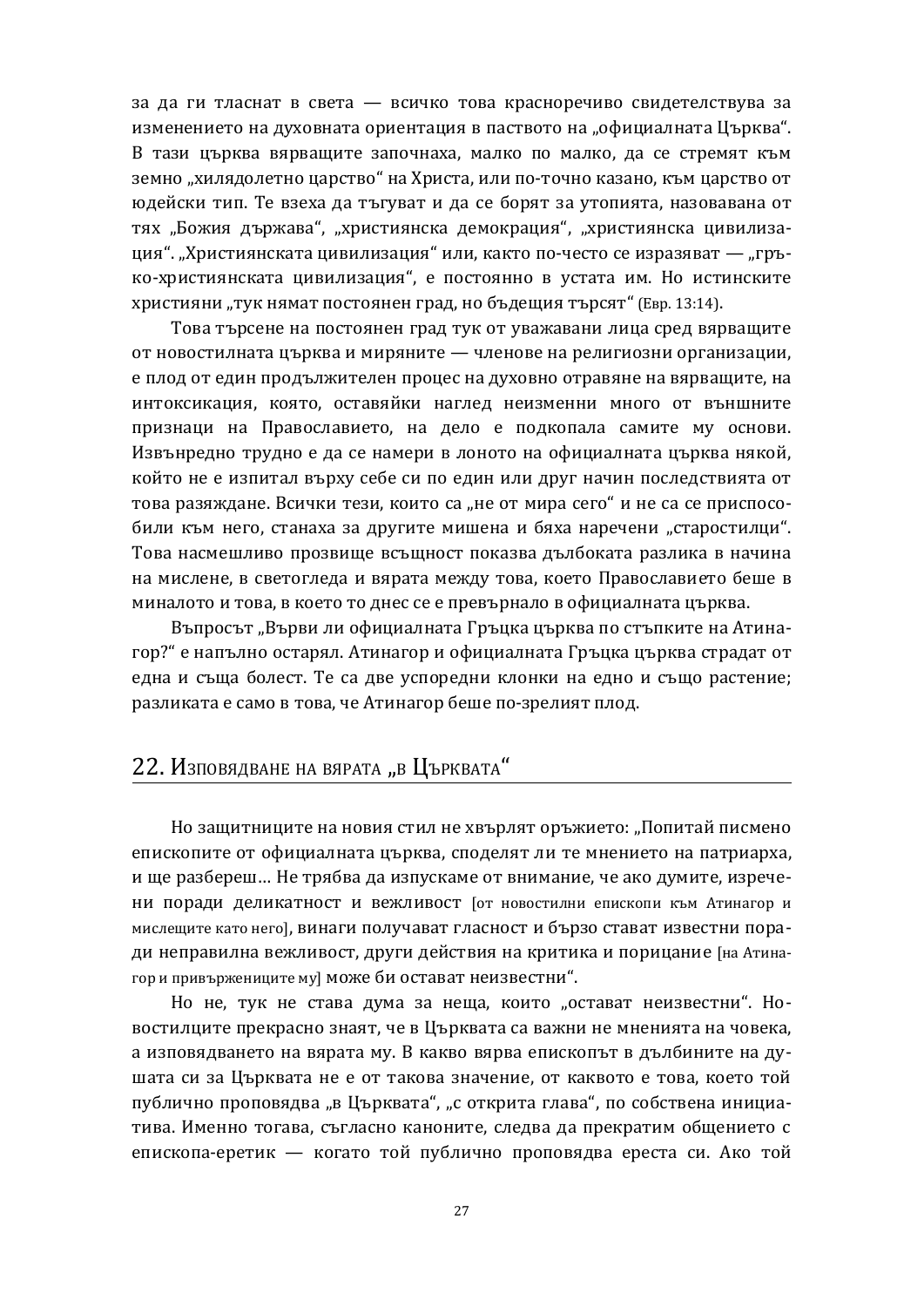вътрешно се придържа към някаква ерес, но не я проповядва и не общува открито с еретици, тогава Църквата го счита за православен, той запазва благолатта на свешения сан и извършваните от него тайнства са действителни. Но когато епископът публично проповядва ерес или открито общува с еретици $^{20}$ , когато той публично се отрича от Христа и Неговата Църква, тогава независимо от това какво мисли той в сърцето си, независимо от това, което той може да каже на този или онзи в частна беседа. Църквата го счита за отстъпник, отрекъл се от Христа; такъв човек се намира вън от църковния двор на Христовите овце, неговият свещен сан е изгубен и неговите "тайнства" са лишени от освещаваща благодат.

Църквата не е ничие частно или лично дело. Свещенството и епископството се даряват в Църквата и не съществуват вън от нея, не са нещо индивидуално. Отстъпникът, като личност, ще бъде съден от Бога, но той не може да бъде свещеник или епископ, ако отрича Църквата, дала му благодатта на свещенството и ако преминава официално и открито в лагера на нейните отрицатели. Църквата винаги е считала чужди на себе си тези, които публично отхвърлят Христа, за да избегнат наказание от страна на властите, макар на всички да е било известно, че вътре в себе си те не са се отрекли от Христа и от Църквата Му. Та как може Църквата да не признава за чужд на нея оня, който без всяка заплаха от мъченическа смърт от ръката на силните в тоя свят, публично се е отрекъл от вярата и е предал Христа?

Следователно, няма нужда от никакви писма и свидетелства от епископите на официалната Гръцка църква, които следват стъпките на Константинополския патриарх — поменавайки го на всеослушание "в Църквата", "с открита глава", в най-свещения миг на Литургията, те обявяват себе си за привърженици на патриарха-синкретист. И какво значение могат да имат техните частни уверения? Какво значение могат да имат случайните порицания или упреците, оставащи скрити?

Официално, всенародно всички епископи от официалната Църква огла-

<sup>&</sup>lt;sup>20</sup> В своето Открито писмо до архиепископ Яков светител Филарет Ню-Йоркски пише следното: "Ние протестираме против Вашия неправославен "икуменически молебен" [Има се предвид участието на епископ от Вселенската патриаршия в икуменическо богослужение в катедралата Свети Патрикий, в "Седмицата за молитва за християнско единство" и в "икуменическия молебен" в гръцкия храм "Света Троица" в Ню Йорк] *и против включване*то в диптихите, от страна на светейшия патриарх Атинагор, [на името] на римския папа и *на "всички изповедания на Изтока и Запада", за което Негово Всесветейшество съобщава в свое*то Рождественско послание [от 1968 г.]. Включването [името на дадено лице] в диптихите *ʵˆˑʲʶˆȱʺȱʴˆˏ˓ȱ˖ʵˆʹʺ˘ʺˏ˖˘ʵ˓ȱˑʲȱ˘˓ʵʲ, ˣʺȱ˘˓ʵʲȱˏˆˢʺȱʺȱ˔˕ʲʵ˓˖ˏʲʵʺˑȱˠ˕ˆ˖˘ˆˮˑˆˑ. ɧˊ˓* ǽ˓˘ˢˆ˘ʺȱˑʲ] Петия вселенски събор заповядал[и] да бъде заличено от диптихите името на Теодор Мопсуетски, признавайки учението му за неправославно, то как може който и да е патриарх *ˆˏˆȱʺ˔ˆ˖ˊ˓˔ȱʹʲȱʵˊˏ˭ˣʵʲȱʵȱʹˆ˔˘ˆˠˆ˘ʺȱ˘ʺ˄ˆ, ˊ˓ˆ˘˓ȱʹ˓˕ˆȱ˟˓˕ːʲˏˑ˓ȱˑʺȱ˔˕ˆˑʲʹˏʺʾʲ˘ȱˊ˨ːȱʆ˕ʲ*вославната Църква а, напротив, открито продължават да изповядват учения, несъгласни с ней*µите доглати? Вие се съединявате с инославните не в истината, а в пренебрежението* <del>*към истината. ... Ние пишем това в открито писмо, доколкото Вашите изказвания са*</del> **от публично естество.**" [Цялото послание е поместено на [http://watchinexile.110mb.com/posl\\_jacb.htm](http://watchinexile.110mb.com/posl_jacb.htm) ]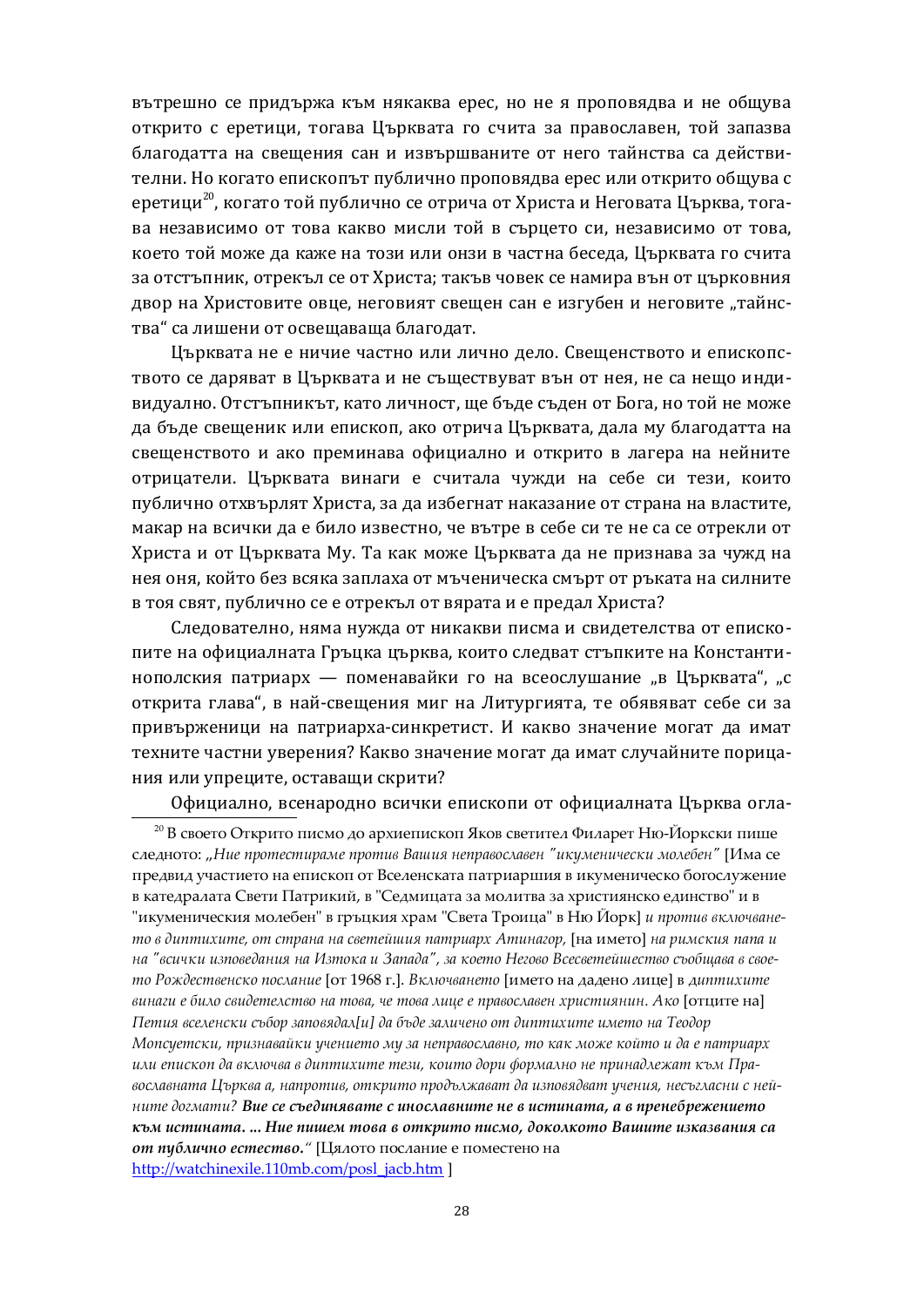сяват "в Църквата" своето съгласие с Вселенската патриаршия и вървят по стъпките ѝ. А тези от тях, които в частни беседи изразяват несъгласието си с Димитрий, те само изкарват наяве свойствения за тях недостиг на добросъвестност и душевна прямота. Та как могат да бъдат използувани скритостта и дипломатичността на тези епископи в качеството им на аргумент в полза на тяхната православност, и как може един духовен отец, който носи такава голяма отговорност за ръководените от него млади хора, да нарича двоедушието и опортюнизма — "вежливост", била тя и зле изтълкувана? Нима никога, по време на изследванията им, пред очите на тези ерудирани архимандрити не са попадали думите на св. Василий Велики за такъв род епископи: "Що се отнася до такива, които се преструват, че изповядват здравата православна вяра, но са в общение с хора, които вярват различно, ако те бъдат предупредени и въпреки това останат непреклонни [в своите действия], тогава вие не само не трябва да имате общение с тях, но дори не бива да ги наричате свои братя."<sup>21</sup>

## 23. "Повярвал ли е в Него някой от началниците?"

"Всички учители на Шърквата, всички Събори, цялото Свешено Писание ни увещават да отбягваме привържениците на чужди [на Църквата] учения и да страним от общение с тях", ни казва светител Марк Ефески<sup>22</sup>. "Златоуст гръмогласно обявява за врагове на Бога не само еретиците, но и всички, които общуват с тях", пише свети Теодор Студит на игумена Теофил<sup>23</sup>. Цялото писмено и устно Предание на Църквата, всички светци и апостоли в Свещеното Писание осъждат епископите от официалната Гръцка църква, намиращи се в общение с патриарха-отстъпник и онези, които споделят неговото мислене.

Ала при все това, колцина от съвременните православни християни имат смелост да бягат от тези, чиято вяра е различна от вярата на Църквата през всички минали векове, и да се отделят от общение с тях? Твърде малко. Наистина, Христовото стадо винаги е било малко (срв. Лука 12:32)! Христовото стадо винаги е било такова. И колко слаби глинени и пръстени съсъди са тези, които са оставени в съвременния свят да свидетелствуват за Истината! Неуката тълпа с нейните страсти, разногласия, с умствената си ограниченост — народ, "който не знае Закона". "Повярвал ли е в Него някой от началниците или от фарисеите?" — питат новостилните книжници (Иоан. 7:48-49). "Но тоя народ, който не знае Закона, е проклет.

Кой богослов, кажете ми, е станал "старостилец"? Кой университетски професор е станал "старостилец"? Кой от съвременните "безупречни" еписко-

 $21$  Patr. Orientalis, Vol. 17, p. 303.

<sup>22</sup> Confession of Faith, XIII, 304.

<sup>&</sup>lt;sup>23</sup> PG 99, 1049.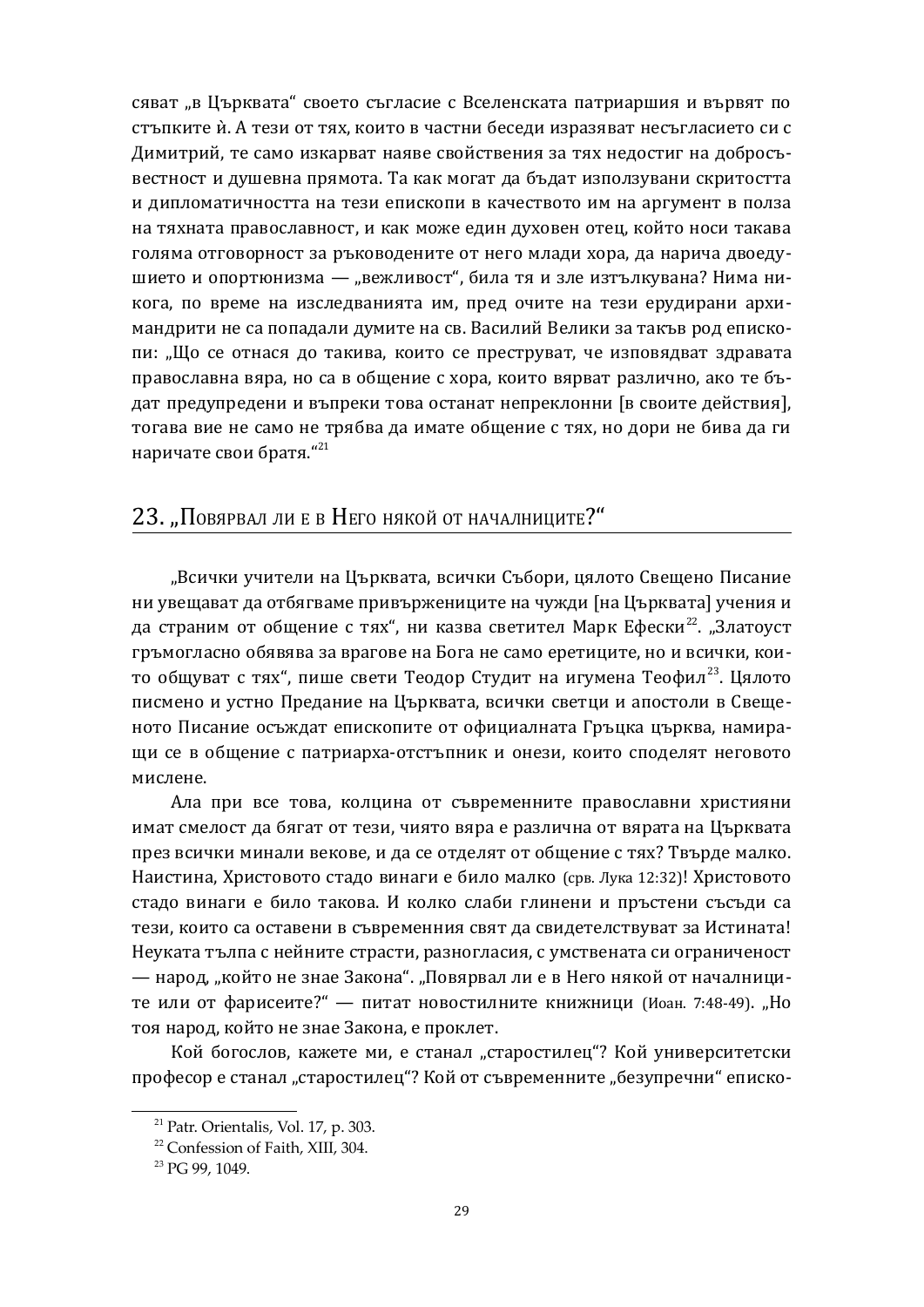пи е станал "старостилец"? Не, ни един мъдрец, ни един от силните в тоя свят не е последвал невежата тълпа "старостилци", тези малобройни "галилейци", които викат, — чуйте ги само! — че уж Гръцката църква е в съгласие с Атинагор и Димитрий, и удрят клепалото, както някога Ной, за да извика животните в Ковчега. Погледнете, как около нас хората мирно си стоят по местата, благоразумно се венчават и кръщават в големите храмове, с какво смирение помазват децата си с миро от Атинагор, "този заслужаващ осъждане синкретист"; вижте и колко са много, и то забележителни люде — свещеници, учени епископи, началници, книжници, фарисеи, законници. Е, какво, нима всички те са в неведение, а само необразованите "старостилци" всичко знаят?"

Необразованите "старостилци" може да не знаят нищо, освен едно — че те пребъдват в съгласие с новомъчениците, с изповедниците, с отците, с пустинниците, с древните мъченици, с апостолите. Какво им пречи това, дето са малко — та нали истинските християни винаги ще бъдат малцинство; какво им пречи това, че са немощни — та нали и апостолите бяха немощни; на тях не им пречи и това, дето са неуки — та нали Христос също не е бил от образованите? Тяхната борба се води с една-единствена цел — да запазят верността си към Православието; да останат в Църквата; да влязат в Ковчега [на спасението].

А що се отнася до новостилните учители, които успокояват учениците си, като им посочват огромното мнозинство "църкви, разпространили се по цял свят" — на тях православните християни отговарят с думите на св. Теодор Студит: "Човек, угоден на Бога, е за предпочитане пред безброй люде, които са изпълнени със самодоволство"<sup>24</sup>. И кой от здравомислещите не желае по-добре да бъде сред малцината, които достигат спасение по тесния път, нежели сред мнозината, които се носят по широкия път към погибел? Ти, ако ти е угодно, предпочитай потъващото мнозинство пред спасяващия се Ной, а мене остави с малцината да вляза в Ковчега".

## 24. Борци за Православие

Грубото и съзнателно изкривяване на истината, с което си служат защитниците на новия стил, разкрива тяхната неискреност и демагогски цели. Ето какво говорят те за традиционните православни християни:

"Старостилците напуснаха Гръцката църква и основаха «църквата на истинно-православните християни», понеже по думите им промяната на календара противоречи на светите канони... Те основаха Църквата на истинноправославните християни единствено от желание да защитят светите канони... Църквата на истинно-православните християни бе основана като средство ... начин точно да бъдат съблюдавани светите канони".

<sup>&</sup>lt;sup>24</sup> PG 99, 1081C.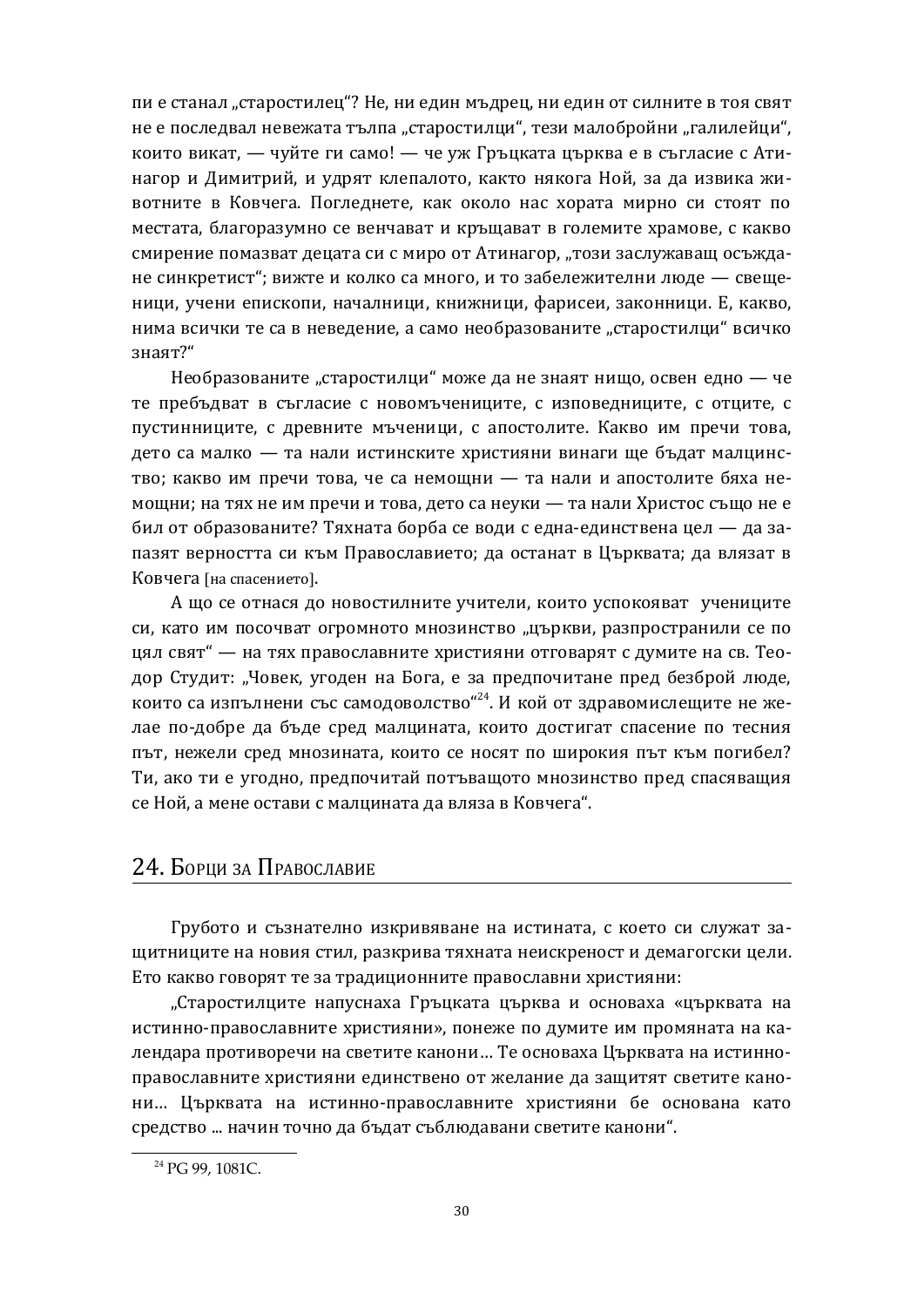Невъзможно е да бъде измислена по-коварна клевета относно борбата на православните традиционалисти. Тя е коварна, тъй като на пръв поглед изглежда истинна и точна. Действително, промяната на празничния календар наруши светите канони и старостилците не пропуснаха да отбележат това — това бе нещо съвсем естествено. Коварството пък се състои в това, че старостилците биват представени като борци в духа на Дон Кихот, "на тяхното знаме пише акривия (т.е. строго изпълнение на църковните правила, недопускащо снизхождение)". Наистина дяволска клевета, с помощта на която искат и могат да принизят, в очите на света, борбата на старостилците до равнището на една наивна и нереалистична борба, водена от фанатизирани елементи.

Но смисълът на борбата на старостилците изобщо не се състои в поддържането на църковната *акривия* в ущърб на църковната икономия [т.е. снизхождението към човешката немощ, заради която се допуска известно облекчаване в прилагането на църковните правила]. Тук изобщо не става дума за акривѝя или икономия. Борбата на старостилците е за Православие. Промяната на празничния календар бе не само нарушение на каноните, тя стана и начало на разграждане стените на Православието, разрушаване, подготвено още в епохата на Теоклит Фармакидис<sup>25</sup>. Макар тези, които започнаха борбата, и да бяха наречени "старостилци", това стана зашото враговете на Православието почнаха своята разрушителна дейност с въвеждането на папския календар. Ако те бяха започнали нападението от някоя друга страна, тогава и формата на борбата днес щеше да бъде друга, друго щеше да бъде и името на борещите се за Православие, които днес ги наричат старостилци.

Враговете на Православието се преструват, че не разбират смисъла на борбата на традиционните православни християни: те възклицават: "Християнството е толкова необятно, а те го удавят в тези тринадесет капки вода! Каква ужасна разлика, въпрос за спасението, догмат на вярата са за тях тези тринадесет календарни дни!" Ето ви класическо доказателство за безсилието пред Истината — нейното извращаване. Истинно-православните християни никога не са се борили нито за тринадесет дни, нито за календар. Астрономическата точност беше довод, издигнат именно от новостилците. В 1924 г. православните гърци видяха, че богослужебното съгласие в Христовата Църква — съгласие, царило в продължение на шестнадесет века, — е разбито за един миг в целия свят. Те видяха презрение към Преданията на Църквата; те видяха ухажването, от страна на икуменистите, на еретическите вероизповедания на Запада, те осъзнаха, че това бе истинската причина за въвеждането на западния календар; те осъзнаха още и най-лошото - скритото отричане на непогрешимостта на Църквата, което щеше да излезе наяве по-късно в цялата си "слава" — в 1965 г., при "снемането на анатемата" срещу

<sup>&</sup>lt;sup>25</sup> Секретар на Св. Синод на Гръцката църква от 1833—1839 г. и отново от 1844—1850 г. Фармакидисе прочут с привързаността си към принципите на Западното просвещение и опозицията си спрямо църковното Предание и канонически порядък.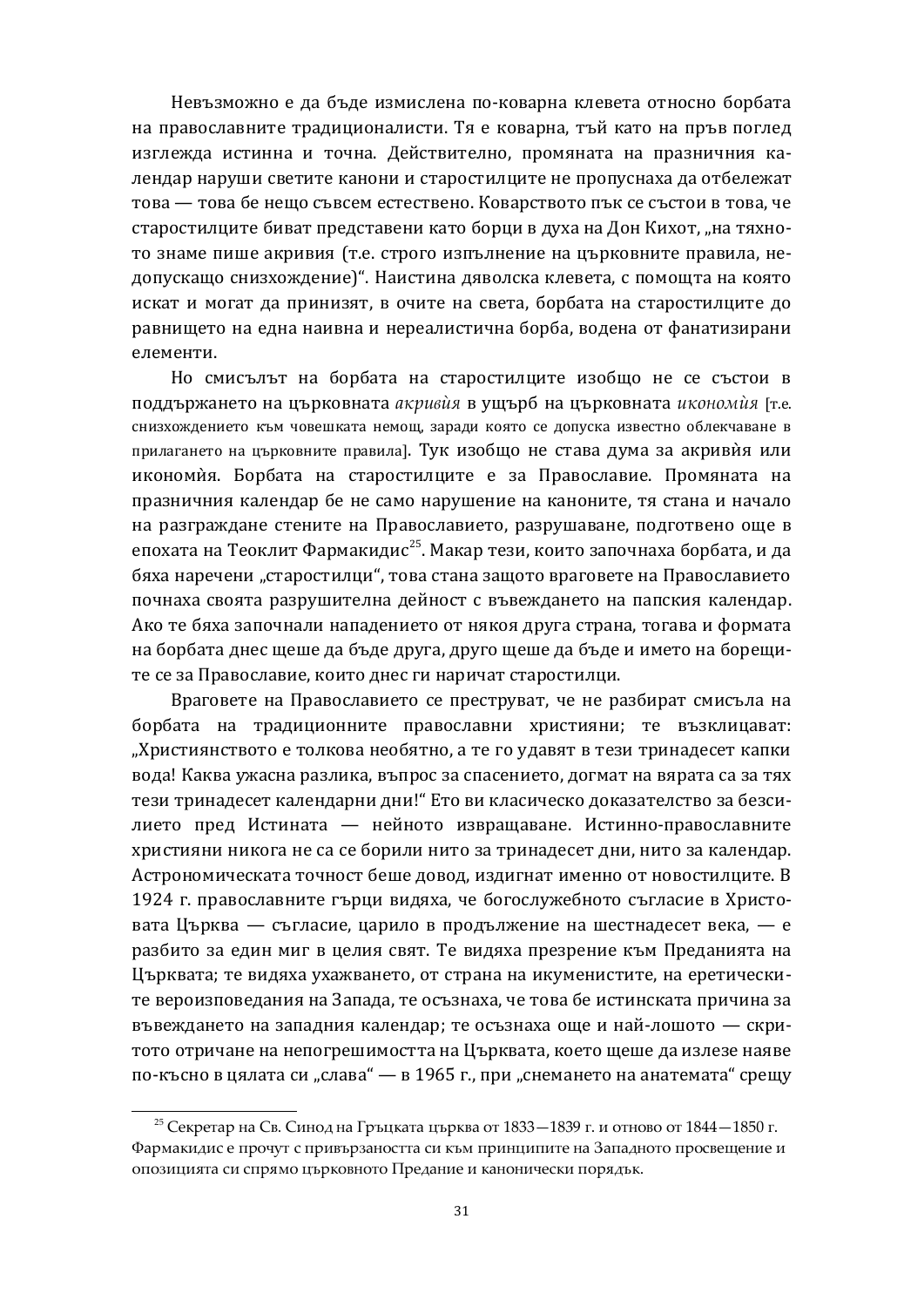папизма. С други думи, те разбраха, че корабът на Гръцката църква се е натъкнал на подводна скала и започва да потъва.

Промяната на календара бе първият удар на секирата по ствола на Църквата; раната, прорязана от него, бе обмисляна още по-отдавна. Човек трябва да е слепец, та да не види и да не разбира, че нанеслите тоя първи удар със секирата не ще спрат, а ще продължат. Целта им бе не да нанесат този първи удар и да спрат, а да отсекат дървото. Още тогава благочестивите вярващи прекрасно разбраха това; сега ние виждаме, че те са били прави.

## 25. Изчезващото Православие

Истинно-православните християни, в такъв случай, напуснаха официалната църква не поради незнание за църковната икономия — те я напуснаха, за да останат православни. Държавната Гръцка църква пристъпи към осъществяването на програма, чрез която в нея Православието започна да изчезва. Да се остава в лоното на тая църква означаваше не само мълчаливо съгласие с престъпленията, вършени против вярата — то бе наистина въпрос на спасение. Зад всичко това [промяната на календара и пр.] се криеше подмолно презрение към църковните свети отци, което, както видяхме, се показва наяве вътре в религиозните организации.

Когато отците установили църковните празници и песнословия съгласно календара, разработен от астрономите на Юлий Цезар, те прекрасно знаели, че с времето техният календар ще почне да изостава. Но отците се интересували не от астрономическата точност; техният начин на мислене коренно се отличавал от светското и угодническо пред света мислене на съвременните гръцки епископи. Тази разлика в мисленето е найглавната и велика опасност за душите на вярващите — скритата отрова, която все повече и повече пропива атмосферата на държавната църква; силата на тая отрова е такава, че тя не само се разлива в кръвта на вярващите, но я прави и неспособна да приема духовния кислород при случай, когато пак ѝ се удаде да вдъхне чистия въздух на Православието.

Проповедническата и катехизаторската дейност, религиозните организации, богословските училища, периодичните издания, монашеските братства — всичко е белязано с печата на една светскост, напомняща религиозното състояние на Запада. Появяват се и някои изключения — подобни на правописни грешки, на вода в млякото, на чуждо тяло, което подлежи на премахване. И тъй, въпрос на спасение ли е или не е отделянето от такава Църква?

Защо светоотеческите книги станаха толкова трудни за намиране? Защо религиозните организации, при всичките си огромни средства, не издават трудовете на светите отци? Защо Църквата не изисква от държавата въвеждането на изучаването на светоотечески текстове в училищата? Отгово-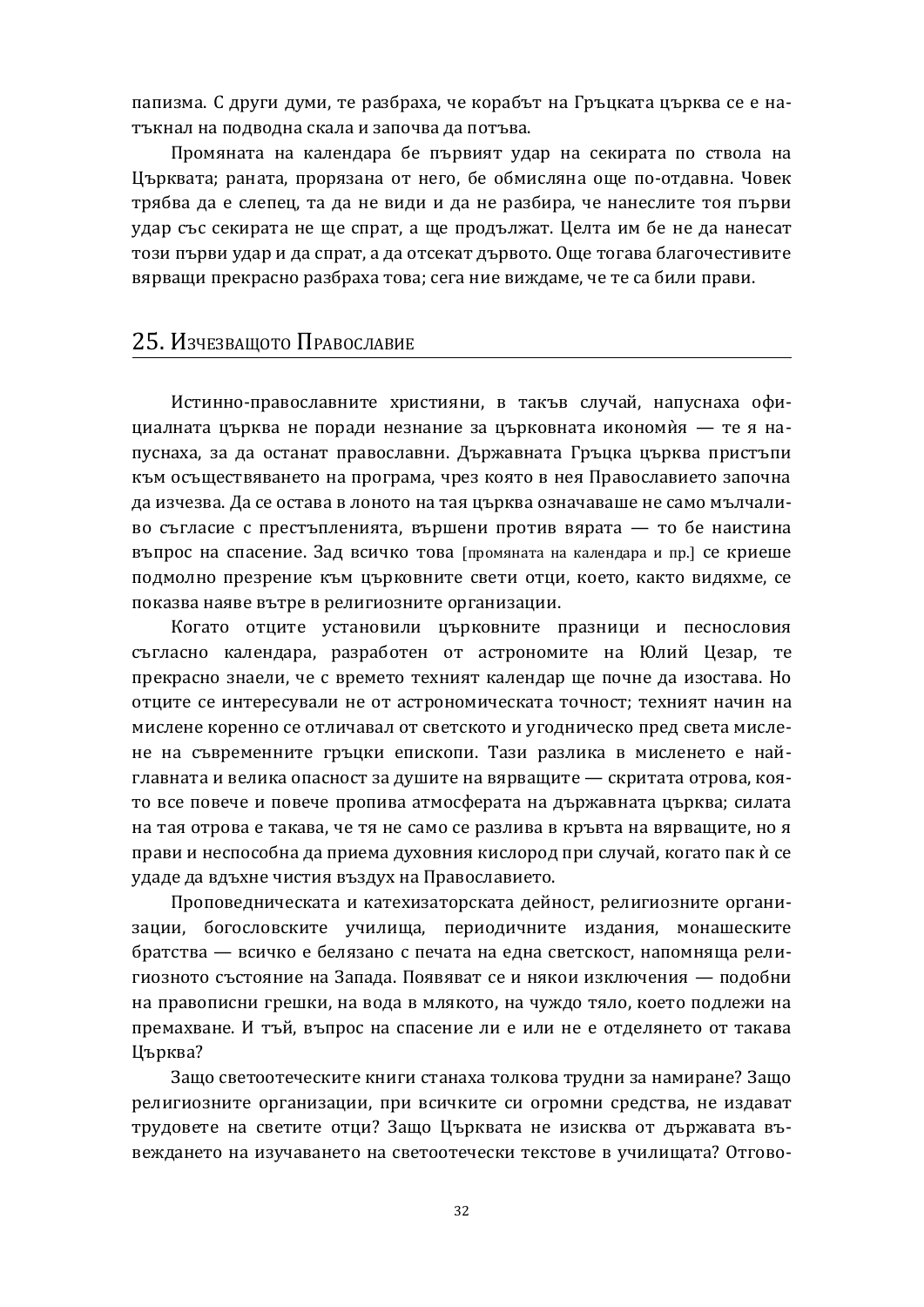рът е прост: защото вече не обичат светите отци. С уста ги почитат, но със сърцата си хранят към тях неприязън. В Гръцката църква не желаят повече да вярват и да живеят тъй, както са вярвали и са живели отците. Не, промяната на календара не беше просто обикновено и независещо от нищо друго явление; тя не е плод на неочаквано вдъхновение от страна на някой архиепископ; тя беше първото изригване на лава от един вулкан, който дълго време преди това бучеше — изригване, което предвещаваше други изригвания, които щяха да станат по-късно и на които днес ние сме свидетели. Именно така разбраха старостилците делото, засягащо празничния календар, и времето доказа правилността на тяхното разбиране.

#### 26. ЗАКОННИЧЕСКИ РАЦИОНАЛИЗЪМ

"Другите православни църкви", казват апологетите на новия стил, "макар и да следват стария стил, но винаги са имали и имат каноническо общение с Гръцката църква. Защо старостилците постъпват иначе? Постъпвайки така, не поставят ли те себе си извън Православната съборна Църква? Коя православна поместна старостилна църква има общение с лагера на гръцките старостилци? Антиохия? Москва? Сърбия? България [до 1968 г.]? Нито една. Всички тези църкви винаги са признавали само Гръцката църква... Ако Гръцката църква, поради промяната на календара автоматично — тоест, без да бъде отлъчена от другите църкви, — е станала разколническа, тогава и всички православни поместни църкви се оказват в разкол, тъй като се намират в общение с разколническа църква".

Ако малко изменим този абзац, ние бихме могли да го съпоставим с една друга епоха и да напишем следното: "Когато Несторий проповядваше в Константинопол ерес, останалите църкви, макар и да пазеха православната вяра, в същото време продължаваха да бъдат в пълно каноническо общение с Константинополската църква и с Несторий. Защо тогава неколцина православни свещеници и миряни от Константинопол постъпиха другояче? Защо се отделиха от своя архиепископ и престанаха да го поменават на богослуженията, защо официално го отхвърлиха? Не се ли поставиха те по такъв начин извън вселенската Православна Църква? И под ударите на страшното отлъчване, наложено върху им от страна на техния архиепископ Несторий, с когото бяха в общение всички патриарси и епископи в света? Коя от поместните православни църкви, пазещи по онова време неповредена православната си вяра, беше в каноническо общение с истинно-православните християни в Константинопол? Йерусалимската? Антиохийската? Римската? Александрийската? Нито една! Всички тези църкви имаха общение елинствено с официалната Константинополска църква и нейния патриарх Несторий. И ако Константинополската църква, поради ереста на нейния архиепископ автоматично — тоест, още преди да попадне под отлъчване от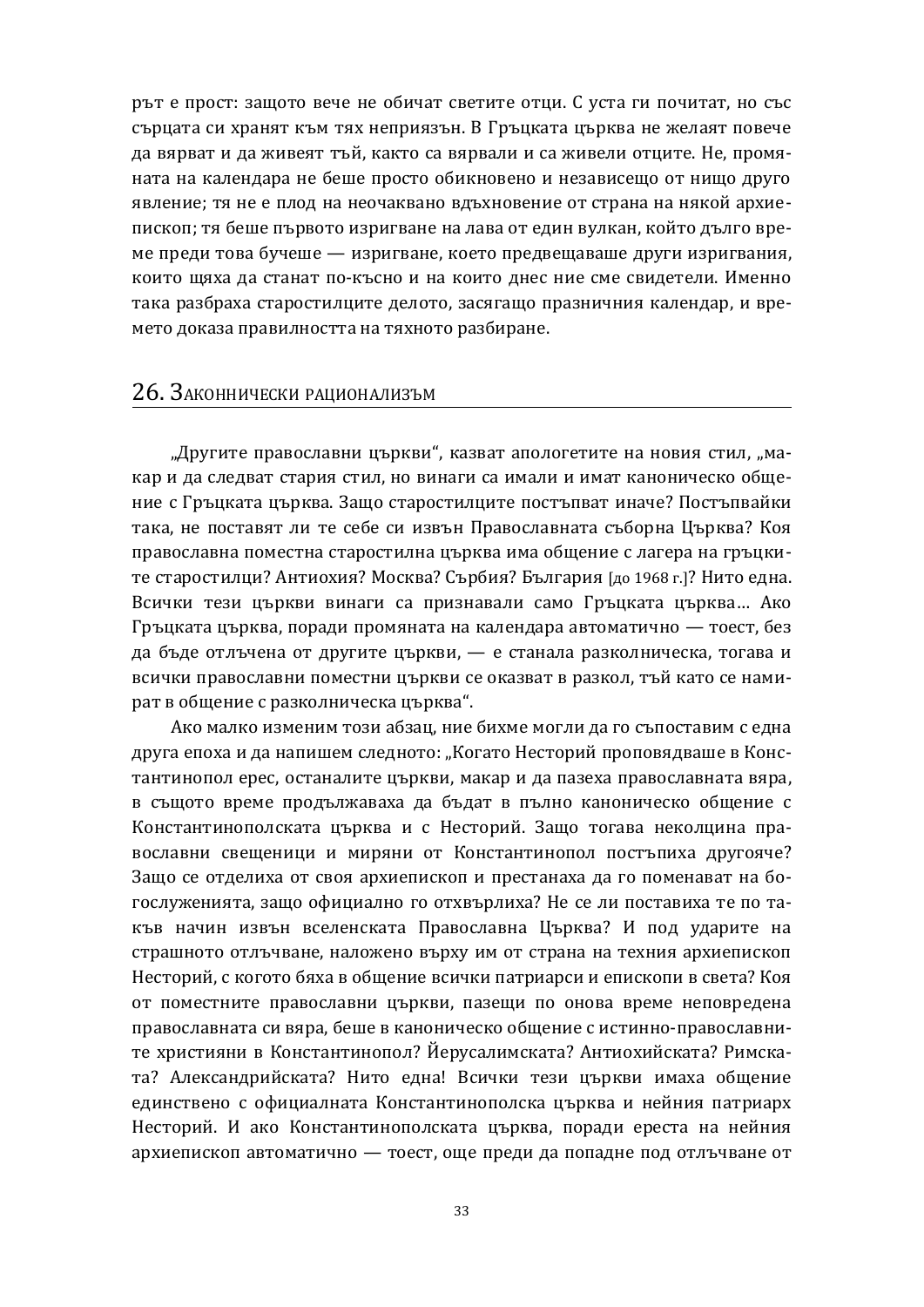страна на другите църкви, което по-късно последва, — бе станала еретическа, то значи еретически бяха станали и всички православни поместни църкви, тъй като имаха общение с еретическа църква..."

Ето до къде може да ни доведе сухото, неправославно и законническо разсъждение! В действителност нито истинно-православните християни в Константинопол, отлъчени от Несторий, се намирали вън от Църквата, нито поместните църкви станали еретически, тъй като те никога не са били в съгласие с Несторий. Да, по буквата на закона църквите били в общение с Несторий. Но за неговата ерес все още те не знаели. Разпространявали се слухове, ала нищо още не било известно точно и ясно на никого, освен на жителите на Константинопол, които са слушали проповедта на Несторий. Да бъдат в общение с него за тях значело наистина да изпаднат в ерес. Що се отнася до останалите, тяхното общение с Несторий имало оправдание, доколкото те не знаели точно какво е станало. В подобни случаи съседните поместни църкви прекъсват общение с еретика постепенно, според степента на осъзнаване на неговата ерес. Във всеки случай прекъсването на общението започва в църквата, където се е появила ереста. Винаги е нужно известно време, за да осъзнаят другите църкви ереста, и още повече време за свикването на Събор, който да вземе решение за отлъчване.

Същото стана и с гръцките православни християни. Вътре в Гръцката църква се появи нововъведение и бе напълно естествено гърците първи да прекъснат общение с модернистите. И ако другите църкви закъсняха да реагират или не реагираха изобщо, то е защото повечето от тях споделяха синкретичните идеи на официалната Гръцка църква. А други, които всъщност са истинно-православни — например руските катакомбници и Руската Православна Задгранична Църква<sup>26</sup>, — угнетени от беди от всички страни, не можеха нито да знаят достоверно какво става в Гърция, нито да реагират на това.

### 27. В очакване на съборно решение

Православните християни не чакат произнасянето на църковно отлъчване над еретиците, за да се отделят от общение с тях. Всеки, който осъзнае съществуването на заразна болест, бяга от нея, без да чака инструкции от санитарната служба, които поради обстоятелствата може изобщо да не бъдат дадени или да бъдат дадени не съвсем скоро. Заразеният от холера си остава болен, независимо от това знаят ли лекарите или не, говорят ли за това или не. Намиращите се близо до болния първи забелязват това, първи се и отдалечават, тъй като те са подложени на опасността в далеч по-

<sup>&</sup>lt;sup>26</sup> Вж. също *Йеромонах Серафим (Роуз)* — Царският път: Истинското Православие в епоха на отстъпление. [ [http://bulgarian-orthodox-church.org/rr/lode/frseraphimrose](http://bulgarian-orthodox-church.org/rr/lode/frseraphimrose-)royalpathbg.pdf ]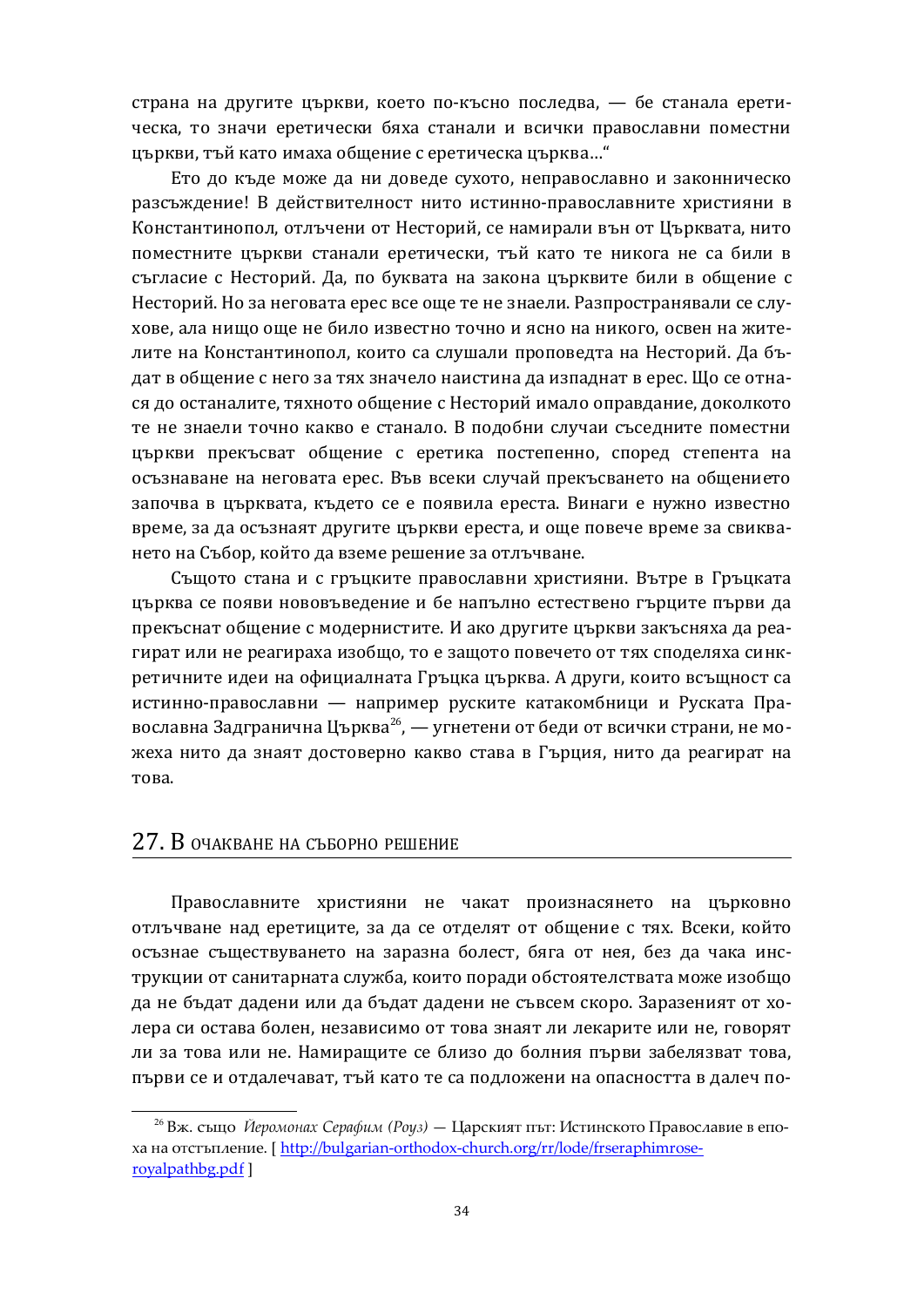голяма степен от всички други. Осъдена или не, ереста си остава ерес. И горко на всеки, който пребъдва в общение с нея "в очакване на съборно решение".

Първият симптом на икуменическата ерес се появи в Гърция през 1924 г., във вид на промяна на празничния календар. Онези, които имаха духовен опит, разбраха, че това е "холера", и се отдръпнаха, без да очакват нищо повече. Сега ги клеветят, казвайки, че трябвало да почакат, докато съседите им разпознаят болестта, която опустошава дома им. Говорещите тъй и досега си остават там, удържайки със себе си и всички, които наивно ги следват. Те казват, че чакат лекарите. Но ще се намери ли макар един човек да им каже, че лекарите, които те очакват за поставяне на диагнозата, сами са заразени от същата болест?

### 28. Управляващи благодатта?

Един новостилец пише:

"Твърди се, че понеже днес Гръцката църква се намира в общение с патриарх Атинагор, то тя е станала еретическа. Навярно тя е станала такава днес, вчера или преди една, две или дори три години. Но преди пет или десет години тя не е била такава. И толкова повече не е била тя еретическа преди тридесет години. И тъй, преди тридесет години Гръцката църква, бидейки православна, лиши от сан двамата епископи, за които е дума, и всички ръкоположени от тях клирици (става дума за бившия Флорински митрополит Хризостом и за Димитриадския митрополит Герман, които се присъединиха към старостилците и туриха начало на епископата на гръцките истинно-православни християни [съкр. И.П.Х.]). Следователно това действие, извършено отдавна, е действително и валидно за нас. Нека сегашните действия на Гръцката църква, която вече е еретична — разбира се, говоря хипотетично — не са валидни и низвергнатите от нея не са низвергнати. Ала онези, които тя е низвергнала преди двадесет или тридесет години със сигурност са низвергнати."

Значи [митрополитите] Хризостом и Герман всъщност са били низвергнати, така ли? Но от кого бяха те низвергнати и защо? Те бяха "низвергнати" от хората, които потъпкаха богослужебното Предание на Православната Църква и презряха светите отци заради дружбата със западните еретически деноминации. И заради какво бяха "низвергнати" те? Затуй, че не пожелаха да последват обновленците и презрителите в тяхното стремглаво падение.

И не считат ли всъщност тези люде, че Бог е служител на архиереите? Че Той е длъжен да лишава от благодатта Си праведните православни люде по заповед на епископите? А те твърдят именно това, тъй като тяхната еклесиология е не православна, а папистка. Според тях архиереите имат власт и над Божията благодат. И тъй като тези архиереи не са лишили от благодат Ати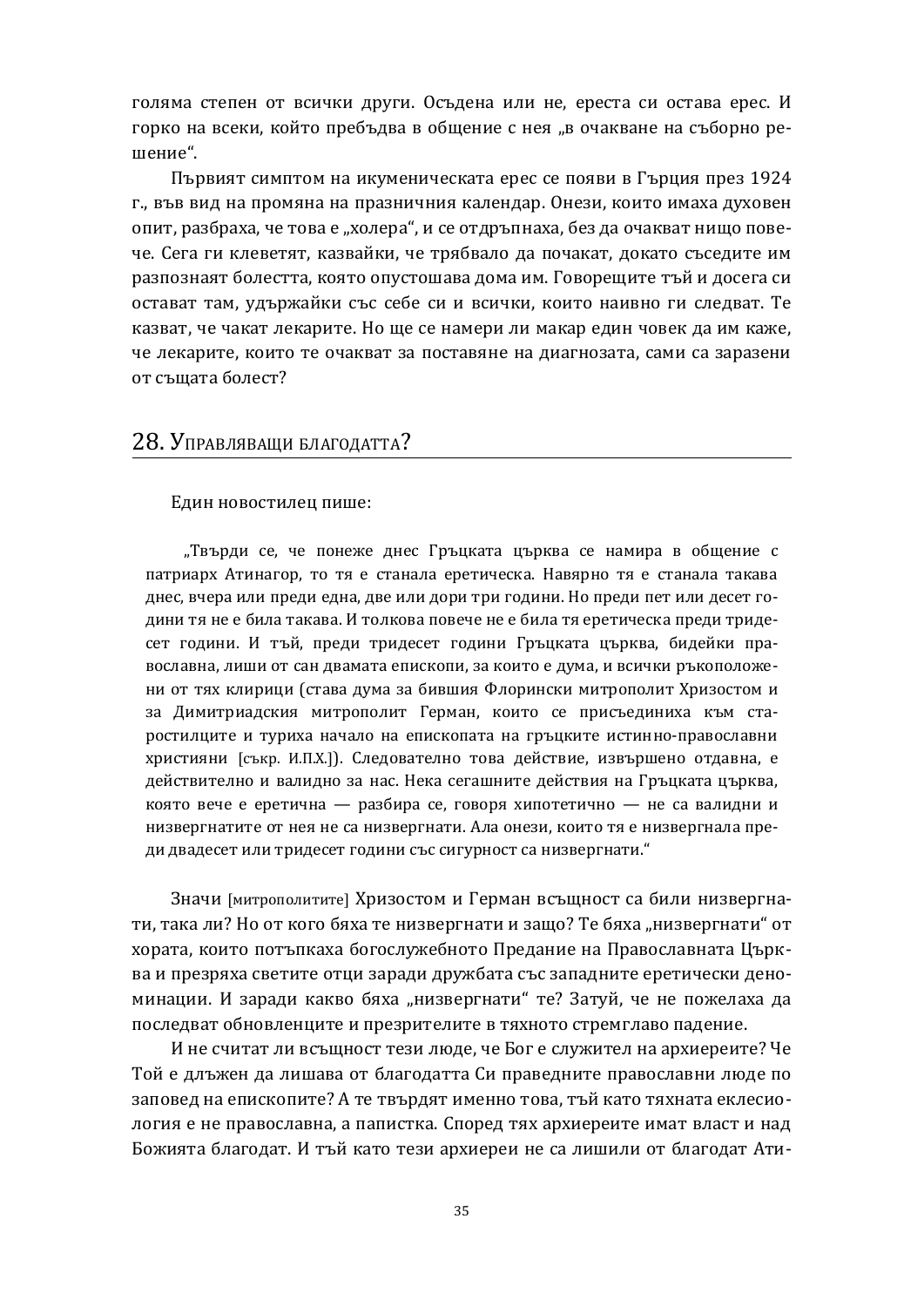нагор, то и Бог не може да му я отнеме. Но православните гледат на нещата не юридически, а онтологически. Ереста е мрак. Мракът не може да съществува заедно със светлината на Божията благодат. Еретикът е станал еретик, понеже се е отдалечил от Бога, по своя воля се е заключил в тъмната кула на неведението, където не може да проникне ни един лъч божествена светлина. Ереста повече от всички други грехове отделя човеците от Бога. Чрез ереста човекът отпада от Бога независимо от това отлъчен ли е той съборно, или не. Еретиците се отсичат от Църквата онтологически, а не юридически. Те са отпаднали от нея по силата на това, че са еретици, а не защото Църквата е взела решение да ги отхвърли.

Еретикът, тоест проповядващият ерес и всеки, който го следва, макар да знае добре, че той проповядва ерес, пребъдват по един или друг начин в противене срещу Църквата. А пребъдващият в раздор с Църквата не може да има Кръвта Христова, която очиства от всеки грях. Предусловие за получаването на това очищение е пребъдването в Истината. "Бог е светлина, и в Него няма никаква тъмнина", пише възлюбления Господен ученик (1 Иоан. 1:5). "Ако кажем, че имаме общение с Него, а ходим в тъмнината, ние лъжем и не постъпваме по истината; ако ли ходим в светлината, както и Той е в светлината, имаме общение един с други, и кръвта на Иисуса Христа, Неговия Син, ни очистя от всеки грях" (1 Иоан 1:6-8). "Всякой, който престъпва Христовото учение и не пребъдва в него, няма Бога; който пребъдва в Христовото учение, той има и Отца, и Сина" (2 Иоан. 1:9). Ето го условието — за да имаш благодат, трябва да пребъдваш в Истината. "Истината не е нищо друго, освен благодатта Христова", пише св. Симеон Нови Богослов<sup>27</sup>.

Следователно, отделянето на еретика от Църквата никак не е свързано с решенията на архиерейския събор. Православният събор е хирургът, който ампутира гнилия член от Тялото на Църквата, ала не съборът е този, който е умъртвил отсечения член. Членът е бил мъртъв още преди съборът да реши да го ампутира.

Разбира се, епископите имат власт да отлъчват от Църквата, но само тези, които са вече духовно мъртви. Няма значение какво множество отлъчвания, анатеми и низвержения се изливат върху един православен християнин, живеещ праведно, дори ако му ги налагат православни архиереи — той остава жив и непоколебим вътре в Църквата, като сам укорява, ала от никого не бива укоряван. "Ако епископът отлъчи от Църквата противно на волята Божия, това не означава, че Божията присъда следва това [епископско] решение, "казва свети Максим Изповедник, който е знаел за какво говори. А свети Дионисий Ареопагит пише: "По такъв начин, в качеството на вестител на Божиите решения, първосвещеникът има власт да отлъчва от Църквата; разбира се, не защото всепремъдрото Богоначалие робски се подчинява, ако дръзна тъй да се изразя, на всички негови прищявки, но защото той е движен пророчески от Върховния Дух, Който полага всяко нача-

 $27$  Слово XXII.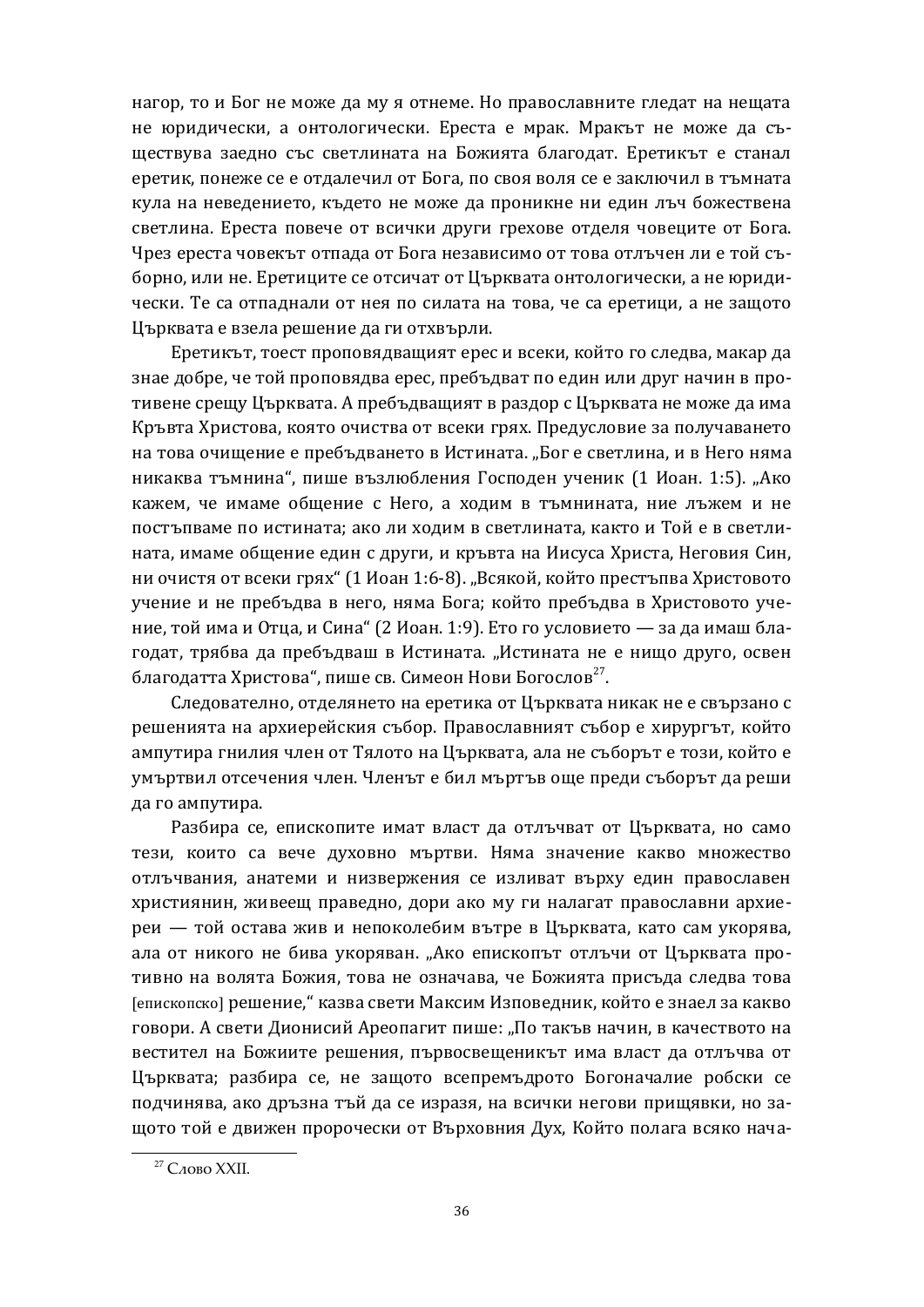ло, и отлъчва тези, които са вече осъдени от Бога тъкмо поради тяхното недостойно поведение"<sup>28</sup>.

Във вестник "Христианики София" (Християнска мъдрост), бр. 33 от юни 1961 г. на първата страница бе поместена красноречива карикатура. На нея е изобразен епископ, от чиято уста излитат черни врани. След излитането те кръжат и, ненамирайки къде да кацнат, се връщат и кацат върху главата на епископа. По това време Солунският митрополит Пантелеимон отлъчи от Църквата девет члена от организацията на тогавашния архимандрит Августин (Кандиоти). Под заглавието на вестника се четеше: "Както врабче ще хвръкне, както лястовица ще отлети, — тъй незаслужено проклятие няма да се сбъдне" (Притч. 26:2). Под това изображение бе напечатано: "Несправедливите проклятия и анатеми нямат сила, както казва у нас народът, дори ако са изкусно съставени от библейски цитати. Те, според думите на Писанието, приличат на черни гладни птици със закривени нокти, които кръжат във въздуха и най-накрая се връщат, за да се спуснат върху главата на изреклия ги безумец". Завършекът на статията в "Християнска мъдрост" съдържаше препратка към историята на Църквата, където могат да се намерят много примери за несправедливи отлъчвания и низвержения на благочестиви православни християни, извършени от разни епископи поради страст или заблуда.

Добре образованият новостилен автор не е в неведение относно всичко това. Той прекрасно знае, че всяко несправедливо низвержение, дори извършено от православни епископи, е невалидно. Бог не е слуга на епископите, та да лишава от благодатта на свещенството православни по вяра и начин на живот свешеници и епископи, понеже тъй се иска на други епископи. А и възможно ли е да си представим, че Бог ще накаже Своите служители, затуй, че се покоряват на Неговата света воля, вместо на волята на епископите, вършещи неправда [в Църквата Му]? Ала все пак новостилните учители използуват този безсъдържателен (както те сами разбират) довод, за да направят впечатление на читателите.

## 29. НЕПРАВОСЛАВНИТЕ НИЗВЕРГВАТ ПРАВОСЛАВНИТЕ

"Преди тридесет години Гръцката църква низвергна... " Ето едно твърдение, което трябва да проверим. Ако несправедливото отлъчване от Църквата и несправедливото низвержение са без значение, дори ако са извършени от православни епископи, то какво да кажем за епископи, които враждуват против Православието? — епископи модернисти, епископи, които сами попалат пол анатемата на всеправославните Събори, епископи, които работят за осъществяване целите на икуменизма, епископи, които са застанали на страната на ереста на ересите — икуменическия синкретизъм? "Но

<sup>28</sup> *Concerning the Ecclesiastical Hierarchy*, Chap. 7.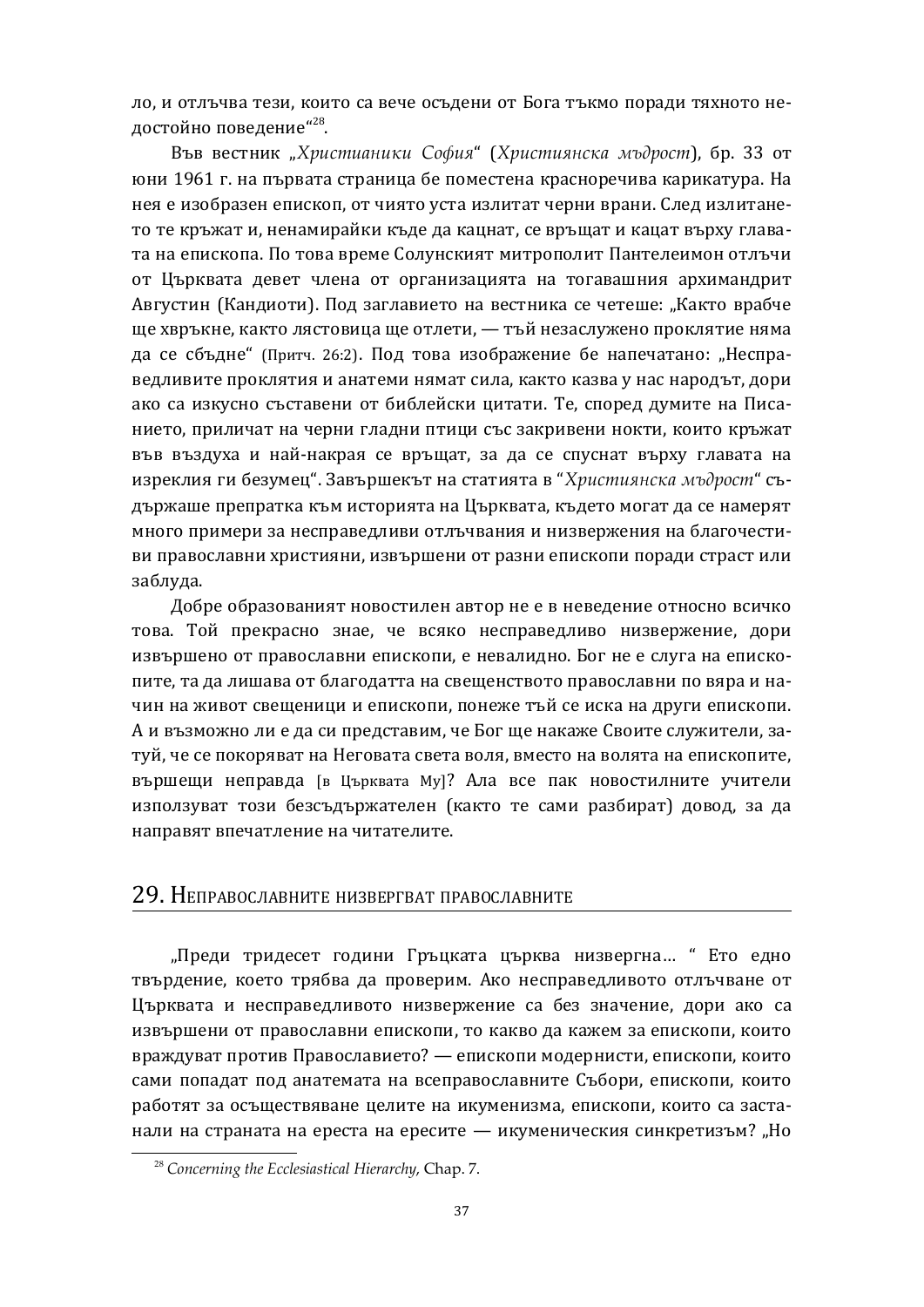почакайте, моля — казват ни те, — икуменизмът е нова ерес, която се появи едва преди десет години. Тя не съществуваше преди тридесет години, когато клириците и миряните, придържащи се към стария стил, бяха отлъчени и анатемосани от Гръцката църква". Който мисли така, той се заблуждава и допуска сериозна грешка.

Каква бе целта при промяната на календара? Промяната на календара, както и предложената промяна на празнуването на Пасхата, възможностите за което сега се изучават, имаше като своя главна цел богослужебното единство със западните деноминации. Това бе първата крачка към знаменитото "единство на църквите". Промяната на календара бе, по такъв начин, първата официална проява на синкретизма в нашата страна.

Новостилците се опитват да представят привързаността на старостилците към православния църковен календар като някаква чудатост, като разбираема своеобразност, която обаче не може да оправдае разрива на старостилците с обновленската държавна Църква. Обичайната тактика на новостилците се състои в това да представят делото, за което се борят старостилците, като колкото се може по-нелепо и по-нищожно. Поборниците на новия стил се опитват да внушат, че реформата на православния богослужебен календар няма абсолютно никакво отношение към икуменическата ерес. Но старостилците от самото начало бият тревога, че в опасност се намира *именно вярата*. Борбата на старостилците не бе борба на тесногръди фанатици против по-точния и по-съвършен календар, както искаха да внушат това новостилците. Тя бе борба на Православието против една нова ерес — против една коварна и добре прикрита ерес, която още не бе известна със своето истинско име. Промяната на празничния православен календар бе първата нападка от страна на икуменизма срещу Православието в Гърция.

Когато изучаваме историята и постановленията на неправославния конгрес, свикан в Константинопол под председателството на Константинополския патриарх, масона Мелетий Метаксакис, пред нас се открива икуменизмът в цялата му прелест — такъв, какъвто го знаем днес<sup>29</sup>. На този конгрес през май 1923 г. не само бе прието решение за промяна на празничния календар и пасхалията [на Православната Църква], но дори решения за премахване на свещеническите одежди и замяната им с костюми като на протестантските пастори, за подстригване на косите и бръснене брадите на православните клирици, за да приличат по всичко на западните клирици, на протестантите, на англиканите и на католиците<sup>30</sup>. Бе решено да се премахнат

<sup>&</sup>lt;sup>29</sup> За личността и делото на Мелетий Метаксакис виж: а) Триадицкий епископ Фотий, Съдбовна стъпка по пътя на отстъплението, В: С перо и слово (избрани статии, студии и очерци), т. 1, с. 15—59 [ [http://pravoslavie.domainbg.com/ef/vol1/v1\\_02.pdf](http://pravoslavie.domainbg.com/ef/vol1/v1_02.pdf) ]; б) Вселенският патриарх Мелетий Метаксакис — франкмасон, новатор и икуменист [ <http://www.bulgarian-orthodox-church.org/rr/lode/meletios-mason.html> ]

 $^{30}$ Тези решения са вече осъществени във "Финландската православна църква" под юрисдикцията на Константинополската патриаршия, а също и в естонските енории на Московската патриаршия. — *Този текст е взет от руския превод на книгата*, в английския ѝ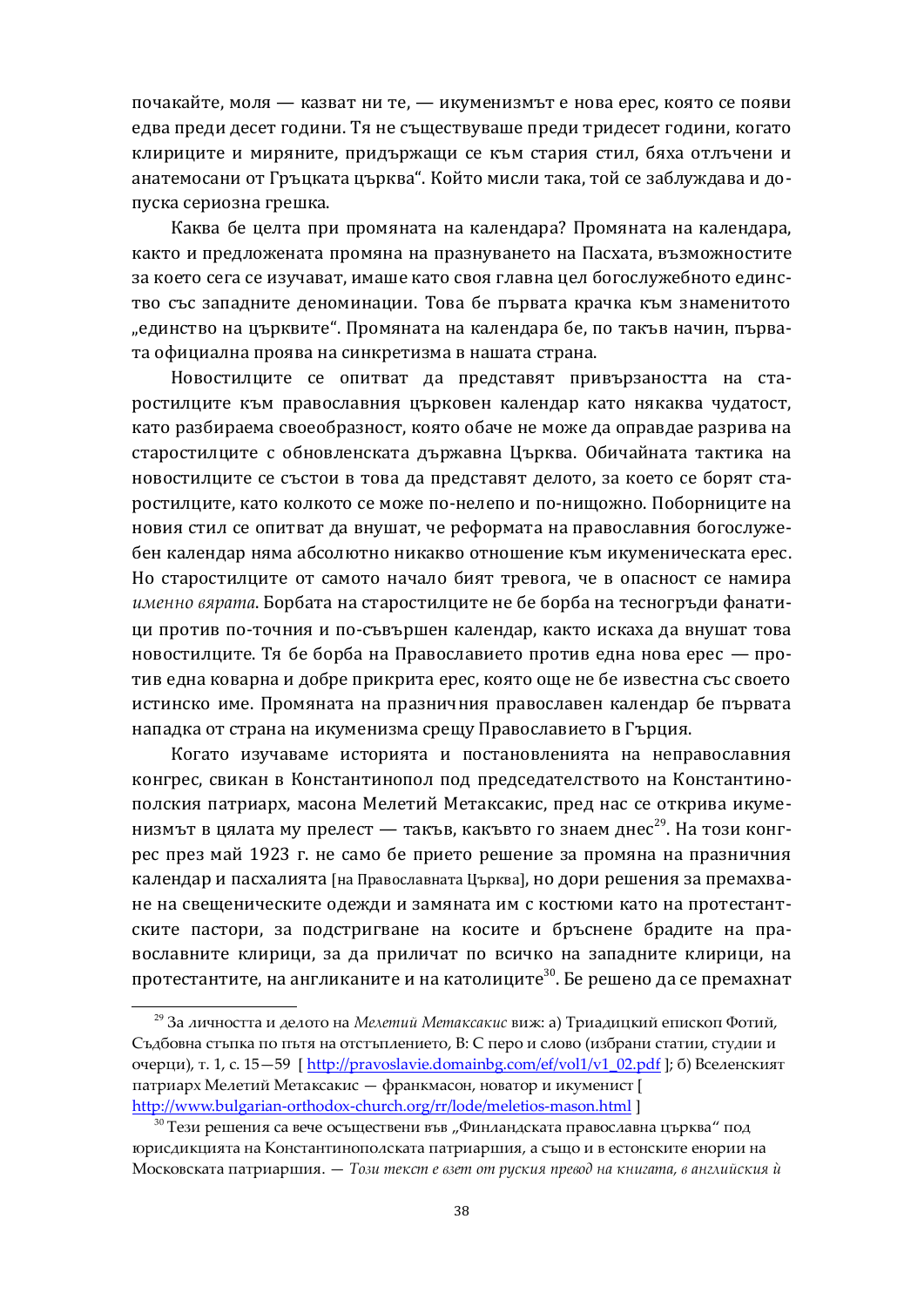постите по западно подражание, да се премахне монашеството или да бъде то преобразувано в социално-активни религиозни ордени — всичко по западен образец. В тази епоха вече бяха започнали отделни икуменически контакти и диалози, бе започнала систематична пропаганда за признаване на англиканските ръкоположения и на всички неправославни кръщения; бе повдигнат въпросът за преразглеждане на цялото църковно законодателство и за едно "ново официално определение на изповеданието на православната вяра".

По такъв начин Гръцката църква, бидейки още преди тридесет години антиправославна и неправославна, низвергна и отлъчи придържащите се към стария стил клирици и миряни. Но старостилците ѝ отвърнаха с думите на свети Марк Ефески:

"Съборите осъждаха тия, които не се подчиняваха на Църквата и се придържаха към противни на нея учения; затова съборите ги наричаха еретици и отначало осъждаха ереста, а сетне и тия, които са нейни поддръжници. Аз пък не проповядвам никакво собствено учение, не въвеждам нищо ново и не отстоявам чужди и лъжливи догмати, но се придържам към това чисто учение... което Църквата е приела от нашия Спасител Христос и което тя пази... По какъв начин могат да ме осъдят като еретик? Отначало трябва да разгледат учението, което аз изповялвам, и ако то е съобразно с благочестието и е православно, тогава как мога да бъда достоен за осъждане?"<sup>31</sup>

## ЗО. "НАГЛОТО БЕЗРАЗЛИЧИЕ НА ГУБИТЕЛИТЕ"

Не напомня ли това отлъчване на православните от обновленската държавна Църква на едно друго отлъчване — в далечната 1054 г., когато Православната Църква бе отлъчена от папистите? Те също осъдиха православните заради тяхното непослушание към "Църквата", тоест към папата и неговите кардинали. Те също наричаха православните християни непокорни на църковната власт и също имаха на своя страна светските власти. Папистите също бяха обновленци и страдаха от една хронична и все по-влошаваща се болест по отношение на вярата.

Освен всичко това, не напомня ли това отлъчване на едно друго, отправено срещу православните християни от триста и четиридесетте иконоборчески епископи, които свикали "Вселенски събор" в 754 г.? По онова време православните проявили непослушание спрямо не само седемдесет епископи — както сториха съвременните православни традиционалисти – но спрямо триста и четиридесет епископи, събрани на официален "Вселенски събор". Този събор също осъдил тогавашните православни християни като фанатици и отсъдил, че те отдават прекомерно внимание на несъ-

превод те липсват - Б. пр.

<sup>31</sup> *Apomnenoneumata*, Sylvester Syropoulos, X, 15–16.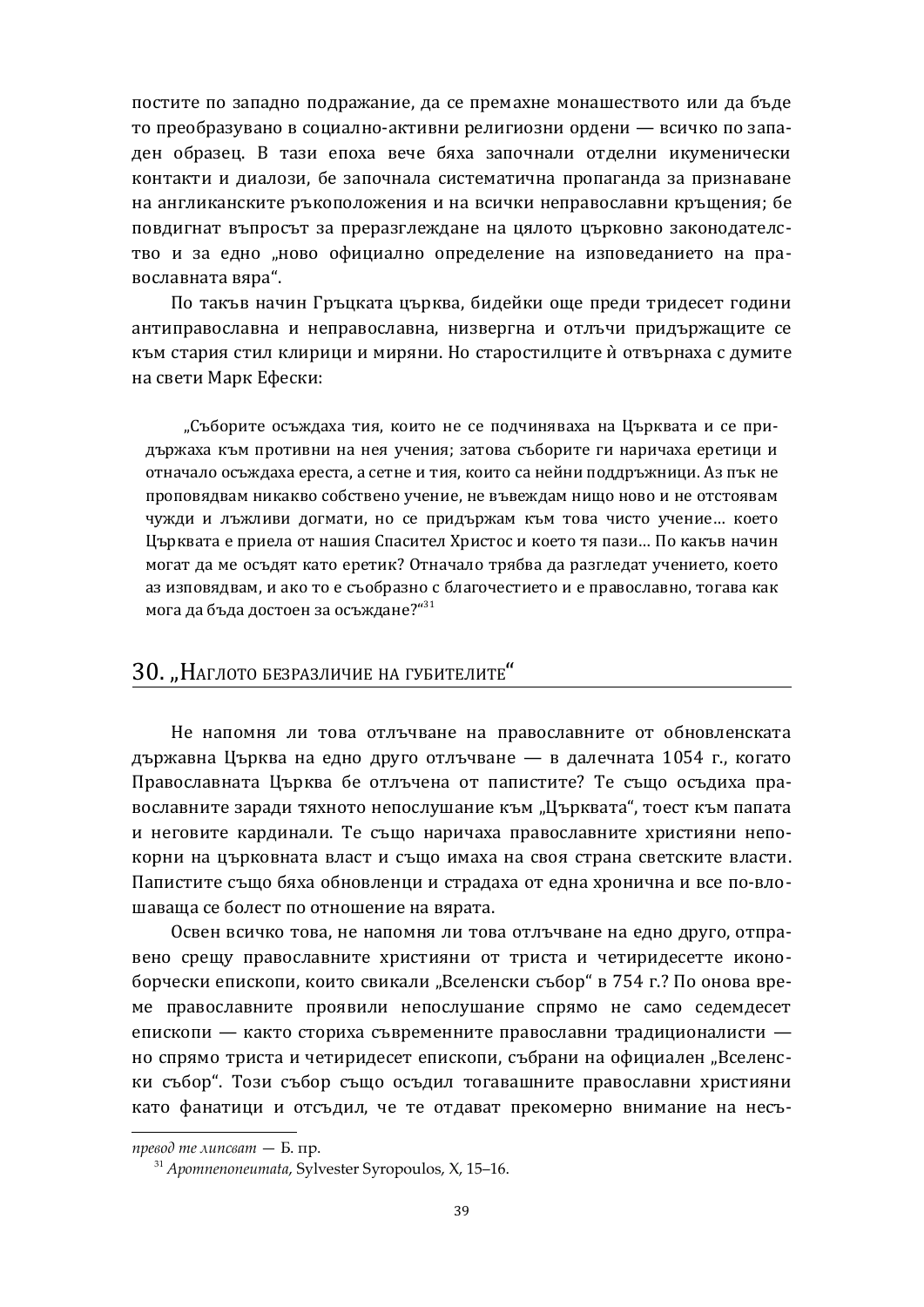ществени въпроси, като например почитането на иконите и че произвеждат разколи в Църквата чрез непоменаването на обновленските епископи и прекъсването на църковно общение с тях. По онова време, също както днес, някои от учените епископи-иконоборци предлагали на православните: "Желаете да почитате иконите ли? Ние няма да ви пречим, стига вие да ги окачвате малко по-високо. Само едно нещо искаме от вас - да поменавате епископите на официалната Църква и тогава и аз сам ще поставя икони в храма, където служа, защото дори в моята епархия има мнозина, които изпитват носталгия по обичая да окачват икони - а това е *толкова* смислено - ала те естествено не желаят да правят разкол в Църквата."

Колко лесно забравяме историята; или по-скоро, четем я, без да полагаме усилие да се поставяме на мястото на онези хора, които историята описва.

И тъй — православните християни бяха отлъчени от икуменистите, които са преизпълнени с такава любов, че не искаха да празнуват своите празници сами, но заедно с еретическите деноминации на Запада. Каква радост, каква слава е приготвена за тези нови изповедници на вярата, които Господ благославя: "Блажени ще бъдете, кога ви намразят човеците, кога ви отлъчат и похулят и изхвърлят името ви, като лошо, заради Сина Човечески. Възрадвайте се в оня ден и се развеселете, защото голяма е наградата ви на небесата. Тъй постъпваха техните бащи с пророците" (Лука 6:22-23).

Свети Фотий Велики пише:

"В стари времена анатемата бе нещо страшно, нещо, което трябваше да се избегне, когато се произнасяше от проповедниците на благочестието над онези, които бяха съгрешили с неблагочестие. Ала откак дръзкото и наглото безразличие на губителите — противно на всеки божествен и човешки закон, и противоречащо на всяко мислене, както елинско, така и варварско, — стана тъй безумно надменно, че да обърне анатемата, която тези люде заслужават, срещу поборниците на Православието, и понеже във варварската си ярост те се отдаваха на препирни, за да извършат своето църковно престъпление, това страшно и най-крайно от всички наказания биде принизено до басня и закачка, или по-скоро, дори стана желано за благочестивите. Разбира се, не това напълно надменно мнение на враговете на истината прави наказанията — особено църковните наказания — страшни, но по-скоро виновността на осъжданите; защото липсата на вина у тях превръща [налаганите върху им] наказания в подигравка и обръща осъжданията срещу ония [които ги изричат] и им донася, в крайна сметка, непорочни венци и безсмъртна слава, а не осъждане, каквото тези [врагове на истината] им определят. Следователно, всички благочестиви и свети люде предпочитат да бъдат милион пъти хулени от онези, които са се отчуждили от Христа, нежели – с великолепно и бурно одобрение — да имат нещо общо с престъпленията им, вършени от омраза към Христа и Бога."<sup>32</sup>

Другаде той продължава:

<sup>&</sup>lt;sup>32</sup> Писмо до Игнатий, митрополит на Клавдиополис, PG 102, 833 A–C.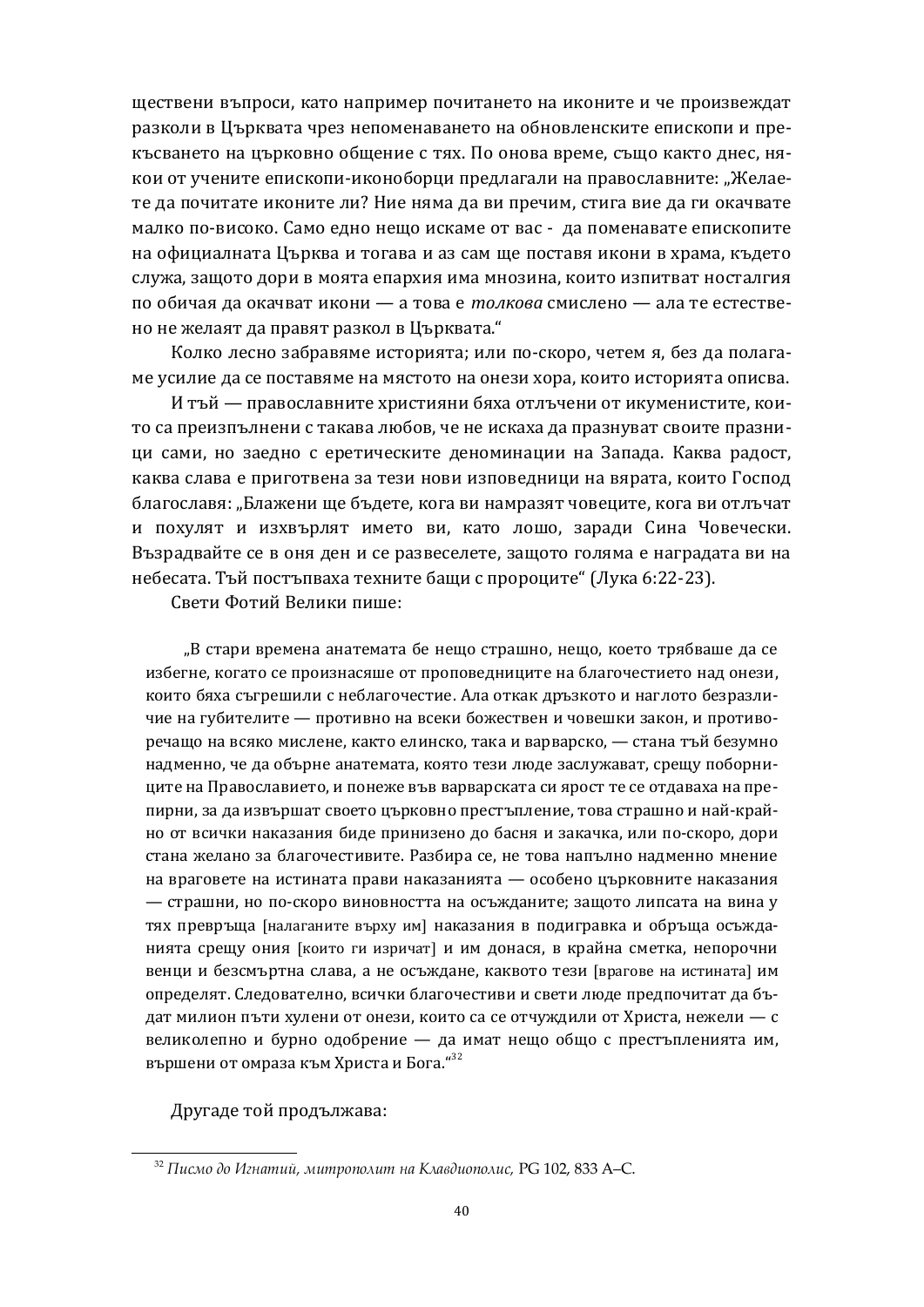"В течение на дълго време всеки еретически събор и всяко иконоборско сборище са ни предавали на анатема (и не само нас, но също и нашия баща и нашия чичо — хора, които бяха изповедници на Христа и блясък на йерархията); но чрез анатемосването ни, те причиниха нашето издигане, при цялото ни нежелание, на архиерейския престол. Затуй, нека ония, които заедно с преждеспоменатите безразсъдно се отклониха от заповедите на Владиката и широко са отворили дверите на всяко беззаконие, да ни предават на анатеми дори сега, та да ни въздигнат, макар и [ние да сме] неустойчиви, от земята към Царството небесно."<sup>33</sup>

#### З1. "Дето са двама или трима събрани в Мое име"

"Свещенството на старостилците", пишат враговете ни, "идва от Хризостом, бившия Флорински епископ, и от Герман, бивш Димитриадски епископ. Ала до 1935 г. в течение на цели 11 години от времето на календарната промяна, тези епископи са били 'в разкол', сиреч, те са били членове на държавната Гръцка църква. Следователно [според някои старостилци] и двамата упоменати по-горе епископи са били безблагодатни."

В тия редове човек може да се възхищава на законническото мъдруване в цялата му прелест. Колко предсказуеми и прости са всички неща за такива хора! Колко рационални са всички техни отговори! Колко механично е тяхното разбиране за Църквата! "Естествено" — продължават те — "когато един свещенослужител разколник или еретик се връща към Православието, той често пъти се приема без ръкоположение, само по силата на просто решение на събор или на синода на дадена поместна Църква. Чудесно, с това сме съгласни. Но това трябва да стане чрез събор или чрез дадения синод. По силата на кое синодално решение са били премахнати от тези епископи последствията от техния разкол? Кой поместен синод или събор е възстановил гореспоменатите двама епископи?"

Не се ли досещат тези лица, че дори ако допуснем, че след въвеждането на папския календар всички поместни църкви са станали духовно мъртви допускане, което лъха на рационализъм на N-та степен — тогава всички онези, които остават верни на Православието, са членовете, съставляващи Църквата, съборите, йерархията дори ако сред тях няма нито един свещенослужител. "Дори ако малцина останат в Православието и благочестието, те са в Църквата", казва свети Никифор Изповедник, "и властта и защитата на църковната институция почива върху тях."<sup>34</sup> А свети Теодор Студит пише до игумена Теофил: "Нека не поставяме камък за препъване пред Божията Църква, която според учението на светците може да се състои дори от трима православни християни, за да не бъдем осъдени според Господнята присъда."<sup>35</sup> Господ, Който е рекъл: "дето са двама или трима събрани в Мое име,

<sup>&</sup>lt;sup>33</sup> Писмо 64-то до Григорий, дякон и архиварий, PG 102, 877 B–C.

<sup>&</sup>lt;sup>34</sup> PG 100, 844D.

<sup>&</sup>lt;sup>35</sup> PG 99, 1049C.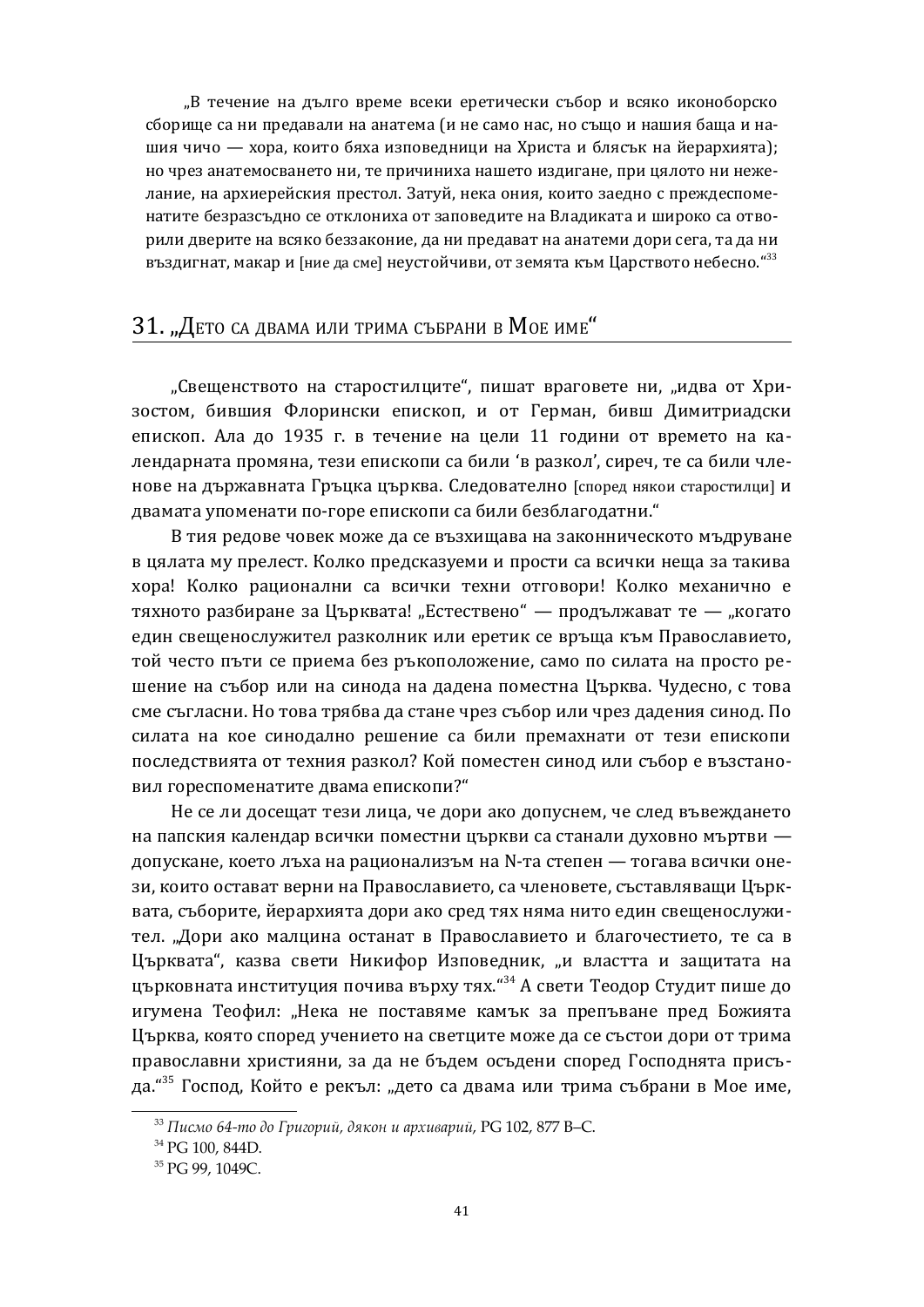там съм Аз посред тях" (Мат. 18:20), е действително по-велик от всеки събор. Той може да възвърне в йерархията всички епископи, които са паднали и са се покаяли. Тези неща са много прости и добре познати на православните християни, но твърде трудни за разбиране от рационалистите, приели една папска еклесиология.

## 32. След 1920 година!

Болестта, от която страдат новостиците, е най-ужасната ерес, която някога е нападала Църквата. Това е състояние, което човек може да назове с множество имена: "икуменизъм", "синкретизъм", "агностицизъм", "религиозно безразличие", "секуларизъм". Отровата, която е проникнала в новостилците, е духът на тоя свят. Ето някои от симптомите на тяхното заболяване: празнуването на празниците с еретическите западни деноминации; антимонашеският им дух, отказът им да признаят авторитета на светите отци (авторитет, който майсторски се парализира в техните богословски учебни заведения); социалното евангелие; светският начин на обличане на свещенослужителите; официалното съгласие с проповядваното от Атинагор и Димитрий учение и с делата им, и това, че тези хора се приемат по същество от всички; разпространяването на икуменическото послание и неговото разширяване до все-религиозно равнище. Подобни действия се извършват както на синодално равнище, така и от отделни епископи, и се толерират от останалите.

Подобно на латинците по времето на свети Фотий, новостилците от наше време носят бремето на много злини. Болестта на Запала бе хронична. но несъмнено смъртоносна. На Запад смъртта настъпи постепенно — отровата на рационализма проникваше малко по малко в клетките на този член на Христовата Църква. Кой може да каже точно кога е започнала болестта на Запада? Чрез изучаване човек може да стигне до [блажени] Августин и вероятно дори до преди него. Кой може да каже кога духовната смърт обзе Запада докрай? Всички, които имат папски манталитет, ще отговорят, че Западът е умрял духовно веднага, след като Константинополският събор отлъчил папството през 1054 г. Но дори те биха се поколебали. "Възможно ли е", биха рекли те, "смъртта да е дошла тогава или навярно [е настъпила] когато пристигнали писмата на останалите патриарси, потвърждаващи решението на Константинопол за отлъчването?" И кога са пристигнали тези писма? Или кога останалите патриарси взели своите решения? Огромни усложнения! Във всеки случай, по един или друг начин, тъй като тези люде поставят смъртта на Запада след деянието на отлъчването му от Константинопол, то те признават, че преди това отлъчване Църквата на латинците е била жива. Ала ако Римската църква, която била първа по чест, е била жива Църква преди нейното отлъчване от събора в Константинопол, това означава, че като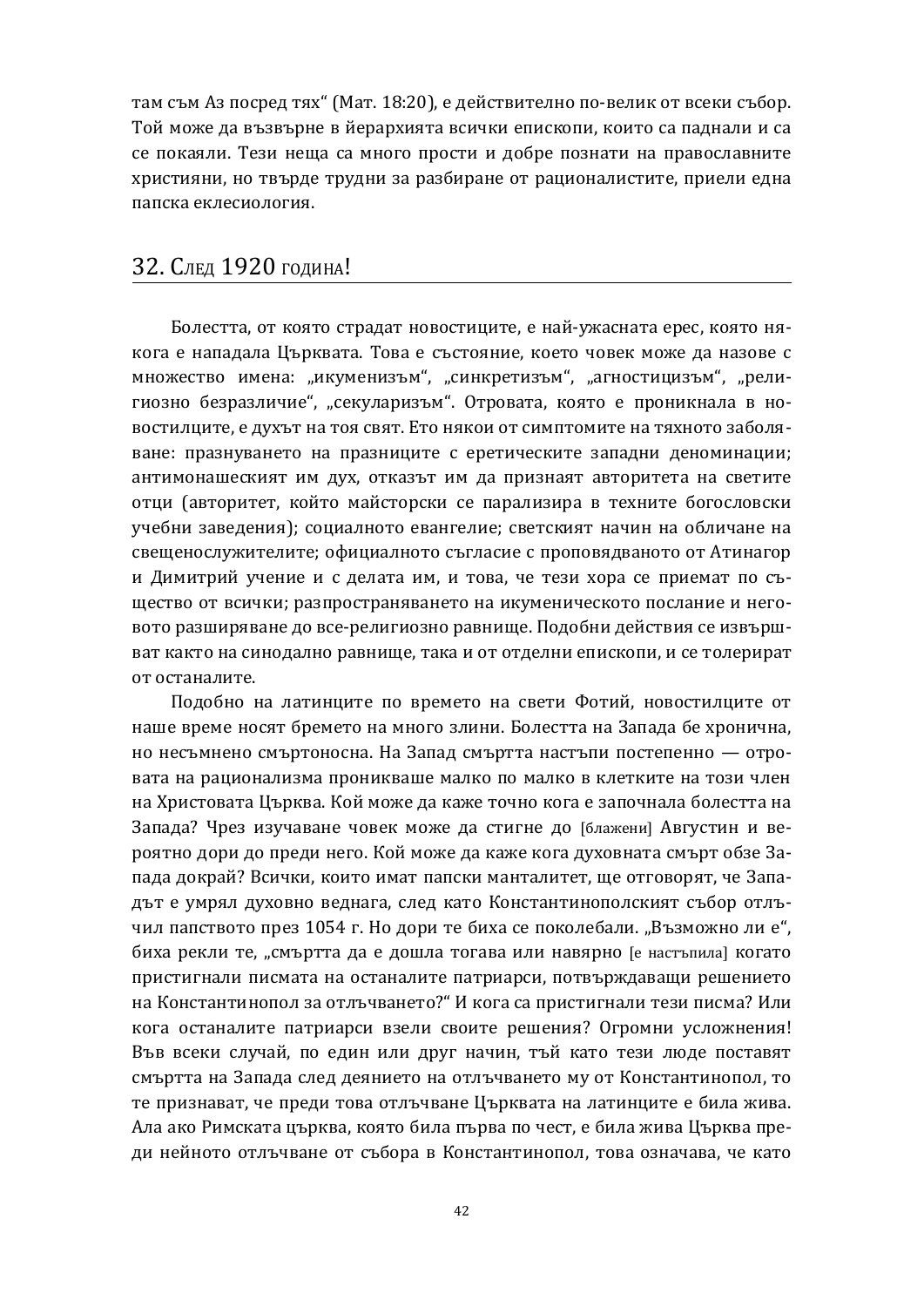жива Църква и то като първа сред останалите, Римската църква, чрез своето предхождащо отлъчване и [предхождаща] анатема са направили Православната Църква безжизнена преди последната да може да предприеме стъпки за отлъчването на еретическия Запад! И тъй [по силата на такава логика] днес Църквата Христова е именно еретическата папска Църква!!! Ето докъде можем да стигнем, ако приемем еклесиологията на новостилните апологети.

Това, което се случи със западното християнство, е същото, което става с новостилците от наше време. Западът боледуваше векове наред и никой не може да каже точно кога той е умрял духовно. Новостилците са болни от десетилетия и никой не може да каже точно кога настъпва духовната и сакраменталната им смърт. Навярно първият зародиш на болестта е Теоклит Фармакидис<sup>36</sup>. Тази болест обаче започна в 1920 г. с разпращането на първото официално еретическо изповедание на вярата от Константинополската патриаршия — нейната енциклика, озаглавена "До Христовите Църкви, където и да се намират те". Това беше първият път, когато православна патриаршия отрече думите от Символа на вярата "в една ... Църква" и официално провъзгласи вярата си в много "църкви." За пръв път една православна патриаршия изповяла на всеослушание, по най-официален начин. че Христовата Църква не е едната, не е светата, не е съборната [католична] и апостолска Църква, единствената, носеща името Православна, но че всички ереси, които съществуват по лицето на земята, са също "Църкви Христови". Най-осъдителното обаче бе това, че поместните Православни Църкви приеха това еретическо изповедание на икуменистите от Константинопол без никакъв протест или отхвърляне. Това бе началото на икуменическата ерес и то бе положено през 1920 г.

Цели четири години никой не издигна глас на протест, нито дори тези, които впоследствие запазиха традиционния църковен календар. Това именно показва колко рационализъм има у тия, които си служат с години и дни, с часове и секунди, за да изчислят мига, когато Божията благодат напуска новостилците. "Църквата на новостилците", казват те, "стана разколническа с календарната реформа и, следователно, тя напълно изгуби благодатта на Тайнствата си в самия този миг през 1924 г." Обаче държавната Гръцка църква и останалите поместни православни църкви са приели без протест икуменическата ерес още през 1920 г. Как тогава можем да говорим за разкол, след като всъщност е налице въпрос на ерес? Календарната промяна бе просто прокарване на едно решение, което вече е било прието през 1920 г.

Енцикликата от 1920 г. ясно заявява: "По наше мнение, такова приятелство и любезно разположение помежду ни [тоест между Църквата и различните деноминации] може да се покаже и прояви по следните начини: 1) чрез приемането на единен календар за общо празнуване на великите християнски празници от всички Църкви." Това предложение следователно било прието

 $36$  Вж. Бележка 25.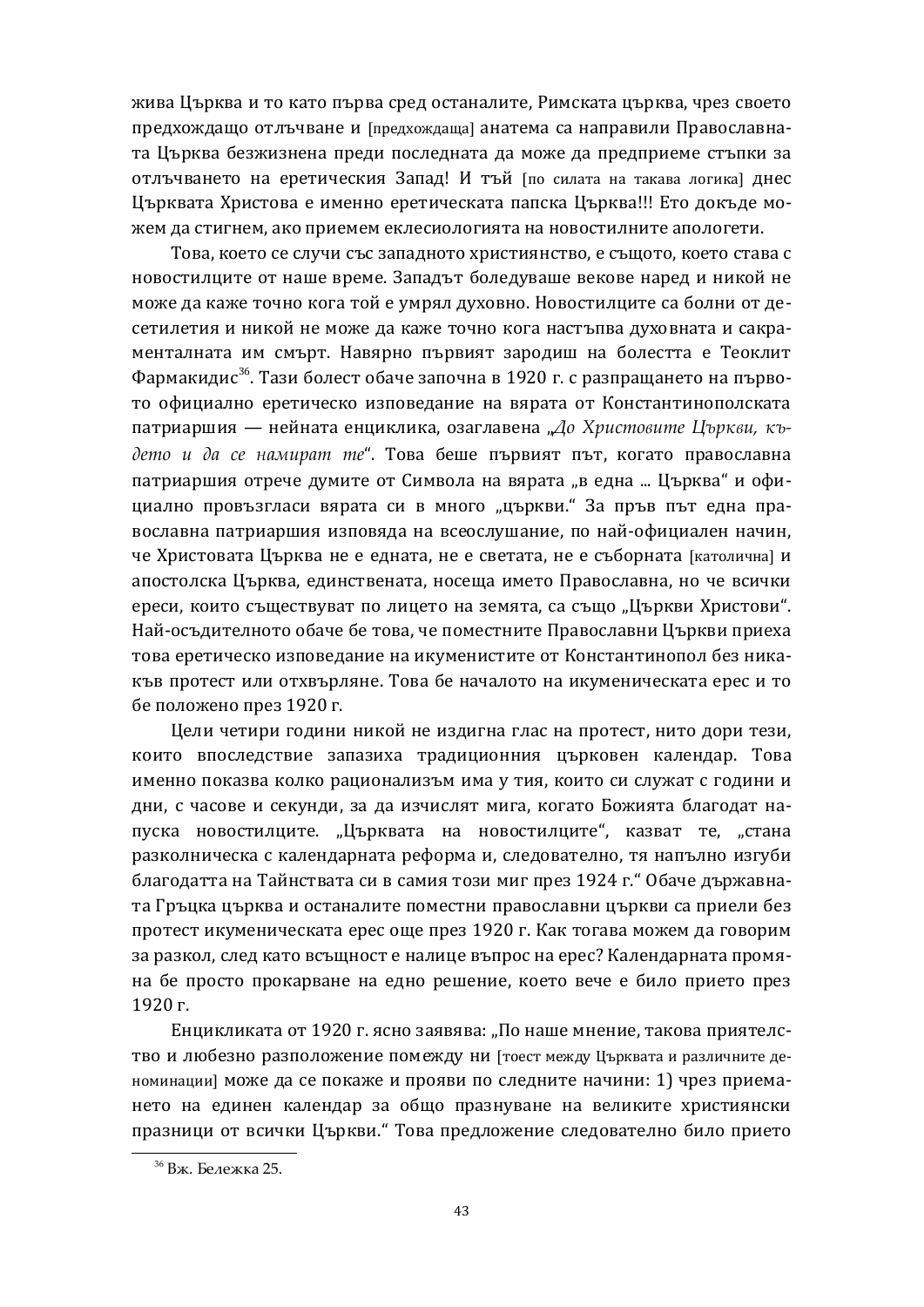през 1920 г. Единствено неговото осъществяване се отлагало за четири години и именно то пробудило православните. Православните християни осъзнали ереста на икуменизма постепенно, докато тя напредвала и ставала все по-явна. И отговорността на новостилците също растяла едновременно с това нарастващо разбиране, докато взаимното отменяне на анатемите [между Рим и Константинопол през 1054 г.] през декември 1965 г. ги оставило без оправдание.

Колко време е било нужно семето на латинската ерес да се превърне в ужасното дърво, което днес ние виждаме? Не само това, но колко време е трябвало да измине, преди да се стигне до разкола между Изтока и Запада? Историците пишат: "По такъв начин, откъсването на Запада от Източната Църква, който започва по времето на Фотий, завършва при патриарх Михаил Керуларий в 1054 г." С други думи, изминали цели два века, за да завърши този процес. Въпреки това, Западната Църква била потенциално еретическа дълго преди времето на свети Фотий. Ала дори по негово време и вероятно след него, имаме примери на трезвомислие, на Запад е имало личности с духовна разсъдливост. Кога е настъпила окончателната духовна смърт на Запад? Кой може да отговори? Но и какво значение има да се знае това? Западът бил болен — той бил кораб, чийто корпус бил проломен и през процепа навлизала вода и корабът потъвал. Горко на виждащия, че корабът, на който плава, вече потъва, ала той остава незаинтересуван и не бърза да се качи на спасителна лодка.

Днес сред новостилците семето на ереста процъфтява и е станало растение, което е видно дори за най-слабо запознатите. Никой от тях не може да се оправдае с незнание. Всички новостилци днес знаят, че са членове на Църква, заразена от ерес.

Това, че Православната Църква е "толерирала и папата и неговите лъжеучения векове преди 1054 г.," преди окончателното отхвърляне на Рим, както пише един новостилен апологет, не означава ни най-малко, че Западът не е бил смъртно болен през цялото това време. Нито означава, че смъртта е настъпила точно в мига на официалното отлъчване. Официалното отлъчване е [подобно на] смъртния акт — то не причинява смъртта. Всъщност, един смъртен акт може да бъде издаден със закъснение, той може изобщо и да не бъде издаден.

Ето защо никой не трябва да се възмущава, когато ни чуе да казваме, че новостилците се намират в ерес, от една страна, а от друга — че ние приемаме, че в началото благодатта на Тайнствата им все още е била налице, но че постепенно тя е била изгубена с напредването на болестта и тяхното все подълбоко затъване в ереста. Нито би следвало те да считат аргументите на православните традиционалисти за вътрешно противоречиви, когато в 1937 г. последните приеха благодатността на тайнствата в новостилната Църква, ала по-късно, през 1950 г., когато видяха в лицето на новостилците върли и неотстъпчиви гонители на Христовата Църква, те се отрекоха от това. Не се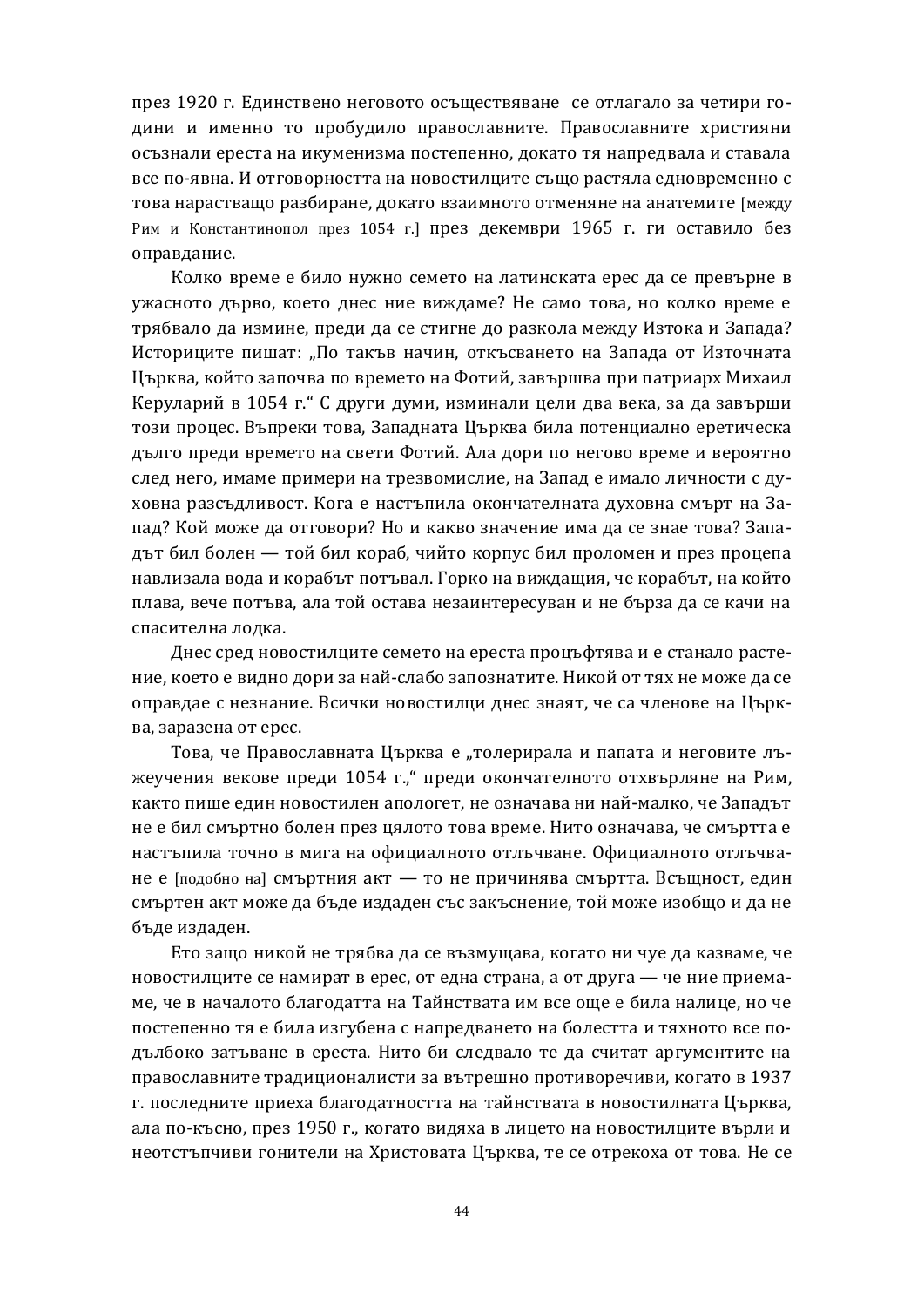ли е случило същото по време на събора, проведен по времето на свети патриарх Фотий в 867 г.? Този Константинополски събор отлъчил папата и всички, които са в общение с него. А в 879 г. на друг събор на Православната Църква, в храма "Света София", не бяха ли потвърдени решенията от 867 г.? Въпреки това, съществуват много признаци, че дори след тези събития православните продължават да признават наличието на благодат на Запад за доста дълго време.<sup>37</sup>

#### ЗЗ. Духовната разсъдителност е от основна важност

Тайнствата на Църквата и всичко, свързано с Божията благодат, не са предмет на разглеждане или разбиране от човешкия разум. Нека не се потапяме в тях със своя горд и рационалистичен ум, като се преструваме, че разбираме Божиите съдби — недостъпни както за човеците, така и за ангелите. Ереста е отказ да приемеш просвещаващата Божия благодат, тя е доброволно избрана слепота — състояние, което е непримиримо с присъствието на Всесветия Дух. У тези, които пребъдват в ерес, няма нито благодат, нито Тайнства, тъй като изпадането в ерес означава отхвърляне на нетварната Божия енергия от себе си. Ако нетварните енергии на Бога бяха с такъв човек, той не би бил в ерес. Фактът, че човек пребъдва в ерес, доказва, че човек не притежава Светия Дух, а без Светия Дух как можем да говорим за Тайнства?

Обаче както има степени на святост, тъй също има и степени на греховност, както и степени на еретичност. Ереста е, разбира се, най-тежкият от всички смъртни грехове, тъй като той отчуждава човека от Църквата. Независимо от това, трябва да бъдем извънредно предпазливи и да не категоризираме нещата рационалистично, като ги натъпкваме насила в мъничкия гълъбарник на нашите ограничени и осквернени от греха разбирания. Възможно е човек да проповяда публично ужасна ерес не защото е еретик в действителност, но поради незнание. Ала веднага след като му се посочи, че е в заблуждение и че това, което проповядва, не е учението на Църквата, той

 $37$  В самото начало, когато е проведена календарната реформа, православните традиционалисти правилно узнали, че в новостилния гръцки синод има няколко епископи, които одобряват позициите им и ги подкрепят от самото начало - а също и новостилни епископи, които злостно ги преследват. Епископите, които им симпатизират, не са обикновени епископи: Димитриадският митрополит Герман е втори по старшинство след архиепископ Хризостом (Пападопулос, човекът, който провежда календарната реформа в Гръцката Църква), и Флоринският митрополит Хризостом, който е един от найпочитаните и ерудирани епископи на тази Църква. Цели единадесет години те, както и други епископи, съчувстват на истинно-православните и ги поддържат с надеждата, че държавната Църква ще се поправи. Когато обаче те изгубили всяка надежда за поправяне на положението, трима епископи прекъсват общение с официалната Църква. Освен тях има и други епископи, които желаят да останат с тях, но не предприемат нищо поради страх от преследване.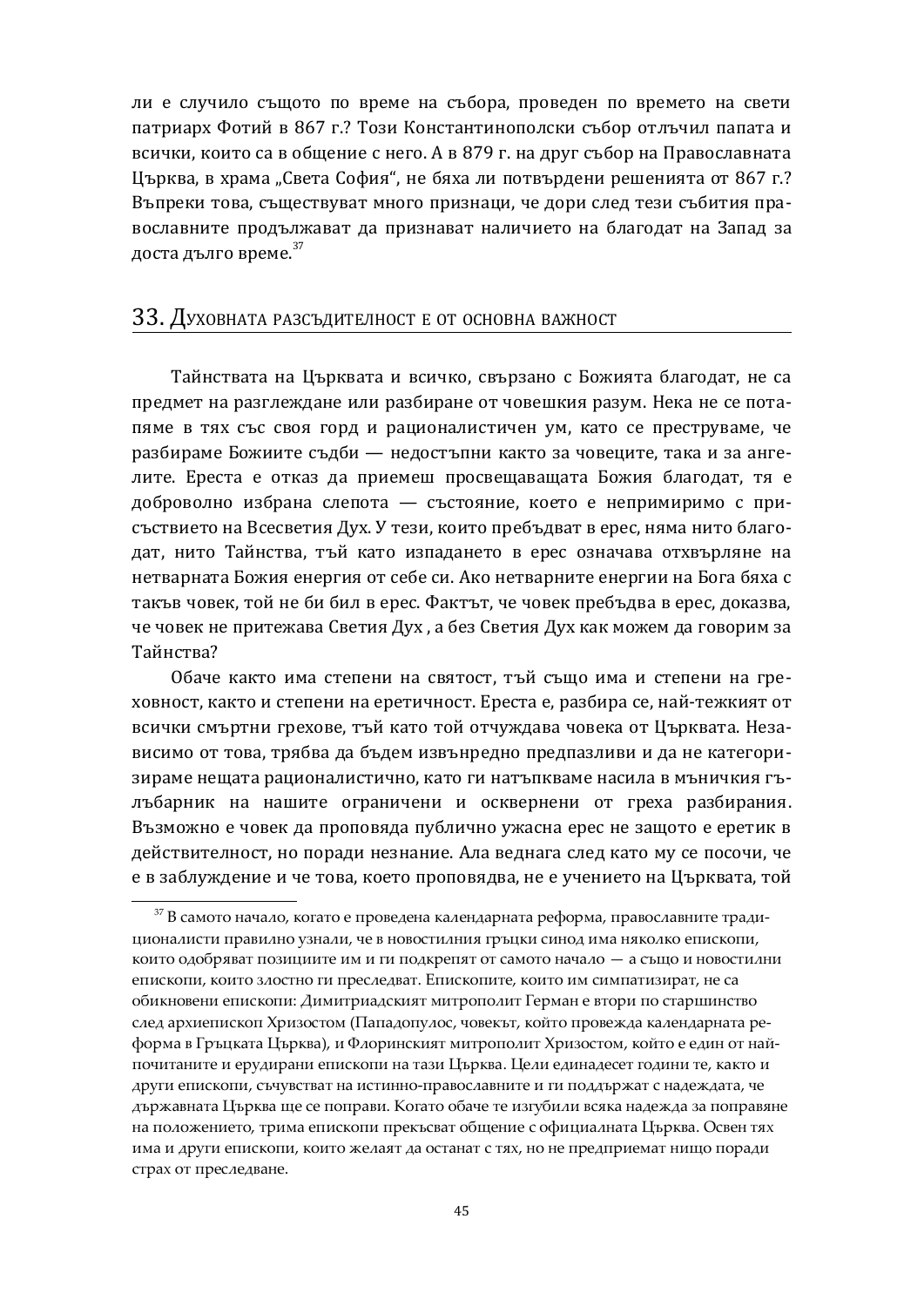може да се откаже от думите си. Човек може да остава в общение с такива проповедници на ерес, които не осъзнават самата ерес. Същото действие може да бъде ерес в дадено време, а в друго време — мисионерска дейност. Когато юдействащите обрязвали езичниците християни, тяхното действие било еретическо, тъй като те считали обрязването необходимо за самото спасение и по такъв начин се завръщали към игото на старозаветния закон, от което Христос ни избави. Въпреки това свети апостол Павел, който се борел срещу тази ерес с всичките си душевни сили, не се поколебал да обреже някои от собствените си ученици, за да не предизвика съблазън и по такъв начин да пострада евангелската проповед.

Независимо от това колко рационалистичен може да е човек, той е задължен да признае, че един и същи грях, вършен от различни хора, не винаги, при всички случаи, носи една и съща тежест за всички. Възможно е едно и също действие при дадени обстоятелства да е грях, а при други да бъде добродетел. Да удариш някого се счита от всички хора за греховно; но когато Христос удрял менячите на пари в храма, било ли е това грях? Всички също ще се съгласят, че да се лъже е грях. Ала когато древният пустинник, за когото ни разказва Отечникът, излъгал разбойниците, за да спаси човека, когото те преследвали, било ли е това грях? Разсъдливостта е глава на добродетелите, кормчия на живота в Христа.

Въвеждането на новия църковно-празничен календар е ерес именно за**щото това е първото деяние на икуменизма и никой разумно мислещ пра**вославен християнин не може да се усъмни, че икуменизмът е ерес. Само по себе си, обаче, влизането в [молитвено] общение с еретици не е достатъчно, за да направи някого еднакво отговорен заедно с тях. Човек също така трябва да осъзнава, че те са еретици. Когато те ви мамят и представят себе си за православни, когато те предизвикват смут и размирица в Църквата, тогава вашата отговорност е облекчена. Може ли да твърдим изобщо, че добрите Левити от 1924 г., които продължаваха да поменават своите епископи дори след календарната реформа, носят еднаква отговорност с епископите обновленци? Днешните новостилци знаят, че са в общение с един "осъдителен синкретизъм", както го наричат някои от собствените им автори. Ала порано мнозина свещеници не осъзнавали това. Естествено не всички свещеници в Гръцката Църква били добри Левити — мнозина сред тях били твърде лукави; те знаели каква цел се преследва и с радост я одобрявали. Бихме извършили огромна неправда обаче, ако кажехме, че всички те са били лукави и че всички са осъзнавали същността на ставащото.

Човек може да твърди, че едно зло винаги е зло, независимо от това осъзнавано ли е то, или не. Това е вярно. Ала не трябва да забравяме думите на св. евангелист Лука: "Оня слуга, който е знаял волята на господаря си, и не е бил готов, и не е постъпвал по волята му, ще бъде бит много; който пък не е знаял и е направил нещо достойно за наказание, ще бъде бит малко" (Лука 12:47-48). Нека не забравяме стареца, за когото четем в Отечника, че се черку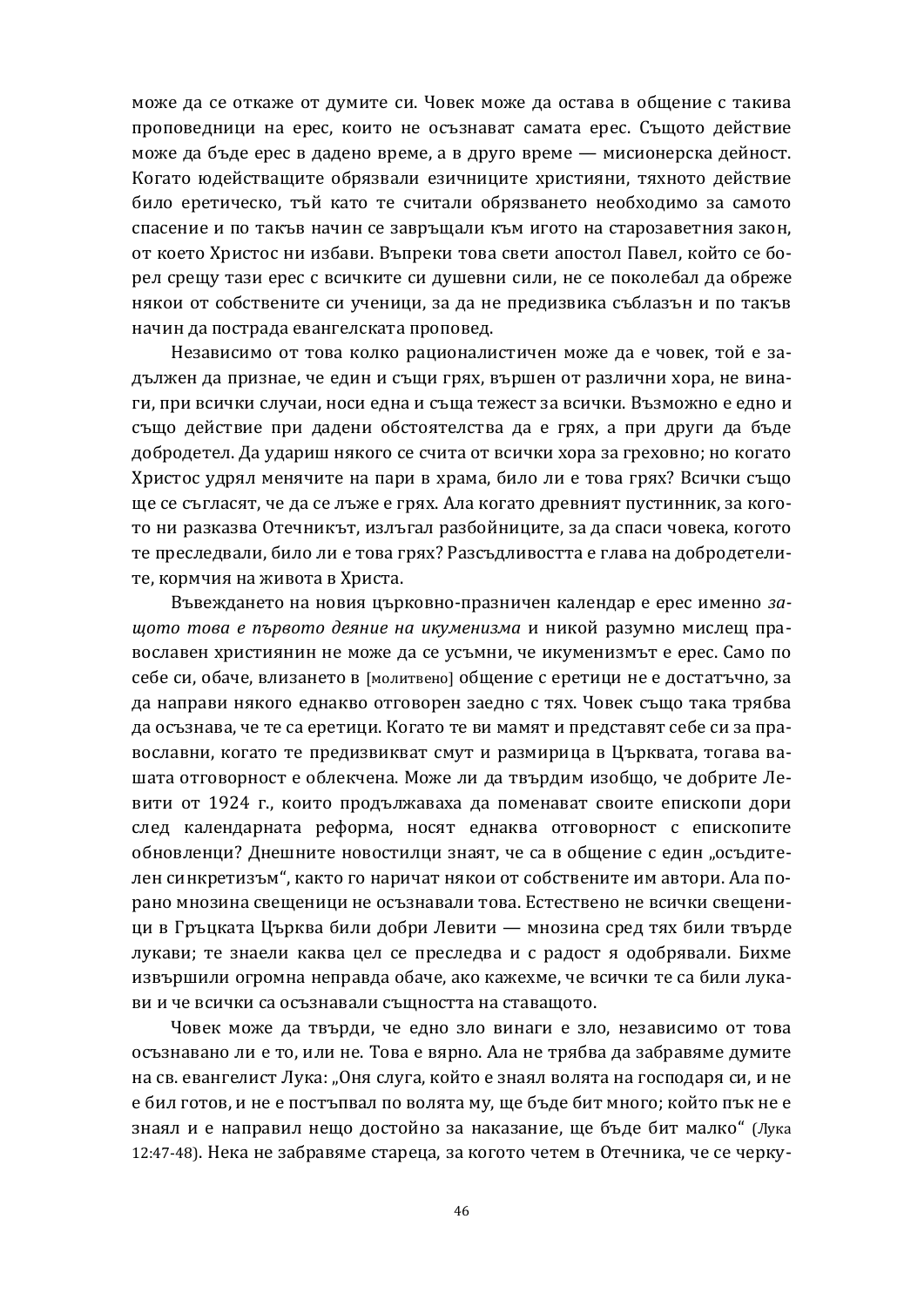вал в ариански храм, но тъй като бил прост, не можел да разбере, че арианите са еретици. Бог не се възмутил срещу него, но в края на живота му Той му помогнал да узнае истината и да се върне в Православието. Какво право имаме тогава да се произнасяме по-съвършено от Съвършения Цар и да осъждаме ония, които Бог не осъжда?

## З4. КАТЕГОРИЗАЦИЯ

Ето защо е твърде рационалистично да твърдим, че Гръцката Църква се е лишила мигновено от благодатта чрез промяната на календара в 1924 г. Такива категоризации удовлетворяват човешкото тесногръдо мислене и изнамират опростени, ала неверни отговори на нашите въпроси. Ако Бог действаше така, както мислят рационалистите, то Църквата щеше да е лишена от благодат още през първите векове на съществуването си. В историята на Църквата намираме толкова много катаклизми, че не е възможно човек с ограничения си човешки ум да намери начало или край, или пък "ясен отго-BOD."

Нека говорят, каквото искат. Флоринският митрополит Хризостом не е бил лишен от благолат, тъй като никога не е бил съгласен с ереста по същество, нито е имал нужда някой да го възстанови в благодатта на архиерейското му достойнство, което уж бил загубил. Веднага след като той установил със сигурност какво са сторили модернистите на Гръцката Църква, той преустановил всяко общение с тя. Тези, които се нуждаят от възстановяване на свещеническия си сан, са хората, които днес са в общение с ереста на икуменизма, които знаят съвсем ясно що за ерес е това. Те са людете, които са в същностно, истинско и съзнателно общение с "осъдителния синкретизъм." Бог гледа върху същината на нещата, а не върху буквата на закона. Въпреки това, дори за тях и подобните на тях съществува икономия в Църквата. Ако те някога се смирят, престанат да изтъкват своите аргументи и се покаят — нещо, за което всички ние горещо се молим — тогава Църквата не ще има нужда да ги преръкополага, както често пъти, прилагайки икономия, Църквата не кръщава еретици, при все че те не притежават истинско кръщение. Христовата Църква, която е там, където са православната вяра и изповедание, а не където са повечето носители на митри, притежава власт дори без външните форми и ритуали, да възстанови благодатта на свещенството веднага след като се излекува болестта, предизвикала отдалечаването на благодатта.

#### З5. Благодатен остатък

Фарисейството на защитниците на новостилието обаче достига своя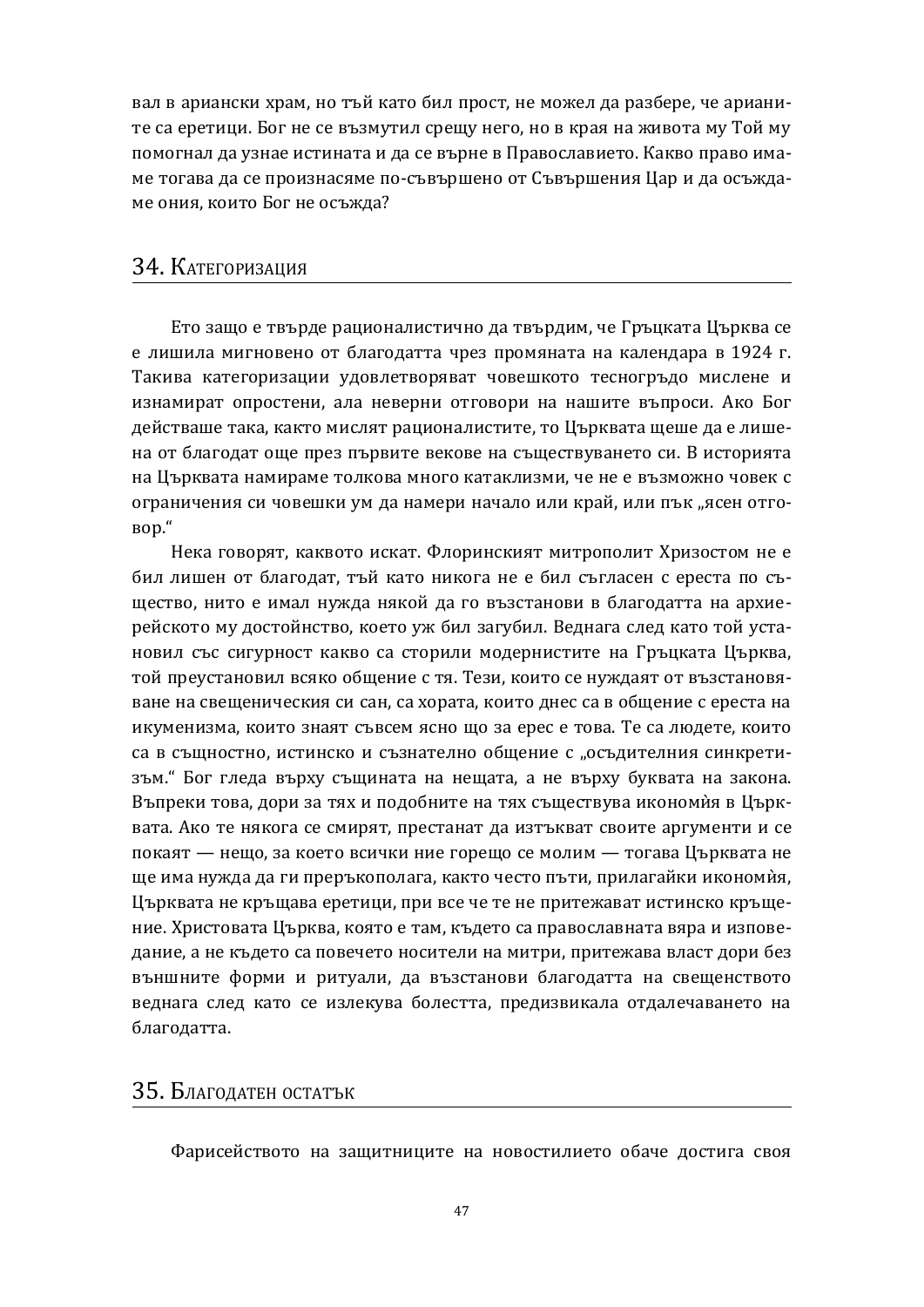апогей, когато започва да се занимава с ръкоположението на съвременните православни епископи-традиционалисти. Съглашението на всички икуменически епископи с масонския синкретизъм на икуменизма не ги вълнува; нито пък ги вълнува фактът, че повечето от новостилните епископи са поставени в сан чрез симония или пък са епископи-прелюбодейци.<sup>38</sup> Дори въпросът за преместването на даден епископ от една епархия в друга, който в други времена ги е разстройвал, сега сякаш вече не ги впечатлява. Те са непримирими само към едно единствено нещо - това, че "старостилният" епископ (Акакий) е бил ръкоположен от двама епископи. Те разкъсват дрехите си и крещят: "Каква нужда имаме вече от свидетели?" (Мат. 26:65); ръкополагането на епископ от двама епископи е неканонично!"<sup>39</sup> "Горко вам, книжници и фарисеи, лицемери, задето давате десятък от гьозум, копър и кимион, а сте оставили най-важното в закона: правосъдие, милост и вяра ... Водачи слепи, които комара прецеждате, а камилата поглъщате!" (Мат. 23:23-24)

Чрез използване на същия метод и прилагане на *акривùя*<sup>40</sup>, човек може да докаже, че всички епископи на Гърция са неканонични. Новостилците вършат нарушения както срещу вярата, така и срещу каноните, и са последните, които имат правото да говорят за нарушаване на каноните. Хора, които посвещават епископи независимо от факта, че вярващите миряни в храма викат: "недостоен!" и макар че стоящите отвън презрително освиркват и посвещаващите и посвещавания, трябва да са преизпълени с наглост, за да съдят ръкоположенията на православните традиционалисти.

"Посвещаването на истинно-православните епископи на Гърция," продължават те — "се е извършило извън границите на юрисдикцията [на Гръцката църква], понеже е извършено от епископи от Америка — деяние, което каноните забраняват." "На Свещения Синод на Гръцката църква," — пишат те — "е забранено да посвещава епископ или друг свещенослужител за Църквата на Кипър, Крит, Сърбия, България и т. н." Съгласяваме се, че това действително е забранено, когато църквите в Крит, Кипър, Сърбия, България са православни във всичко. Ако обаче се предположи, че Църквата в Кипър е изпаднала в ерес, биха ли препятствали каноните тогава Гръцката Църква да посвети един или двама епископи за остатъка от православни християни в Кипър? Не би ли било проява на престъпна небрежност, ако

 $^{38}$  Изразът е употребен образно, в смисъл, че са завзели епархии, принадлежащи на други епископи. — Бел. от англ. прев.

 $^{39}$  Ръкополагането на епископ от двама епископи не е неканонично, стига за него да има синодално одобрение. Първото Апостолско правило, прието и утвърдено на последващите Вселенски събори, изрично гласи: "Епископ да се ръкополага от двама или трима епископи", стига — както допълват последващите Събори — епископският събор на дадената поместна Църква да е приел и одобрил това ръкоположение. — Бел. от англ. прев.

 $^{40}$ Точно и взискателно съблюдаване на църковните правила. Терминът е антонимен на икономия, т.е. снизхождение при прилагането на правилата, подбудено от пастирска грижа и разсъдителност. – Б. пр.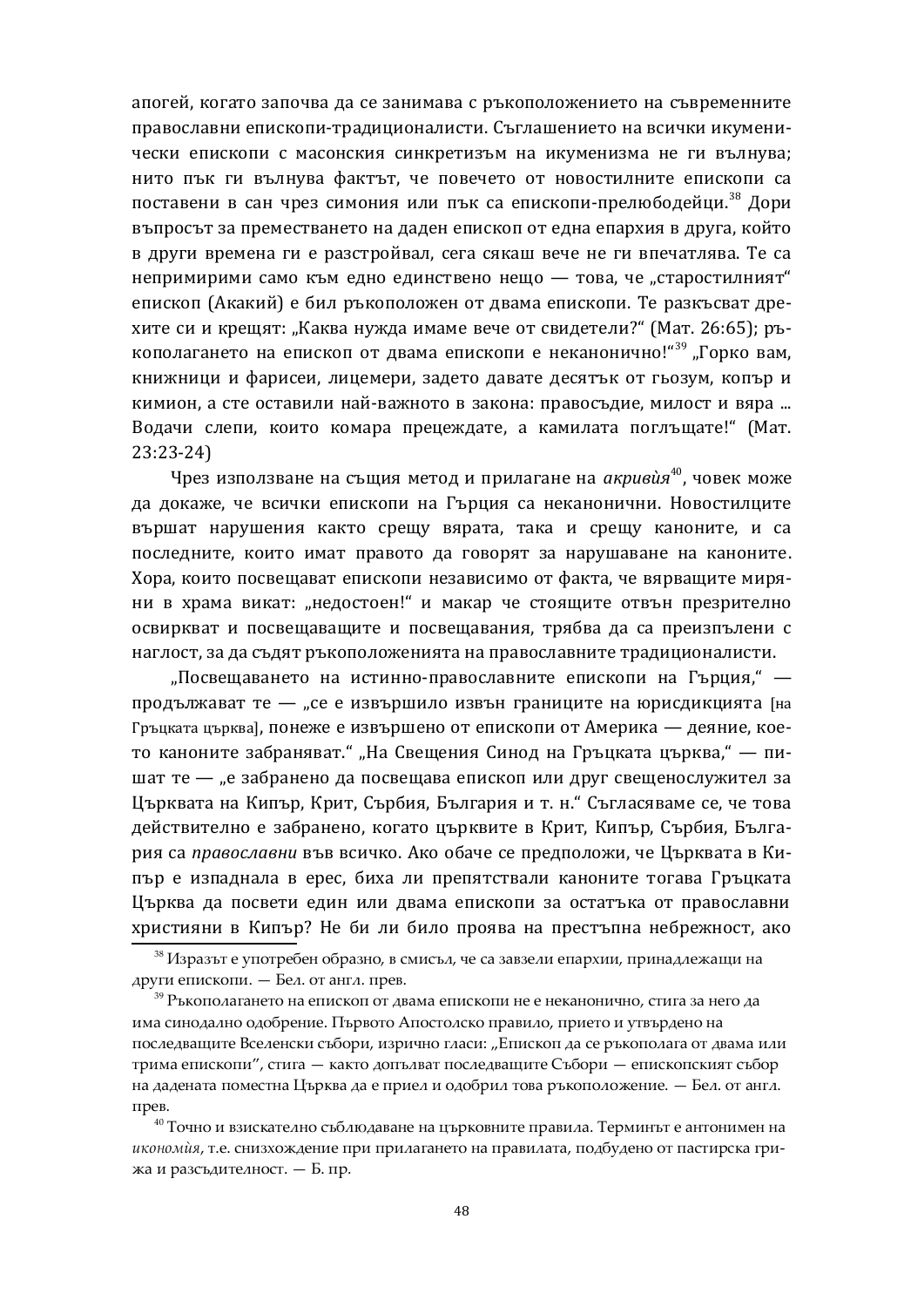Църквата не извърши такива ръкоположения? Когато Византия изпращала епископи в Русия за пастири, били ли са тези епископи считани за "надюрисдикционни" епископи? Ако празничният календар не бе променен в Гърция, ако държавната Църква на Гърция не бе поела по пътя на икуменизма, ако тя бе останала вярна на истинското Православие, тогава действително едно ръкополагане на гръцки епископ от руската йерархия в Америка би трябвало да се счита за надюрисдикционно и следователно неканонично. Сега обаче те не само не са неканонични, не само не могат да бъдат считани за надюрисдикционни, но напротив, те са здравословни. По този начин остатъкът от благодатта — избраният народ на "старостилците" — се запазва в Гърция. Подобно на древния израилски народ, независимо от целия им провинциализъм и от слабостите им, те служат като мост на Истината, по който всички, които все още се покланят на Бога в нашата страна, ще преминат разяреното море на съвременното [велико] изкушение — икуменизма.

#### З6. Изопачаване на историята

Новостилците нямат дори уважение към историята и тяхното неблагочестие е достигнало дотам, че те клеветят Църквата, казвайки, че " ... в течение на цели векове Църквата търпяла папата и неговите погрешни вярвания." Ето какво написа един от тях:

"Нека не се забравя, че първенството на папата и филиокве не се появяват за пръв път в 1054 г., когато Рим е отлъчен, нито в 1053 или 1052 г. Цели векове тези неща са били проповядвани на Запад. Църквата обаче, ползвайки се от икономия, толерирала и папата и неговите заблуждения. Точно така. Сам Фотий Велики не само търпял грешния папа, като го поменавал в диптисите дълго време, но същият писал в 885 г. относно папа Йоан VIII, който умира три голини преди това, следното: 'Ето защо този Йоан, доблестен по ум, доблестен и в благочестието ... най-любезен римски епископ...' (*Mystagogia*, 89). О, ако някои съвременни свръх-ревнители и свръх-православни биха живели в онова време! Те не биха се поколебали, въз основа на горните учтиви изрази, да похулят този свят човек в лицето и да го заклеймят като предател."

Никой не би се усъмнил, че заблудите на папизма се появяват дълго преди 1054 г. Но безсрамната и лукава лъжа тук се състои в твърдението, че Църквата е търпяла тези заблуди. Човек не може да вярва на това, което чете! Великият Фотий, поборникът за осъждането на папизма, първопричината за отлъчването на изпадналите в ерес латинци от Църквата, се представя като толериращ ереста!!!

Новостилните врагове на Православието тук експлоатират погрешното схващане, което е разпространено твърде нашироко: че разколът е започнал в 1054 г. Обаче Съборът, който осъдил папизма и заблужденията на Запада,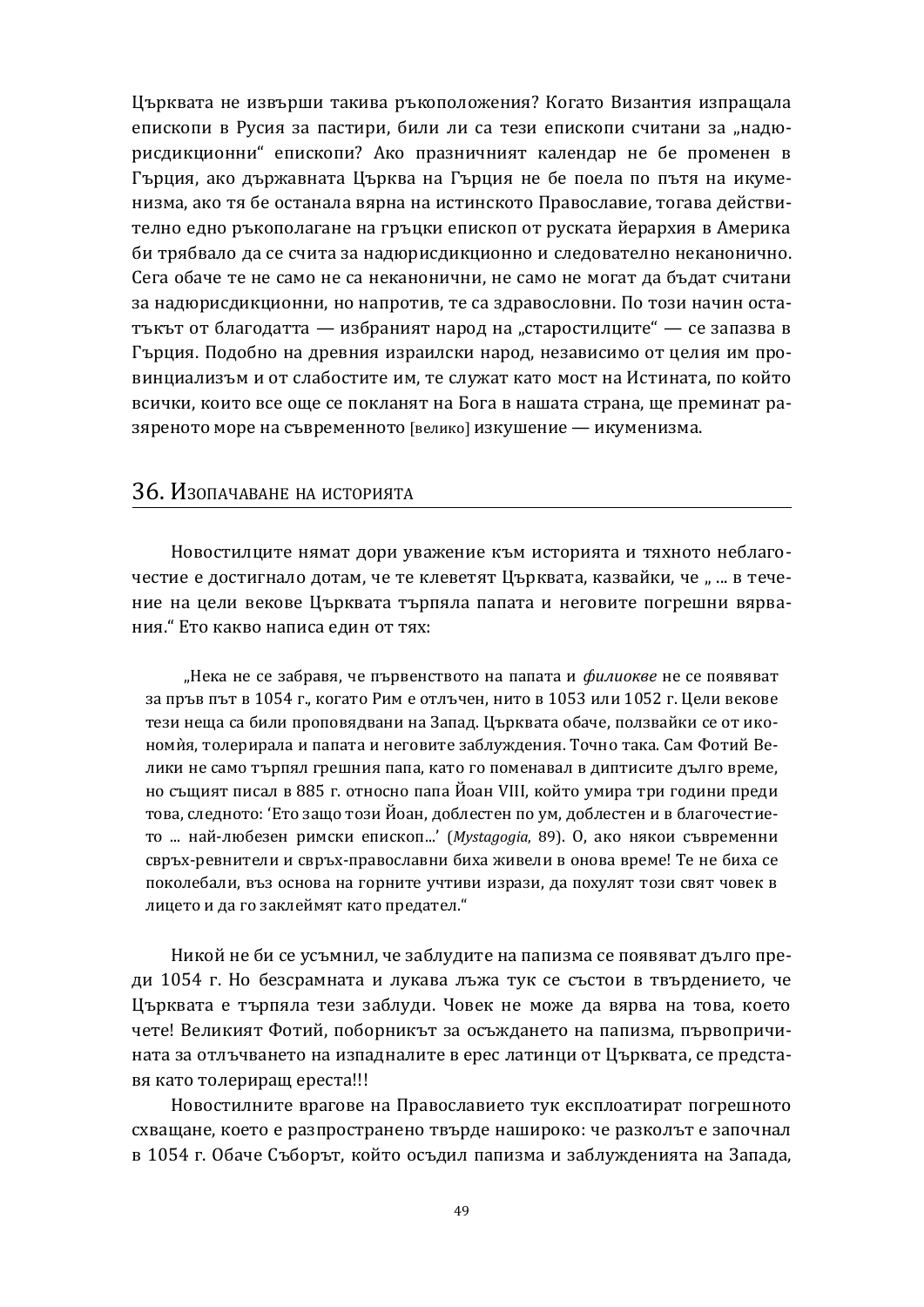официалният събор с представители от всички патриаршии, не бил свикан в Константинопол по времето на [патриарх Михаил] Керуларий в 1054 г., но по времето на  $[$ патриарх $]$ Фотий в 867 г.

"Наистина," — пише професор и академик Баланос, "през есента на 867 г. в Константинопол бил свикан събор, на който присъствали представители от патриаршиите. Този събор предал на анатема папа Николай и папските пратеници, които били посетили България ... По такъв начин разколът между двете Църкви станал безвъзвратен."<sup>41</sup> В същата статия той пише: "Името на Фотий придобило безсмъртие главно поради това, че то е неотменно свързано със събитията около разкола между Църквите."

Следователно разколът не е достигнал своята окончателна развръзка през 1054 г., но през 867 г., тоест тъкмо когато различните еретически заблуди — дотогава просто тенденции и спорни богословски мнения в западния свят — приели определена форма в лицето на папа Николай I. Църквата никога не е толерирала еретическия папизъм нито за миг, но веднага щом той повдигнал ужасната си глава, го ударила в самия корен. Еретическият папизъм е осъден веднъж завинаги по времето на патриарх Фотий и това осъждане никога не е било отменено, нито е възможно то да бъде отменено някога. Съществуват само подновявания и потвърждения на тази анатема, която е била наложена по времето на св. Фотий. Ако е имало периоди на примирение с Рим след 867 г., това е не поради толериране на ереста от страна на Църквата, но се дължи на факта, че в отделни времена Рим се е отричал от еретическите си заблуди и папата се е явявал като преди с образа на православен епископ.

Тъкмо това се случило, когато на Римската катедра се възкачил папа Йоан VIII. "Притежаваме неоспоримо доказателство, че Йоан, както и Лъв III са били православни през целия си живот," пише свети Нектарий Егински.<sup>42</sup> "Имаме четири незаличими доказателства, че Йоан VIII е бил православен и пазител на светия Символ на вярата на Никейските отци, тоест на общото християнско наследие, и че е съперничел на Лъв III, който е сред блажените. "<sup>43</sup> Непримиримите латинци мразели толкова много този папа заради неговото Православие, че го клеветели като женствен. "Оттук и възникнал митът за папеса Йоана."<sup>44</sup>

Всъщност, този римски папа, Йоан VIII, изпратил трима легати в Константинопол като свои представители на Вселенския събор от 867 г.<sup>45</sup> и той

<sup>&</sup>lt;sup>41</sup> Виж статията "Фотий Първи" в Голямата гръцка енциклопедия. — Бел. англ. прев.

<sup>42</sup> St. Nectarius of Pentapolis, *An Historic Study Concerning the Causes of the Schism*, Vol. 1, p. 290.

<sup>&</sup>lt;sup>43</sup> See the 1863 Encyclical of the One, Holy, Catholic and Apostolic Church, pp. 96–108, 296.

<sup>&</sup>lt;sup>44</sup> B<sub>*x*</sub>. *Pope John VIII*, [http://en.wikipedia.org/wiki/Pope\\_John\\_VIII](http://en.wikipedia.org/wiki/Pope_John_VIII)

 $^{45}$  "Свиканият в 879-880 г. при патриарх Фотий и папа Йоан VIII Константинополски събор ... както по своя състав, тъй и по своите постановления ... притежава всички признаци на Вселенски събор. На него имало представители от всичките пет патриаршии на то-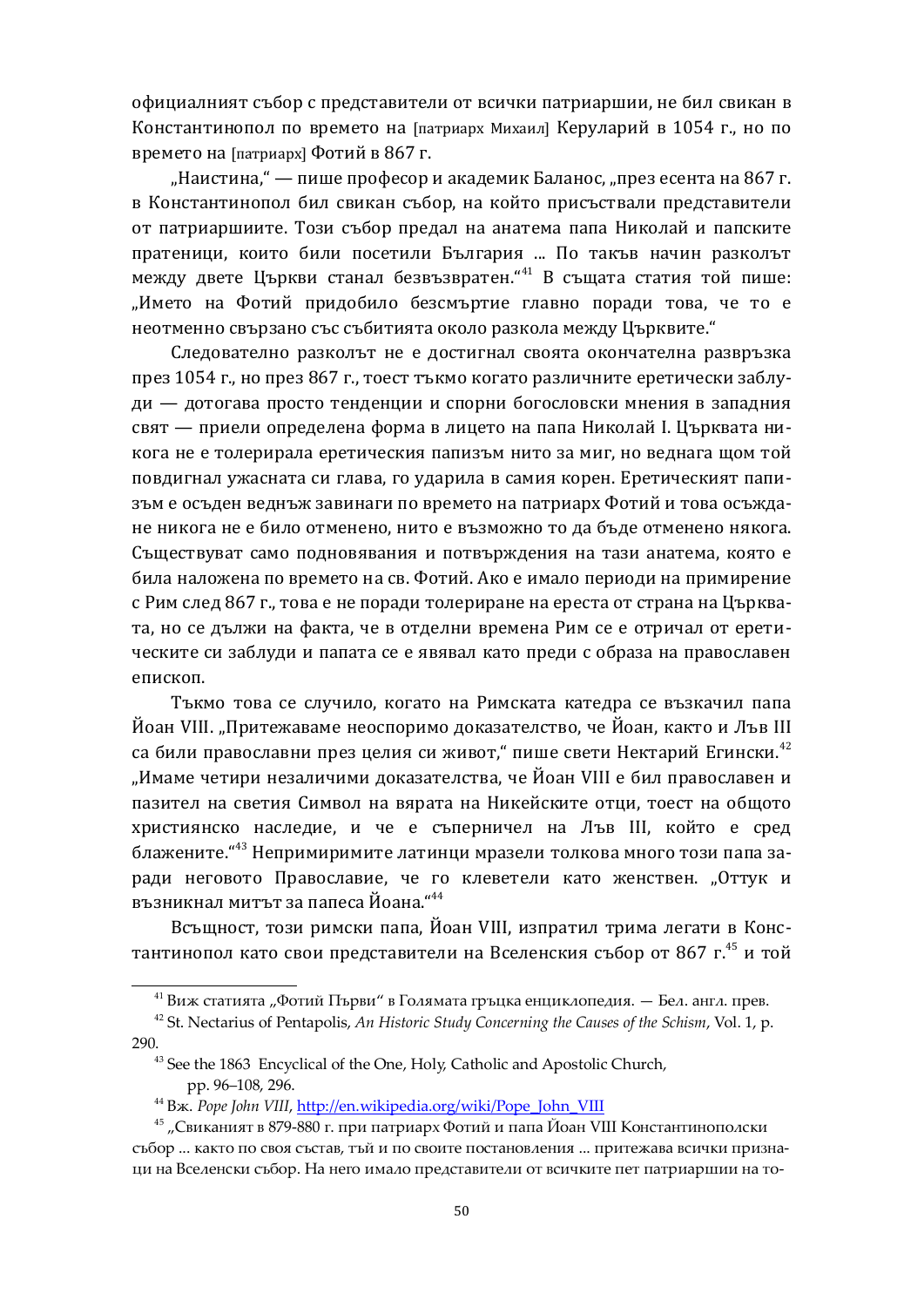утвърдил решенията, взети от събора. Този събор, който бил свикан под председателството на св. Фотий, предал на анатема всички латинци, които защищавали ереста филиокве, тоест враговете на Фотий и Йоан. Освен това съборът, заедно с легатите на папа Йоан, не само приел патриарх Фотий за равен на папата, но при акламациите поставил Фотий на първо място, а папата на второ. Когато Прокопий, епископът на Кесария, говорейки за св. Фотий, възкликнал: "Наистина, той е такъв човек, върху чиито плеши е легнал товарът на цял свят!", то папските легати не само не протестирали, но потвърдили казаното с думите: "И ние, които живеем в край-земя, се вслушваме в тези слова. "С други думи, те приели Фотий като по-високопоставен от техния собствен папа. Ето защо ереста на папското главенство, също като ереста филиокве, били осъдени от събора и папа Йоан приел решенията на този събор.

Следователно, тъй като папа Йоан официално чрез събора от 867 г. осъдил лъжеученията на латинците, то осъждането на еретичния папизъм от същия събор не може да се отнася към него по никакъв начин. Папа Йоан не бил еретик като своя предшественик Николай; той по-скоро бил поборник за православното изповедание на вярата. Къде в такъв случай е толерирането на ерес, което ерудираният новостилен апологет приписва на св. Фотий и на Църквата? Той умишлено изопачава текста на св. Фотий в неговите думи относно папа Йоан VIII. Ако той бе привел в цитат целия текст, щеше да се изясни напълно, че свети Фотий не е писал на папа Йоан с такъв цветущ език поради съображения на светска учтивост, прикривайки същевременно неговите лъжеучения, както авторът на това желае да внуши на своите читатели. Свети Фотий искрено считал Йоан за доблестен радетел на Православието и за свой съюзник в борбата му за истината. Ето същия текст без пропуснатото  $[$ от новостилния автор]:

"Моят Йоан — наричам го мой, тъй като и в останалите неща, и то повече от другите люде, той прие дружески нашите възгледи — следователно, този наш Йоан, доблестен по ум, доблестен и в благочестието, доблестен също и в омразата си и в потъпкването на всяка неправда и злочестие ... този най-любезен римс-

гавашната Църква, включително и римската, тъй че този събор е последният общ събор както за Източната, тъй и за Западната Църква. На него участвали 383 свети отци, тоест това бил най-големият събор след Халкидонския. Той бил свикан като Вселенски и се назовава в деянията си "велик и Вселенски Събор". Макар и да не е бил официално признат от Църквата като Вселенски, тъй като такова признание обикновено се давало на последващ го събор, а такъв не е имало, редица видни църковни дейци в продължение на векове го наричат Осми Вселенски събор, например знаменитият канонист от XII век Теодор Валсамон, Нил Солунски (XIV в.), Нил Родоски (XIV в.), Симеон Солунски (XV в.), св. Марк Ефески, Генадий Схоларий, Доситей Йерусалимски (XVII в.) и т. н." (Архиепископ Василий (Кривошеин).

Обзор Существующих Символических Документов и Вопрос Составления Нового. Глава III. Символические памятники IX-XV веков) Вж също о. Георгий Дион. Драга: Восьмой Вселенский собор (Константинопольский в 879-880) и осуждение вставки в Символ веры и догмата Filioque [Оригинална публикация на английски език в The Greek Orthodox Theological Review,  $\tau$ . 44,  $N_2$  1-4, 1999,  $\text{crp. }357-369$ ] — Б. пр.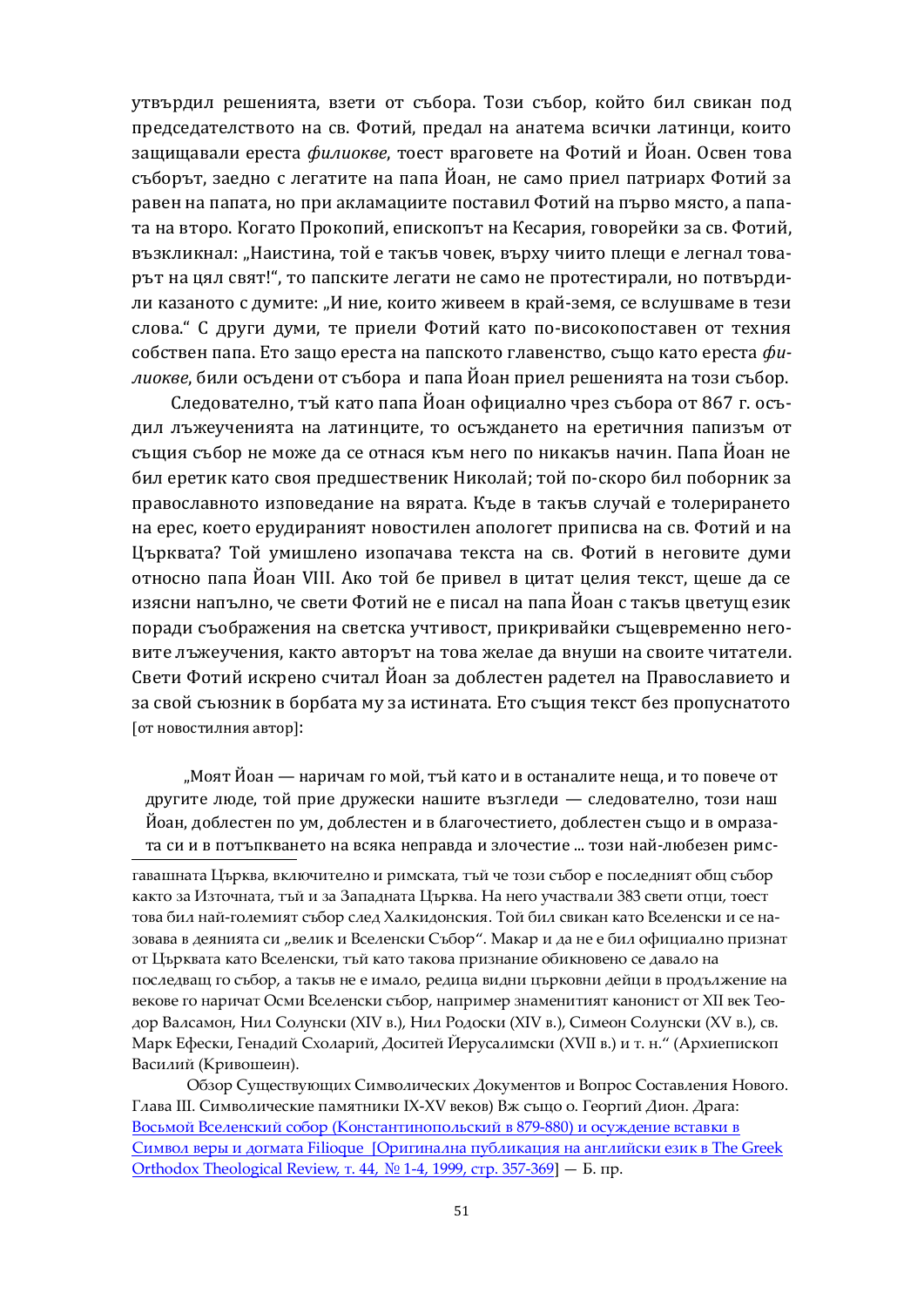ки епископ..."46

Кой може все още и за миг да повярва в искреността на този бележит и главен апологет на новостилието? Той е изтрил целия израз "доблестен също и в омразата си и в потъпкването на всяка неправда и злочестие", за да скалъпи доказателство, че свети Фотий уж хвалел папа Йоан и го наричал "благочестив", въпреки че знаел за предполагаемите му лъжеучения. Четейки думите на св. Фотий без пропуснатите изрази, ние се изпълваме с възмушение и питаме как така Църквата и историята биха назовали "Велик" човека, който заради светско благоприличие би забравил всичко, което е казал и написал в миналото срещу лъжеученията на папизма и който би се обърнал към един злочестив и еретичен римски папа с думи като "доблестен", "благочестив" и "най-любезен"? Независимо от всичко това, този враг на Православието ни казва: "Не се тревожете, Църквата винаги е постъпвала по подобен начин, когато е прилагала *икономия.*" "Тези, които се възмушават срешу подобно лицемерие, са 'свръх-зилоти' и 'свръх-православни'."

Ала въпреки всичко, което този апологет на новостилието казва, за да принизи свети Фотий Велики до бездънното равнище на собствените си приятели — новостилни епископи, текстът, който той е искал да изопачи, съществува и издига глас. Свети Фотий Велики хвали папа Йоан заради омразата му срещу неблагочестието и заради умението му да потъпче ереста. Тези неща са добре познати на всички съвременници на светителя.

Къде тогава е толерантността спрямо лъжеучението от страна на Църквата и на свети Фотий? Православието на папа Йоан е породило такова огромно разместване на пластовете в неговото еретическо латинско обкръжение, че векове след това този папа бил предмет на омраза за всички защитници на еретическия папизъм. "Можете да разберете колко дълбоко унизил този събор папската надменност и високомерие, и какъв смъртен удар нанесъл той на ереста. Помислете за тревогите, колебанията, противоречията сред защитниците на папската фракция," които "твърдят с клетва, че посланието на папа Йоан до свети Фотий не е нищо друго, освен фалшификат, ... докато други пък откриват връх на нечестието в действията на Йоан. поради това, че той се съгласил с мнението на разколниците. По-нататък те твърдят, че той издал разпореждания за всичко на своя глава, и бил разгромен от свети Фотий, понеже бил мекушав и женствен по ум, понеже се боял от елините (от които нямало за какво да се бои по онова време). Поради тази причина те го нарекли Йоанна вместо Йоан и от тази измислица за папеса Йоанна сред папистите този слух се разпространил нашироко."<sup>47</sup>

Свети Фотий никога не е толерирал ереста.

<sup>46</sup> *Mystagogia*, ch. 89.

<sup>47</sup> Elias Tantalides, *Refutations of Papism*, Vol. 2, Append. 30, p. 243.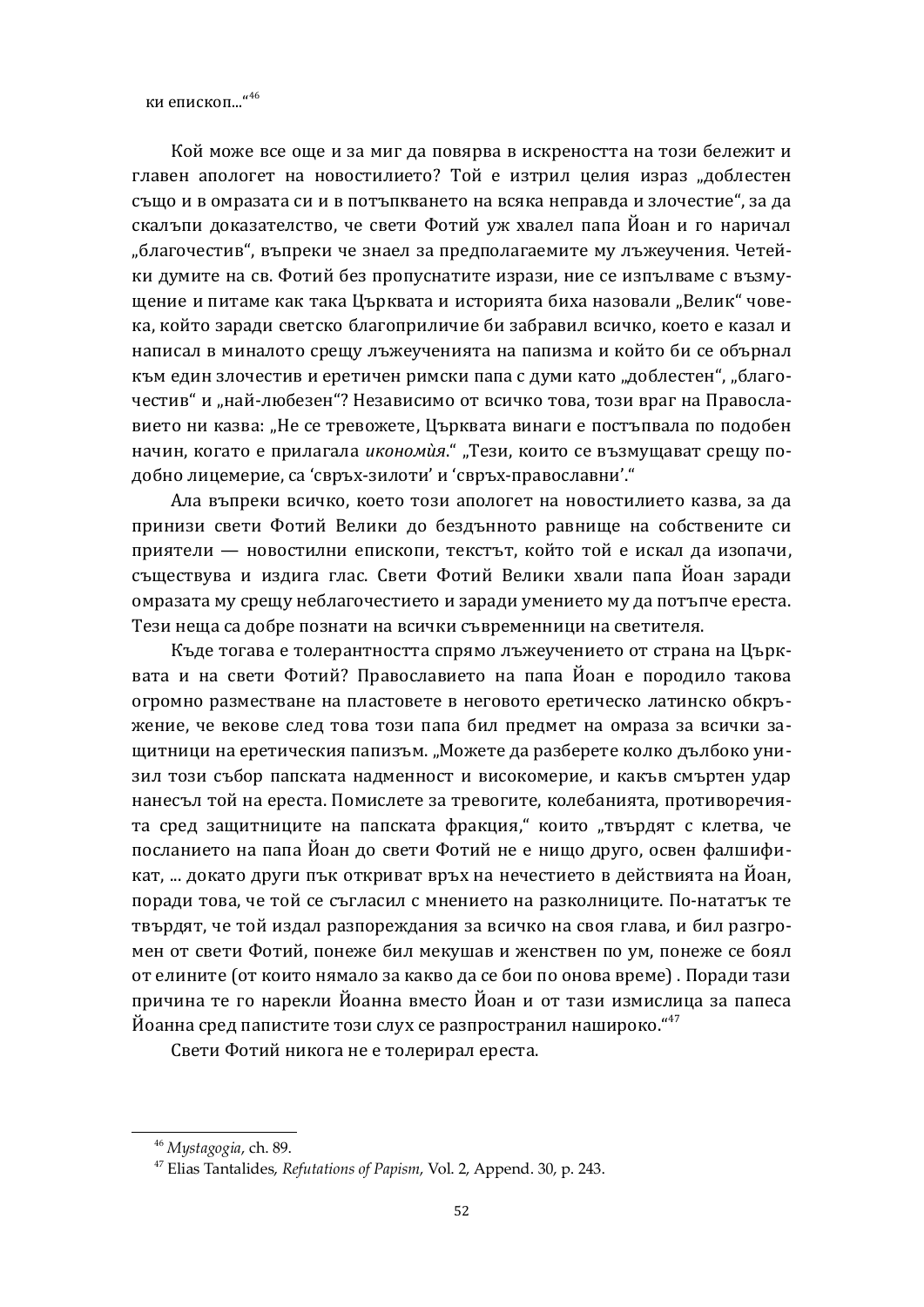Навярно нашият невъзмутим новостилен писател ще ни отвърне, че папската ерес е съществувала дълго преди свети Фотий и че Църквата, прилагайки *икономия*, е проявявала толерантност.

Дийствително, знае се, че мнозина учени са признали съществуването на семената на ереста филиокве у бл. Августин, великия учител на Западната Църква. Още през четвърти и пети век латинските богослови обсъждали този догмат. Учението за филиокве се появило за пръв път в Испания, основно на съборите в Толедо от 547 г. и 589 г. Макар и породено от православни съображения, това учение било рационалистична екстраполация<sup>48</sup>, която се появила по време на богословските спорове срещу арианската ерес. От Испания филиокве било прието в поместното изповедание на народа на франките малко след 767 г. То започнало да приема застрашителни размери в ръцете на богословите на Карл Велики, но винаги било считано само за богословско мнение (теологумен), без какъвто и да било официален статус. Когато Карл Велики поискал от папа Лъв III († 816) да внесе филиокве и в Символа на вярата, папата безцеремонно отхвърлил такава добавка и поставил в храма на свети Петър две сребърни плочи, върху които бил гравиран [православният] Символ на вярата на гръцки и латински език без добавката  $\phi$ илиокве. $^{49}$ 

Шо се отнася до учението за папското главенство, то се развило с течение на времето като реакция срещу постепенния залез на значимостта на Рим и достигнало своята зрялост към средата на девети век с появата на лъже-Исидоровите декреталии.<sup>50</sup> Римският папа Николай I, който бил предаден на анатема от свети Фотий, бил първият, който се стремял да наложи тези фалшиви декреталии. Както професорът от Атинския университет Васил Стефанидис пише в своята "Църковна история", "Борбата на Рим за власт над света започва още при Николай I (858—867). Според неговите съвременници 'Николай поставил себе си за император на целия свят.' Затова е

 $^{48}$  Умствена операция, с която една закономерност или практически опит се прилага и в съседни области за правене на умозаключения. - Б. пр.

<sup>&</sup>lt;sup>49</sup> В своите писания и свети Максим Изповедник и свети Фотий Велики обясняват, че  $\phi$ илиокве може да се разбира по православен начин (в смисъл на мисията на Св. Дух в света). По-късни латински схоластици обаче отхвърлили това тълкувание. — Б. англ. прев.

 $^{50}$ Лъже-Исидоровите декреталии представляват сборник от документи, фалшификат от периода между 775 г. и 785 г., за пръв път ги използвал папа Адриан. Тези документи, използвани и в следващите векове от папската власт, целяща да подкрепи претенциите си, твърдят, че уж Римската Църква и в частност римският папа "за вечни времена" имат под своя власт всички провинции, градове, замъци и т. н. на Запад. С други думи, папата претендира не само за духовна власт над цялата Църква, но също и за светски права на частно владеене на огромни дялове от Римската империя. За пълната история на тези документи вж. Архимандрит Владимир (Гетте). Папство как причина разделения церквей. М. 2007. — Бел. англ. прев., допълнена от бълг. прев.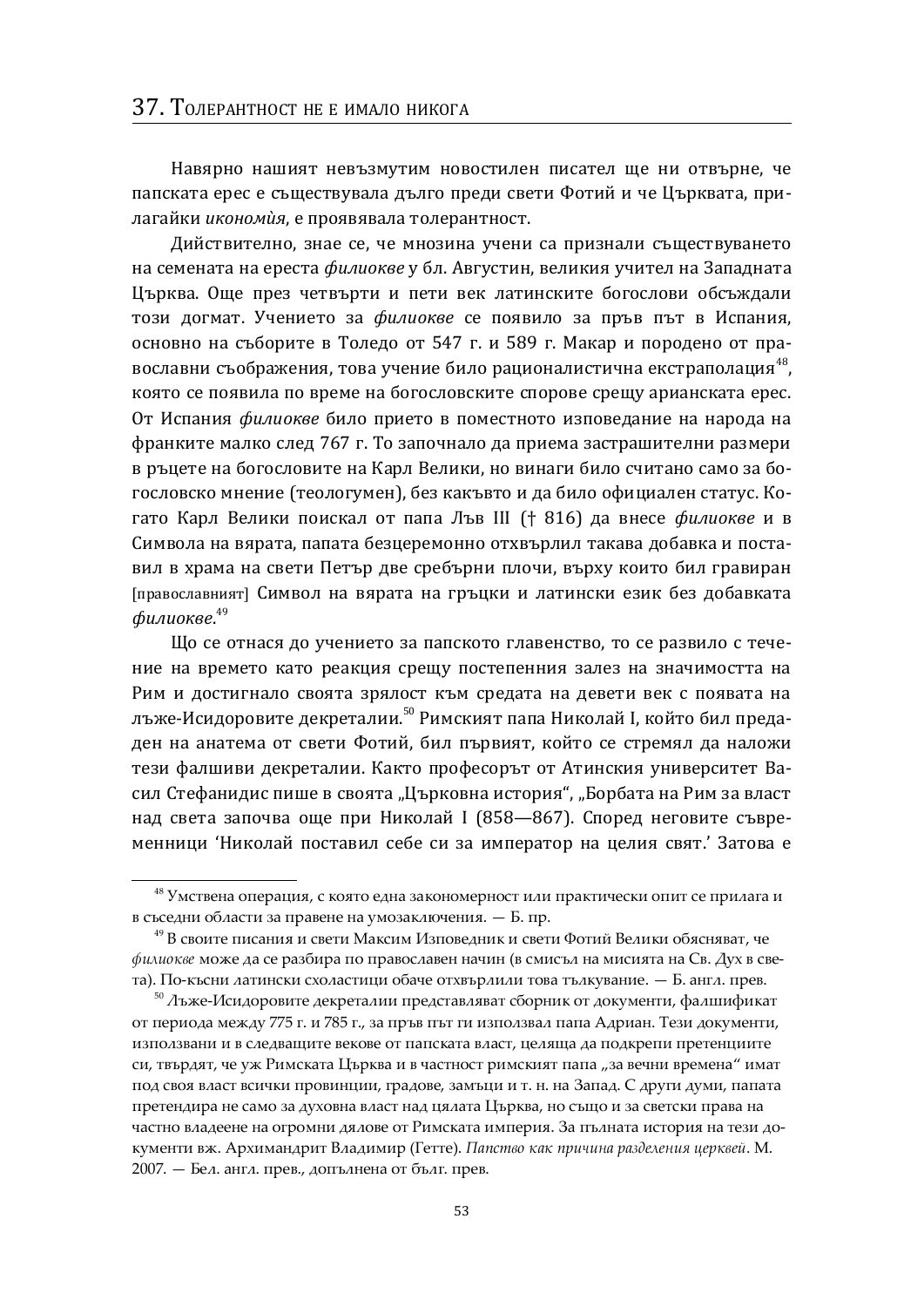лесно да разберем защо схизмата започнала именно по негово време."

Когато папа Николай се опитал да постави Българската Църква под своя власт, Римската Църква не била добавила филиокве към своя Символ на вярата. Въпреки това, Николай официално въвел учението филиокве в Българската Църква. Както пише Стефанидис:

"След като било официално въведено в Българската Църква, учението за  $\phi$ илиокве престанало да бъде въпрос на богословско мнение (теологумен) в отношенията между Източната и Западната Църква; сега то по-скоро се явявало църковен догмат. Поради това Фотий бил първият, който подел борба срещу това учение като еретическо. Чрез вмешателството на Николай Римски в [делата на] Българската Църква папското главенство окончателно се развило от теоретичния и неопределен вид, който дотогава то поддържало, до една практическа и определена форма. $151$ 

Оттук човек ясно вижда, че Църквата никога не е толерирала "папата и лъжливите му учения." Веднага щом това лъжеучение, което дотогава се е ширило под вид на "богословско мнение", приело ясна, догматическа форма по времето на папа Николай I, Църквата го поразила с анатемата на събора от 867 г. Когато на свой ред папа Йоан VIII отхвърлил римските лъжеучения, свети Фотий нямал повече причини да не възстанови общението с Църква. като виждал, че нейният предстоятел отхвърля и се гнуси от "всяка неправда и злочестие."

## З 8. Нито дори в диптисите

Еретическият папизъм бил осъден при първата му официална поява. Това осъждане никога не е било отменено, нито ще бъде някога възможно въобще да се отмени осъждането на еретическия папизъм. Папизмът бе осъден веднъж завинаги в 867 г. В 879 г. отношенията между Православната Църква и Рим са възстановени, но не и отношенията с папския Рим. Възстановени са отношенията на Църквата с православния Рим. Православието не е направило отстъпка — промяната е станала у папата. Еретическият папа умрял и на негово място бил избран православен папа. Йоан VIII осъдил заблудите на Николай I и подкрепил осъждането му чрез своите представители на събора в 879 г. Никога Църквата не е проявявала икономия по отношение на ерес. Съществувало само клатушкането на Рим от ерес към Православие и обратно, което било причина за понякога дружелюбното, а друг път враждебното отношение на Църквата към Рим до годината 1054-та, когато Рим окончателно се вкоренил в заблуждението си.

Гореспоменатият апологет на новостилието не стори нищо ново по същество, но просто повтори аргументите на Атинагор, който заяви, че преди

<sup>51</sup> Stephanides, *Church History*, p. 354.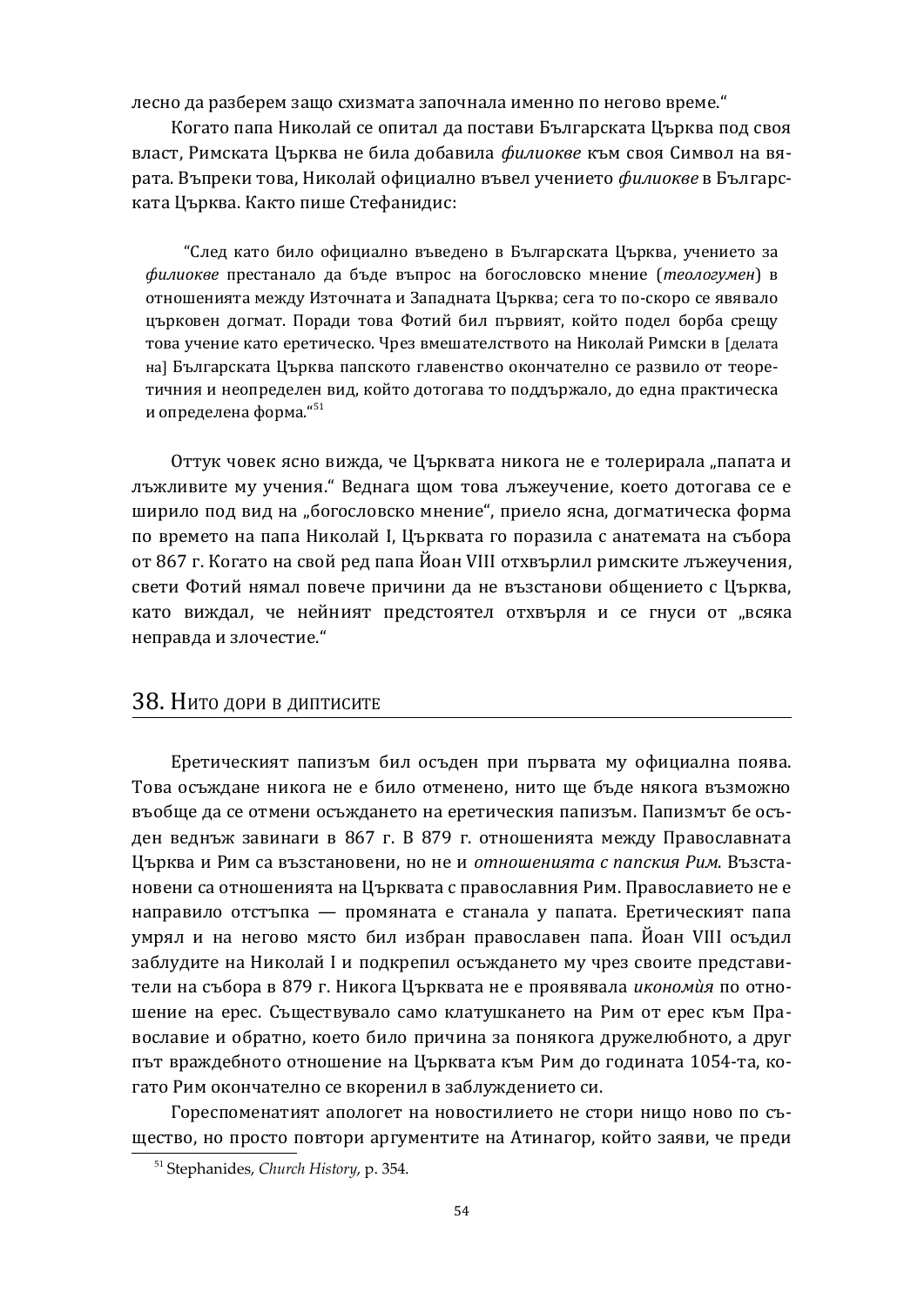1054 г. е имало общение между Изтока и Запада независимо от догматическите им различия. Въпреки това, добре се знае, че не само не е имало общение преди 1054 г., но също тъй че името на папата не е било дори вписано в диптисите. В 906 г., повече от век преди 1054 г. Константинополският патриарх Николай Мистик отбелязва в своите *Послания* (№53-54) до Римския папа Йоан X, че името на папата не ще се види в диптисите на Константинополската Църква. С други думи, двадесет години след православния папа Йоан VIII името на папата вече е било заличено от диптисите.

Но ако някой желае да измери дори още по-добре степента на нечестно отношение към историята у тези люде и иска да опознае естеството на тази много рекламирана толерантност на Православната Църква към еретическия папизъм, нека прочете анатемата, която кардинал Хумберт и останалите папски емисари поставили върху светия престол на храма "Света София" в паметния съботен ден на юли 1054 г. Какви причини били включени, между останалите, като основание за тази папска анатема? Православните, според папските представители, били достойни за отлъчване, понеже освен всичко друго "те прекръщават латинците, считайки само собствените тайнства за валидни; и позволяват на косите и брадите си да растат; и не приемат в общение клирици, които вършат противното на това."<sup>52</sup>

#### З9. Заключение

Колкото повече време минава, толкова повече остават без оправдание онези, които сами избират слепотата. Христовата Църква винаги е била малкото, презираното, гоненото стадо, лишено от средства, непричастно на светската слава и на мъдростта на тоя свят. "Не мнозина сте мъдри по плът, не мнозина силни, не мнозина благородни; ала Бог избра онова, що е безумно на тоя свят, за да посрами мъдрите" (1 Кор. 1:26-27). Мъдростта на мъдрите и разумните на тоя век им е послужила, като ги е обогатила единствено със самомнение - това самомнение, което презира оставащите в малцинство, за да запазят истината.

Разделението между новостилци и православни християни традиционалисти е избавление на Църквата. Мнозинството, което е обладано от духа на този свят, ще остане с новостилците, като по такъв начин освободи Христовата Църква от всички, които са "християни" просто защото се е случило да се родят в "християнска" държава. Малцината, които имат духа на древните рибари [т.е. апостолите], ще се приютят в Христовата Църква. В наши дни ние сме свидетели на историческо събитие: истинската Христова Църква в Гърция, в Русия, в целия свят, бяга от задушаващата прегръдка на света, който винаги е бил във вражда с Бога. Освободена от лапите на властите и силите, които през последните векове са й предлагали своето тиранично прия-

<sup>52</sup> Stephanides, *Church History*, p. 378.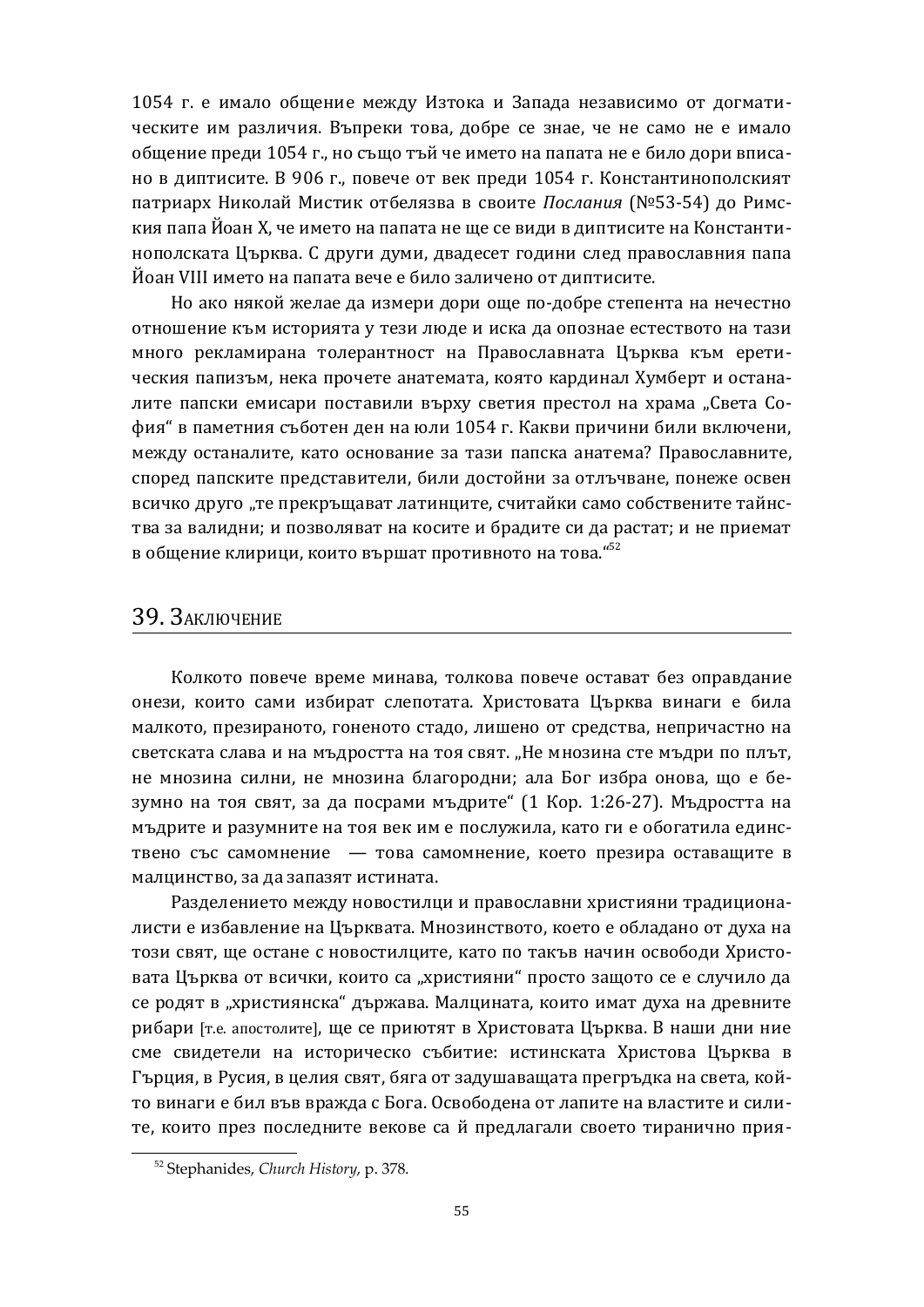телство, тя излиза окървавена, изранена, носеща позора на Христа и Неговите рани върху Тялото си, ала вечно жива и войнстваща. Светът обаче, отхвърлил теократичната власт на недалечното минало, е отхвърлил с това и маската си и преструвките си, че е "християнски", и с умопомрачена нетърпеливост търчи надолу по пътя към крайното отстъпление. Светът ще събере в своята прегръдка всички, които в дълбините на сърцето си са негова собственост, дори ако те се самоназовават "православни християни" били те миряни, монаси, дякони, свещеници или епископи — и бавно ще ги асимилира с дяволска методичност.

Мнозина дори сред православните традиционалисти са обладани от духа на света. Когато те разберат, че са се лишили от утешенията на прегръдката на този свят, те ще престанат да бъдат православни и ще се върнат "на своята бълвотина" (срв. 2 Петр. 2:22). И много новостилци, които днес се задушават под величествените куполи на секуларизираната си "Църква", ще открият пътя за завръщане в скромната, бедна и презирана Църква на рибарите. Ще има размествания. Църквата обаче ще остане това, което винаги е била, до страшния и славен ден Господен.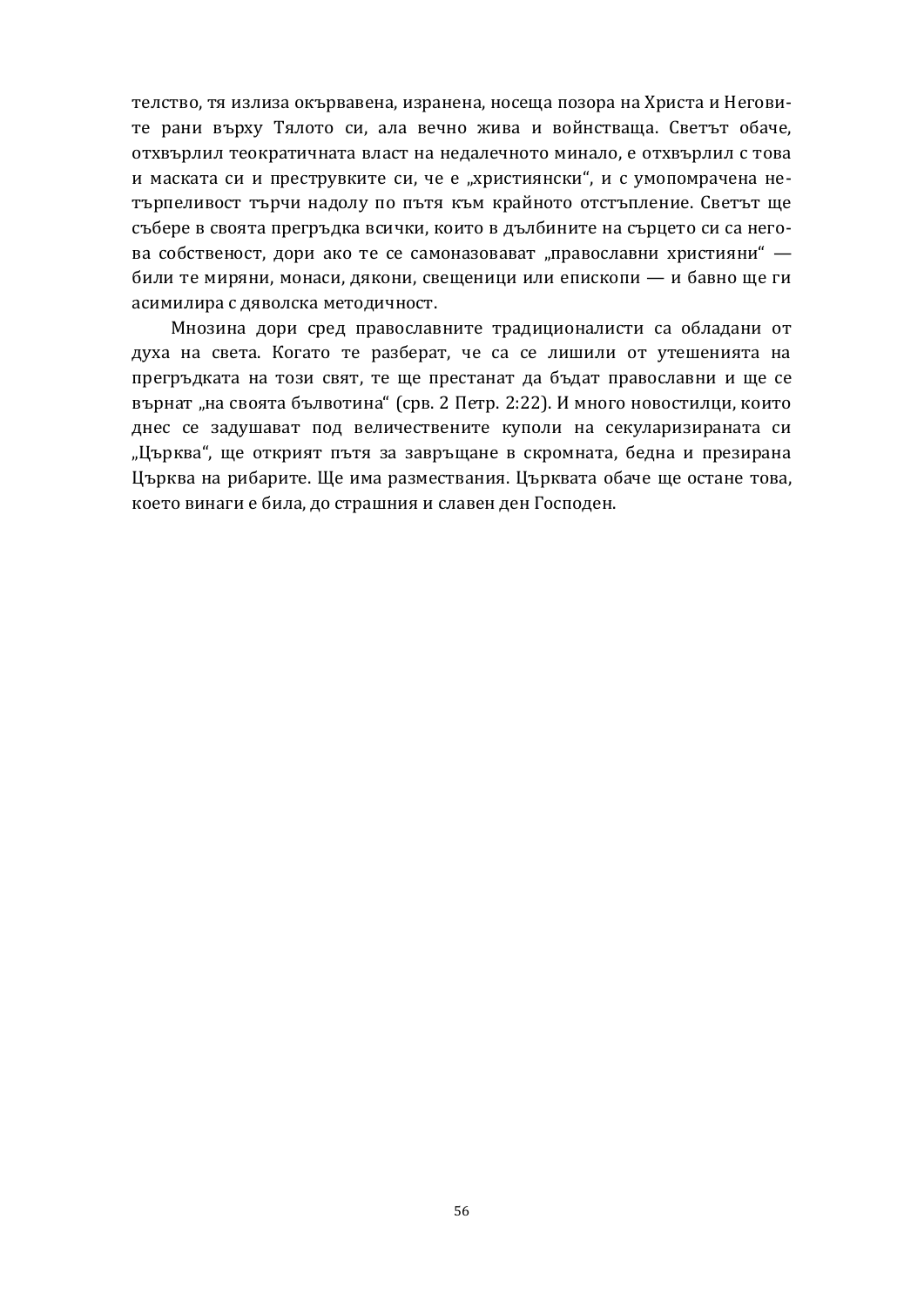"Когато търси онова, което е правилно, умът намира истината; ала когато се води от страст, умът отхвърля истината." (Св. Таласий Африкански, Доброто-*ˎˡ˄ˋˈ*, ʶ — 1:58)

#### § 1. Позицията на новостилците:

"Петнадесетото правило на Двукратния събор ... е незадължително и изборно. Тоест, що се отнася до епископ, който проповядва ерес [правилото] не изисква непременно свещенослужителят да престане до го поменава до неговото съборно осъждане, но просто му дава възможност да го стори. Ако ... без да приема ученията на своя епископ, свещенослужителят продължи да го поменава, очаквайки 'синодално решение', той по никакъв начин не попада под осъждането на това правило."

#### *ʅ˘ʶ˓ʵ˓˕˨˘ȱˑʲȱ˖ʵʺ˘ˆ˘ʺȱ˓˘ˢˆ:*

"Всички учители на Църквата, всички [нейни] събори и всички Божествени Писания ни увещават да бягаме от онези, които се придържат към други учения и да се отделяме от общение с тях." (Св. Марк Ефески, *Изповедание на Вяра*ma. 13:304).

"Гръмогласно свети Йоан Златоуст е заявил, че не само еретиците, но и онези, които поддържат общение с тях, са врагове на Бога." (Св. Теодор Студит, Писмо до игумена Теофил, PG 99, 1049).

"Пазете се от душепагубната ерес, общението с която е отчуждаване от Христа." (Св. Теолор Стулит. РС 99, 1216).

"Що се отнася до вярата, еретиците са претърпели пълно корабокрушение; но останалите, дори ако тяхното мислене не се е поколебало, то поради това, че имат общение с ерес, те също са претърпели разруха заедно с останалите." (Св. Теодор Студит, *Писмо до Йерусалимския патриарх*, PG 99, 1164)

"Вие ми казахте, че се боите да кажете на своя свещеник да спре да поменава ересиарха; ... Не ще дръзна да Ви кажа нищо друго по този въпрос засега освен това, че общението се осквернява даже само от поменаването на такъв, дори ако поменаващият го е православен. " (пак там)

"Защото ако просто поздравът с радвай се! [здравей!] е същото като съучастие в злите дела на другия [срв. 2 Йоан 10-11], то колко повече такова съу-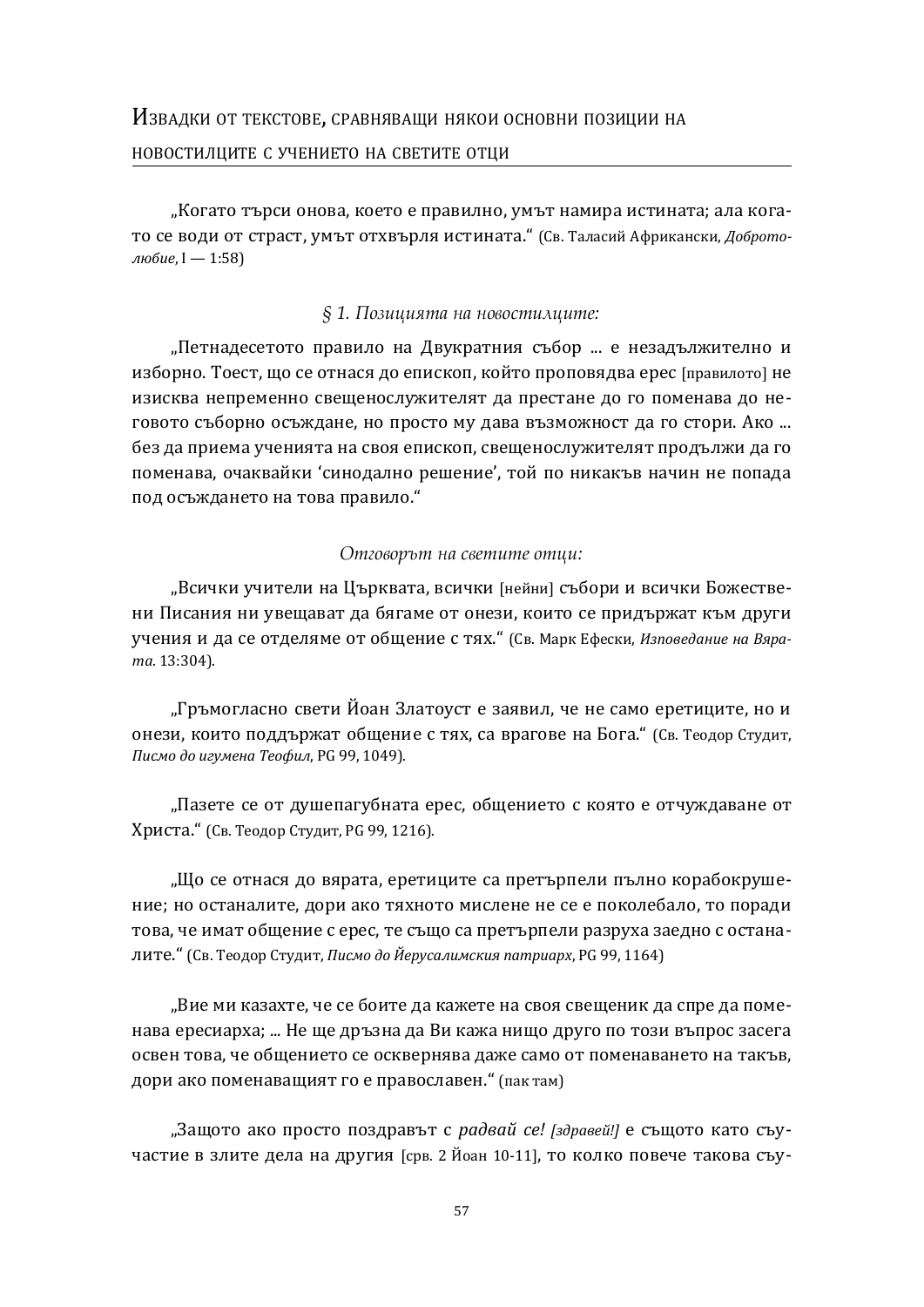частие е безочливото му поменаване в самото присъствие на страшните и божествени Тайни? Защото ако Присъстващият пред нас е Самата Истина, може ли да е смислено да предполагаме, че Той ще приеме тази велика лъжа, сиреч, че такъв човек би следвало да се счита за православен патриарх сред останалите православни патриарси? По времето, когато страшните Тайни се извършват, можем ли да играем роля като актьор на сцената? И как ще понесе тези неща душата на един православен християнин, без незабавно да се отстрани от общение с поменаващите [еретика] и без да ги счита за хора, които използват божествените неща, за да придобиват чрез тях гнусна печалба? Защото от начало Православната Божия Църква е приела, че поменаването на името на архиерея в олтара означава пълнота на обшението с него. Защото е писано в изложението на божествената Литургия, че свещенослужителят поменава името на епископа, като чрез това проявява подчинение на своя свещеноначалник и показва, че е негов съобщник и последовател във вярата и в божествените Тайнства." "И Бог е показал същото това, като е казал: 'Свещениците нарушават Моя закон и оскверняват Моите светини' (Иезек. 22:26) По какъв начин? Тъй като те "не отделят свето от несвето", но всички неща считат за обикновени. Не следва ли обаче да правим това от "икономия"? Ала как може да се допусне подобна "икономия", която профанизира божествените неща и прогонва от тях Светия Дух, понеже прави верните да загубят своето осиновение [като чеда Божии] и ги отсича от опрощението на греховете им? Може ли всъщност да има нещо по-вредно от такава "икономѝя"? ...

(*ʝ˕ʞˋ˔ˏˑː˃˃˕ˑː˔ˍˋ˕ˈˑ˕˙ˋˇˑˋˏ˒ˈ˓˃˕ˑ˓ʛˋ˘˃ˋˎʞ˃ˎˈˑˎˑˆ, ˒˓ˑ˕ˋ˅ʘˑ˃ːʑˈˍ, ˍˑˌ* то по онова време е бил Константинополски патриарх и който все още не е бил низвергнат  $c$ <sup>5</sup>борно.)

Бележка от автора: "Както се знае, тези светогорски отци скрепили това писмо с мъченическото проливане на собствената си кръв."

#### *§ 2. ʆ˓˄ˆˢˆˮ˘ʲȱˑʲȱˑ˓ʵ˓˖˘ˆˏˢˆ˘ʺ:*

"Ето, братя, това именно е православната еклесиология; а пък когато отделни личности, били те клирици или миряни, въстават против епископите, признати от Вселенската Църква — то вече е чисто протестанство."

#### *ʅ˘ʶ˓ʵ˓˕˨˘ȱˑʲȱ˖ʵʺ˘ˆ˘ʺȱ˓˘ˢˆ:*

Когато свети Ипатий разбрал към какви убеждения се придържа Несторий, незабавно заличил името му от диптисите в храма на Апостолите, така че то никога вече да не се произнася при приношението. [Това станало преди "официалното" осъждане на Несторий от Третия Вселенски събор.]

Когато изпълненият с благочестие епископ Евлалий узнал това, той започнал да се безпокои за последиците от тази постъпка. След като разбрал, че се е пръснал слух [за това, че светителят не го поменава], Несторий му заповядал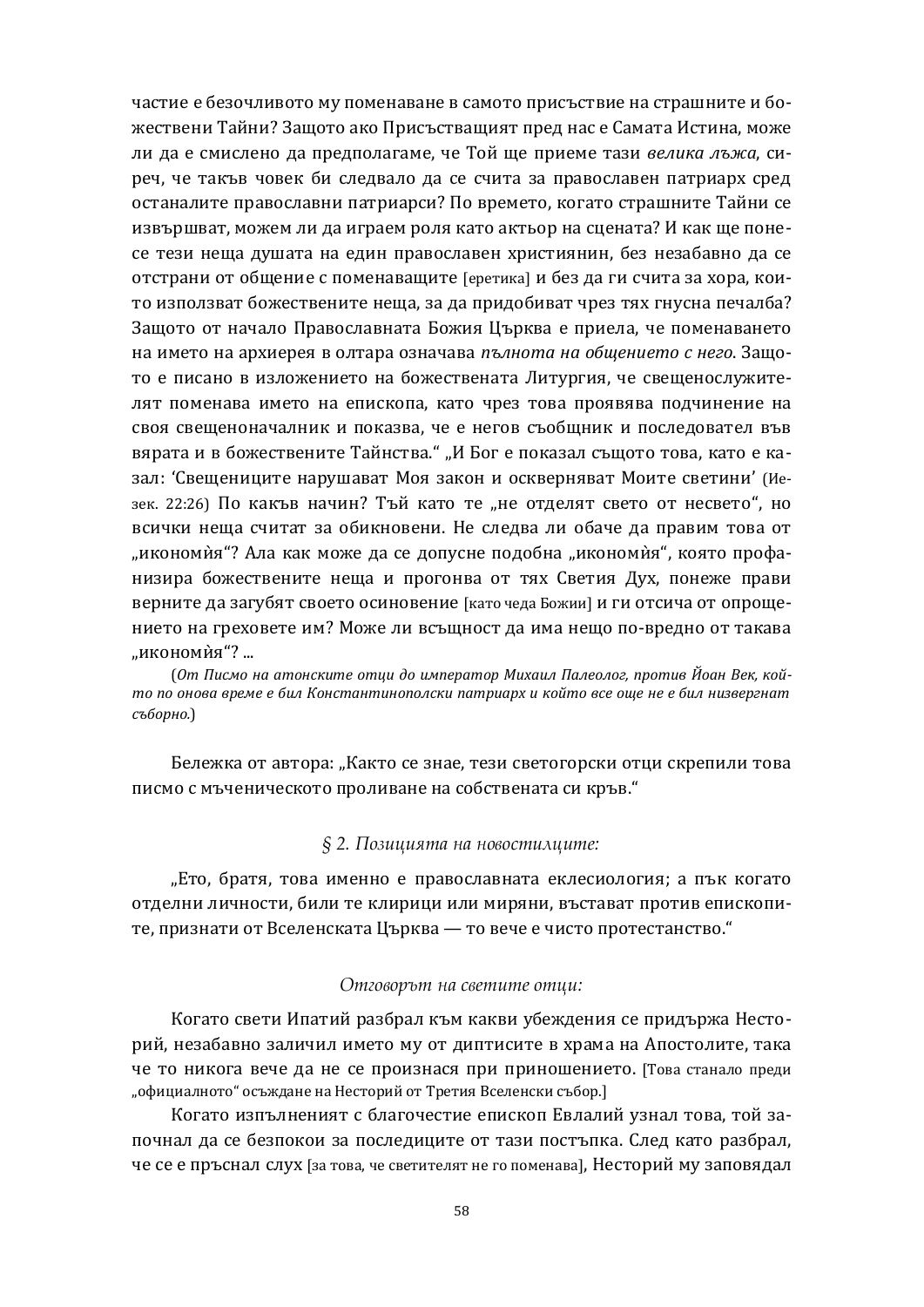строго да накаже Ипатий. Понеже Несторий бил всевластен в [престолния] град. Епископ Евлалий се обърнал към Ипатий със следните думи: "Защо заличи името му. без да мислиш за последствията?" Свети Ипатий отговорил: "Веднага щом узнах, че той говори неправославно за Господа, аз прекъснах всяко общение с него и вече не поменавам името му, тъй като той не е епископ. "Тогава епископът [Евлалий] се разгневил и му казал: "Върви си! Поправи това, което си сторил, иначе ше взема мерки да те накажа!" Свети Ипатий отвърнал: "Прави каквото желаеш. За себе си аз съм решил да пре-ТЪРПЯ ВСИЧКО И С ТАКОВА РЕШЕНИЕ АЗ СТОРИХ КАКВОТО СТОРИХ." (Из Житие на свети *Hnamuŭ*, Sources Chrétiennes, No.177, pp. 210-214)

Както доказва историята, свети Максим — а той бил само прост монах и дори нямал свещен сан — и двамата му ученици били православни, а всички други знаменити, прочути и влиятелни патриарси и митрополити, срещу които светецът пишел, били заблудените от ереста. Когато накрая бил свикан Шестият Вселенски събор, сред осъдените за ерес имало четирима патриарси на Константинопол, един римски папа, един александрийски патриарх и множество митрополити, архиепископи и епископи. През всички тези години прав бил един прост монах, а грешели всички тези видни епископи. (От Послеслова на Житие на светия наш отец Максим Изповедник, Fr. Christopher Birchall, trans., The Life of Our Holy Father Maximus the Confessor (Boston: Holy Transfiguration Monastery, 1982), pp. 53–69.)

"Как тогава св. ап. Павел казва "покорявайте се на наставниците си и бъдете послушни" (Евр. 13:17)? Ала преди това той пише "като имате пред очи свършека на техния живот, подражавайте на вярата им" (ст. 7), и едва след това е казал "покорявайте се на наставниците си и бъдете послушни." Ала вие казвате, ето — той е неблагочестив, трябва ли да му се покоряваме? Неблагочестив? В какъв смисъл? Ако това е по отношение на вярата: тогава бягайте и го отбягвайте. Дори ако е не човек, а ангел, слязъл от небето: ала ако е неблагочестив в личния си живот, не бъдете прекалено любопитни." (Св. Йоан Златоуст, 34 *Беседа върху Посл. към евреите*)

#### *§ 3. ʆ˓˄ˆˢˆˮ˘ʲȱˑʲȱˑ˓ʵ˓˖˘ˆˏˢˆ˘ʺ:*

"Колко голяма ще е нашата отговорност, ако подкопаваме съждението на Църквата, като мислим, че знаем Божието съждение. Не е ли безкрайно повече за предпочитане, а и по-смирено, и по-безопасно, да следваме решенията на Църквата? Брате мой, крайна заблуда е да смятаме, че знаем без съмнение каква е Божията воля. Горко, хиляди пъти горко на Църквата, ако отделни лица и най-вече миряни обявяват подобни революции."

#### *ʅ˘ʶ˓ʵ˓˕˨˘ȱˑʲȱ˖ʵʺ˘ˆ˘ʺȱ˓˘ˢˆ:*

"Но ако дори ние, или Ангел от небето ви благовестеше нещо по-друго от това, що ние ви благовестихме, анатема да бъде. Както по-горе казахме, и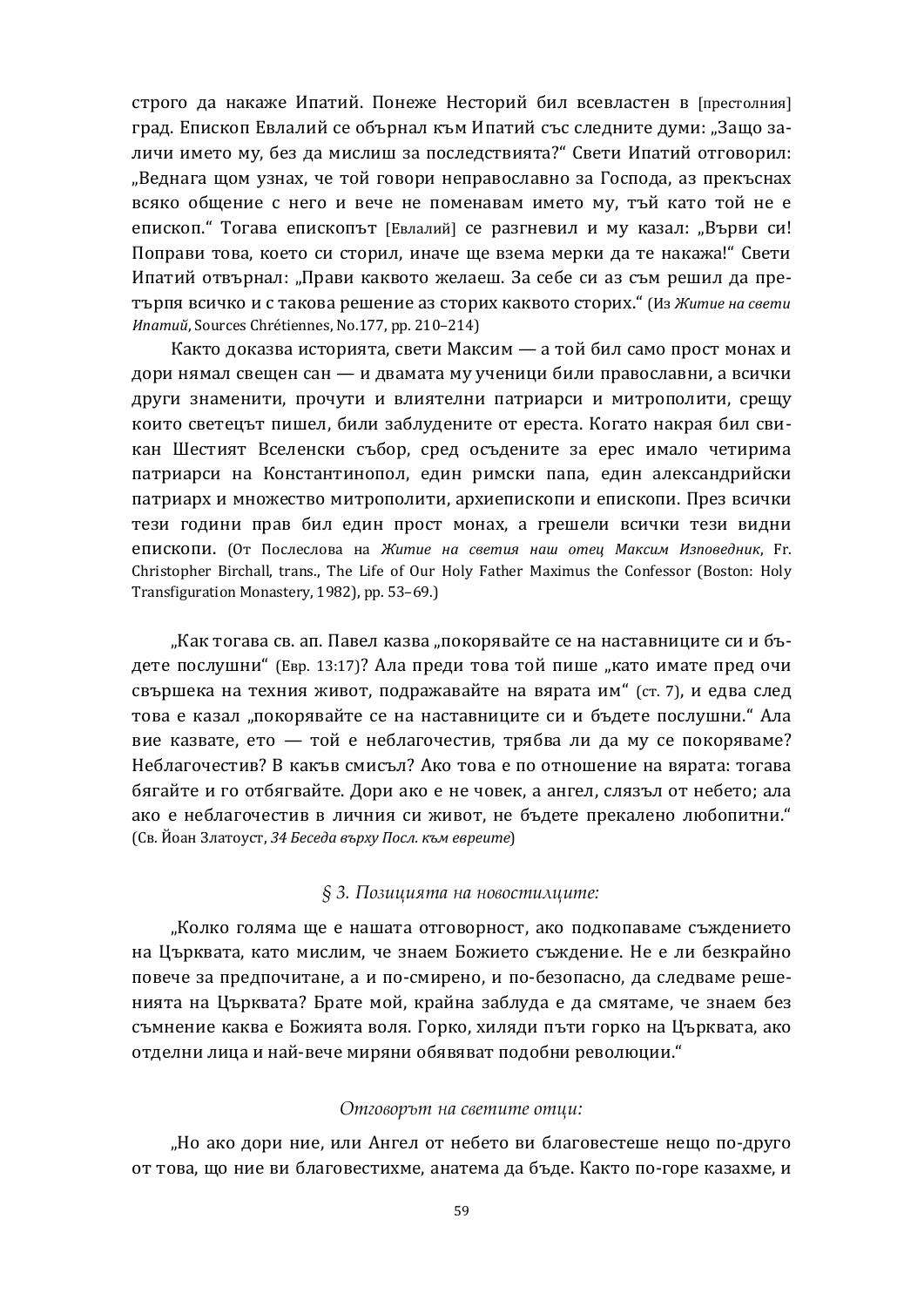сега пак казвам: който ви благовествува нещо по-друго от това, що приехте, анатема да бъде." (Гал. 1:8-9).

"Аз ще съдя епископа и мирянина. Овцете са словесни, а не без разум, тъй че никой мирянин никога да не може да каже "аз съм просто овца, а не пастир, и не нося отговорност за себе си, но за това ще отговаря пастирът и той единствен ще плати моето наказание. "Защото видно е, че както овцата, която не следва добрия пастир, ще попадне на вълци за своя собствена гибел, така също и овцата, която следва злия пастир, ще я сполети смърт; защото той ще я изяде цялата. Следователно от нас се изисква да бягаме от пагубните пастири." (Учение на дванадесетте апостоли [Дидахи], 10:19, PG 1, 633)

"Докато ходим по безгрешния и живоносен път, нека изтръгваме окото, което ни съблазнява — не телесното око, но духовното. Например, ако епископ или презвитер, които са очите на Църквата, се държат неблагочестиво и съблазняват верните, те трябва да бъдат изскубнати, защото е пополезно да се събираме без тях в молитвения дом, нежели да бъдем хвърлени заедно с тях в огнената геена, заедно с Анна и Каяфа." (Св. Атанасий Велики, PG 26, 1257 C)

"Заповядваме единомишленици с православния и Вселенски събор от клира по никой начин да не се подчиняват на отстъпили или отстъпващи от Православието епископи." (3 правило на Третия Вселенски събор)

"Непрестанно разгаряйте отново и отново вярата у вас и се пазете неопетнени и неосквернени както от общение с горепосочения [Несторий], така и от слушането му, уж че е [църковен] учител, докато той остава вълк, а не пастир. ... Ние сме в общение с онези свещенослужители или миряни, които са се отделили от него или които са били низвергнати от него поради правилната си вяра, тъй като не подкрепяме неговите неправедни присъди; поскоро похваляваме онези, които са пострадали [от неговите гонения] и им казваме: 'Ако ви корят за име Христово, блажени сте, защото Духът на славата и Духът Божий почива върху вас. [1 Петр. 4:14]" (Писмо на свети Кирил Александрийски до свещениците и народа в Константинопол, преди свикването на Третия Вселенски събор, който осъдил Несторий, Mansi IV, 1096).

"Заклевам всички люде в Кипър, които са истински чеда на Католичната Църква, да бягат с всички сили на нозете си от свещениците, които са паднали и са се подчинили на латинците; да не се събират в църквите с тях нито да вземат благословение от ръцете им. Защото за вас е по-добре да се молите Богу по домовете си сами, отколкото да се събирате в църквите с мъдруващите като латинци." (Герман II, Константинополски патриарх, PG 140, 620 A)

"Сред нас нито патриарси, нито събори някога са били в състояние да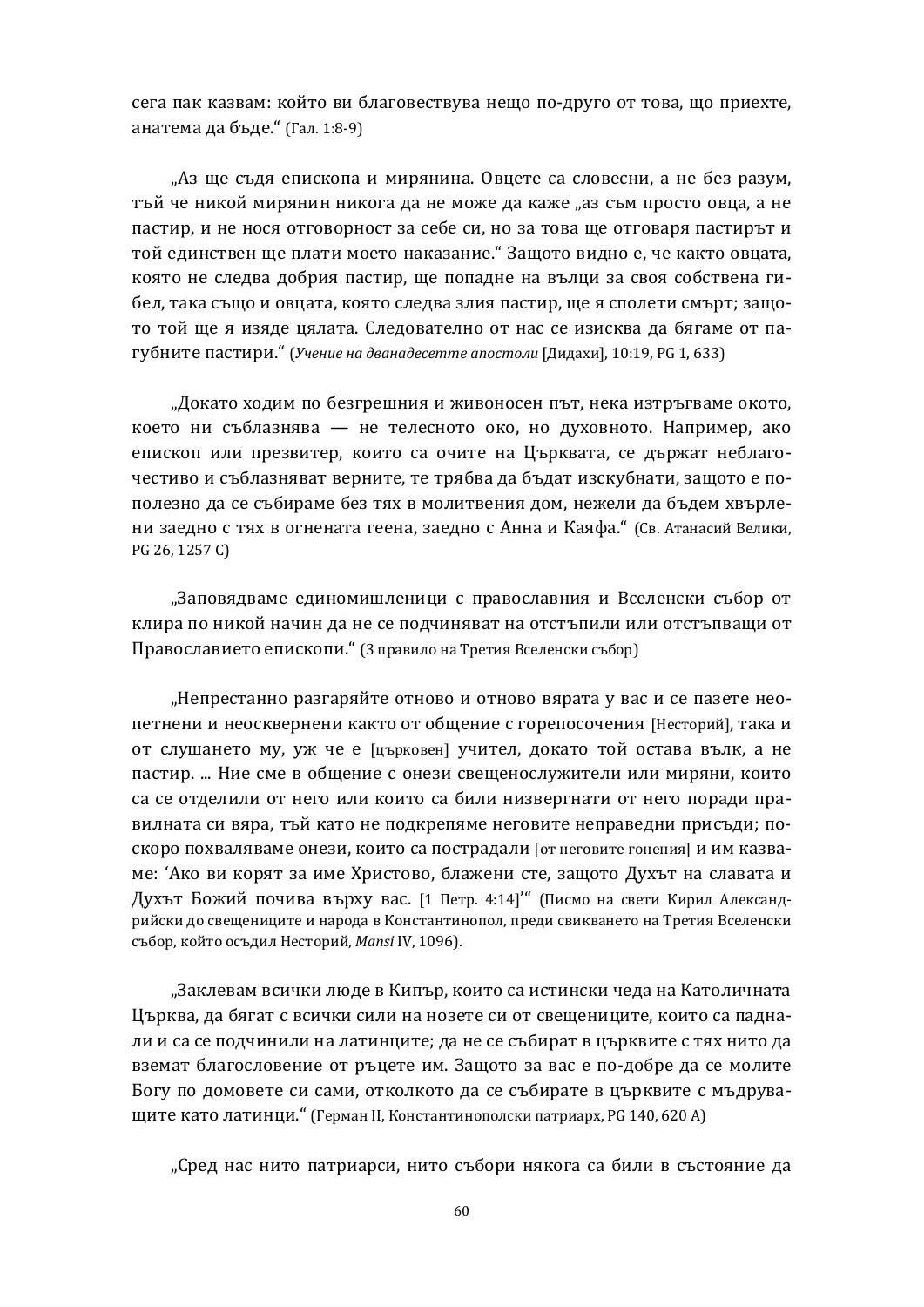внесат нововъведения, тъй като защитник на вярата ни е самото Тяло на Църквата — сиреч, самият народ — който желае да изповядва вярата си навеки непроменена и еднаква с тази на техните отци." (Отговор на православните Източни патриарси до папа Пий IX, съставен в 1848 г.)

"Не само ако човек е облечен в свещен сан или притежава знание е длъжен да се стреми и преподава ученията на Православието, но дори ако е ученик по степен, той също е длъжен да изповядва истината смело и открито." (Св. Теодор Студит, Писмо 2-ро, книга втора до монасите, PG 99, 1120 B)

#### *§ 4. ʆ˓˄ˆˢˆˮ˘ʲȱˑʲȱˑ˓ʵ˓˖˘ˆˏˢˆ˘ʺ:*

"След като Църквата не ги е лишила от сан [нашите еретичестващи епископи], тогава ние не трябва да ги отхвърляме, нито да спираме да ги поменаваме."

#### *ʅ˘ʶ˓ʵ˓˕˨˘ȱˑʲȱ˖ʵʺ˘ˆ˘ʺȱ˓˘ˢˆ:*

"Този, който не произнася *анатема* над еретичествуващите, нека сам бъде анатема." (Седми Вселенски събор)

"Еретик ли е пастирът? Тогава той е вълк! Трябва да бягате от него; не се заблуждавайте да се обръщате към него дори ако наглед той е кротък и покорен. Бягайте от общуването и от разговори с него тъй, както бихте бягали от отровна змия." (Свети Фотий Велики. Слово 15-то, 10)

#### *§ 5. ʆ˓˄ˆˢˆˮ˘ʲȱˑʲȱˑ˓ʵ˓˖˘ˆˏˢˆ˘ʺ:*

"Докато обаче това се случи — тоест, те бъдат осъдени от Църквата епископът или свещеникът, които са паднали в ерес, продължават по известна божествена икономия, да преподават Божията благодат."

#### *ʅ˘ʶ˓ʵ˓˕˨˘ȱˑʲȱ˖ʵʺ˘ˆ˘ʺȱ˓˘ˢˆ:*

"Благодатта и истината дойдоха чрез Иисуса. Те изоставиха истината, за която се хвали авторът на книга Притчи, като казва: 'езикът ми ще изговори истина' (8:9); след като сами са приели лъжата, то ясно е, че са отпаднали от благодатта." (Деяния на 7. Вселенски събор)

#### *§ 6. ʆ˓˄ˆˢˆˮ˘ʲȱˑʲȱˑ˓ʵ˓˖˘ˆˏˢˆ˘ʺ:*

"'Беше ли Несторий в Църквата през цялото време преди да бъде предаден на анатема [от светите отци на Третия Вселенски събор]?' — пита победоносно К[аломирос]. Да, беше! Тоест, той беше действащ епископ на Христовата Църква. Ако за тебе не е бил такъв, за свети Кирил и за събора на Александрийската Църква е бил, бил е такъв и за самия Трети Вселенски събор! Чел ли си ня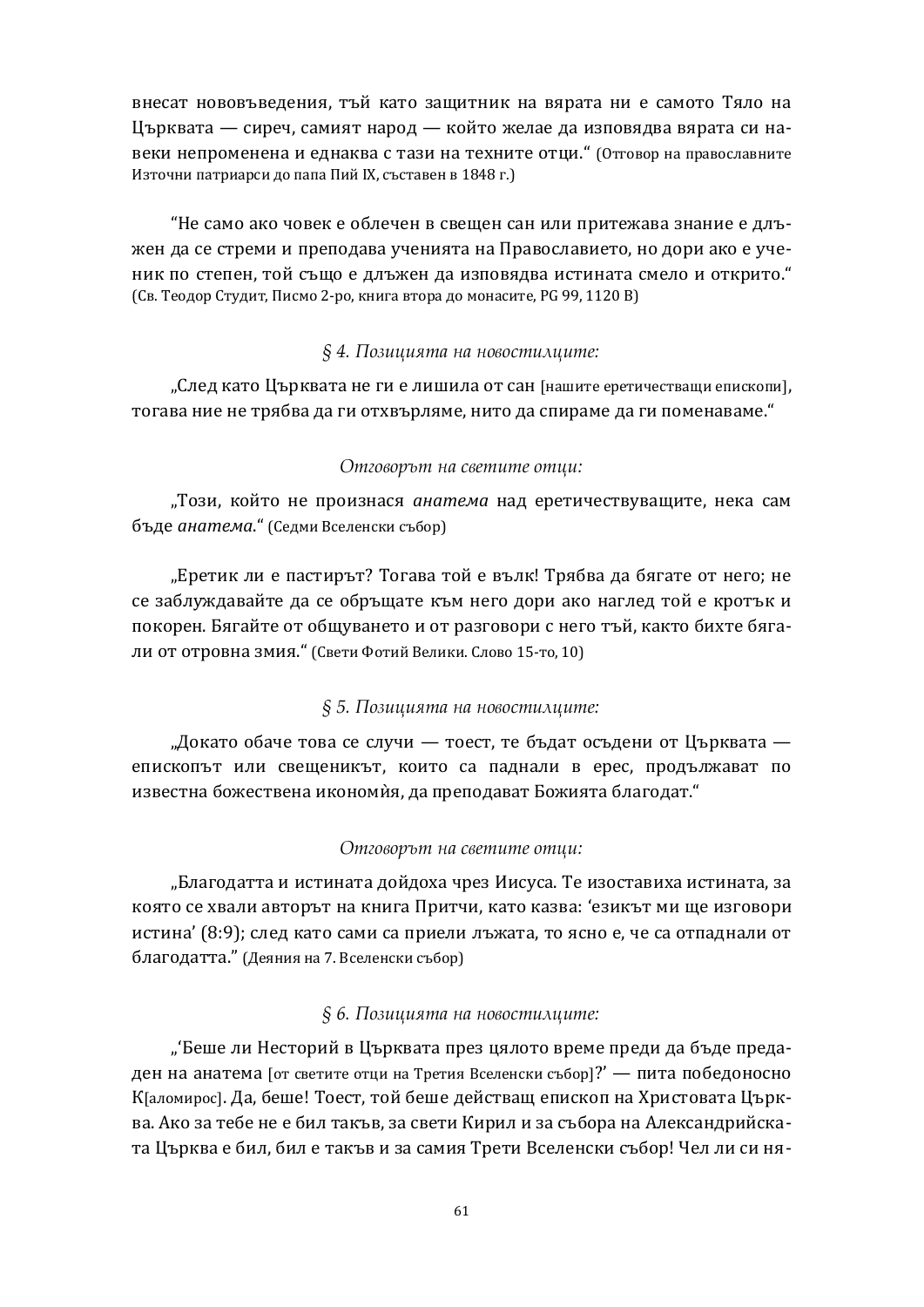кога известните писма, написани от божествения Кирил до Несторий и изпратени до него, след като започнал да проповядва ереста си? "До преблагочестивия и богобоязнен съслужител Несторий." Какво повече искаш? ... Съборът осъдил учението му като еретическо и него самия "в отсъствие на обвиняемия"... "Проливайки много сълзи [казват отците от събора по отношение на решението за осъждане], ние пристъпихме към такова сурово решение относно него: съответно, нашият Господ Иисус Христос, срещу Когото той е богохулствал, взе решение чрез този пресвещен Събор, че Несторий е чужд на епископския сан и на всяко свещеническо събрание." Чухте ли това, КЈаломирос]? Беше ли, или не беше Несторий действителен епископ до своето осъждане от Третия Вселенски събор?"

#### *ʅ˘ʶ˓ʵ˓˕˨˘ȱˑʲȱ˖ʵʺ˘ˆ˘ʺȱ˓˘ˢˆ:*

"Нека това наше решение бъде ясно — ако Вие не проповядвате същото учение относно Христа, нашия Бог, каквото е прието от Църквата на римляните, на александрийците и в цялата католична Църква, каквото също и Константинополската Църква толкова славно пазеше до Вашето идване и ако в границите на десет дни, начевайки от деня на това известие, не отхвърлите открито и в писмен вид това нехристиянско нововъведение, което желае да раздели онова, което Свещеното Писание е съединило, Вие ше бъдете изхвърлен от цялата католична Църква." (Писмо на римския папа Целестин I до еретическия патриарх Несторий Константинополски, написано от името на поместния римски събор, който осъдил Несторий преди свикването на Третия Вселенски събор)

"В това наше писмо ние изразяваме възражението си срещу Вас и Ви съветваме да се откажете от своите зли и извратени учения, в които вярвате и които преподавате, и да предпочетете правата вяра ... В противен случай, ако Ваше Пресвещенство не стори това в срока, поставен в писмата, които нашият съслужител — праведнейшият и богобоязнен епископ на Рим Целестин — Ви е изпратил, знайте, че не ще имате участие с нас, нито място или слово сред Божиите свешеници и епископи." (Свети Кирил Александрийски до Несторий, от името на събора на Александрийската Църква, осъдил Несторий преди свикването на Третия Вселенски събор, Mansi, IV, 1081)

Бележка: Както виждаме, Несторий е бил отлъчен от Църквата преди свикването на Третия Вселенски събор. Ала навярно някои ще кажат: "Много добре, той е бил отлъчен преди Третия Вселенски събор, но това е било сторено все пак от събор." Въпреки това, след като е бил отлъчен от Църквата и не е имал "нито място или слово сред Божиите свещеници и епископи", защо тогава е свикан Третият Вселенски събор и защо отново го е осъдил? Нима отците са вярвали, че техните предишни съборни решения не са "подействали"? Ако решението на даден събор, а не фактът, че човек съзнателно проповядва ерес, е това, което отнема Божията благодат от човека, тогава кой от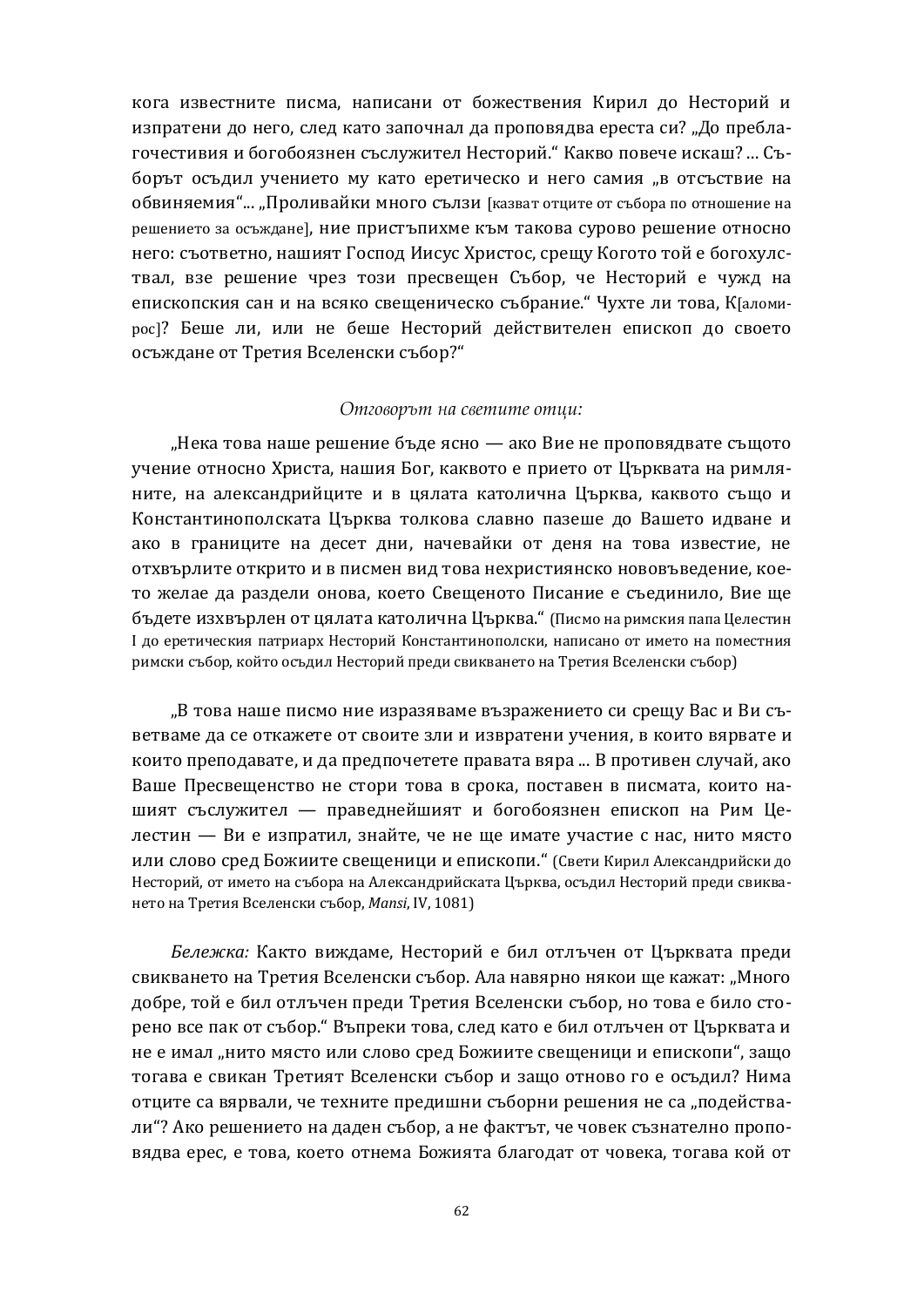Съборите е отнел благодатта на свещенството от Несторий? Александрийският събор? Римският събор? Или Третият Вселенски събор? Кога в крайна сметка е бил отсечен Несторий от Църквата? Обаче не съборът отнема благодатта. Бог не приема заповеди от човеци. Съборът просто потвърждава, че благодатта е била изгубена и чрез съборен акт провъзгласява този факт. Нека не забравяме, че когато свети Кирил пише до клириците и миряните на Константинопол, както четем по-горе, той назовава Несторий "вълк" дори преди събора, и отново, както видяхме по-горе, дълго преди определението на който и да е събор, дълго преди Кирил или Целестин Римски дори да узнаят или да проявят загриженост по този въпрос, свети Ипатий, свещеник на Константинополската епархия, престанал да поменава своя патриарх Несторий. И когато неговият плах епископ Евлалий взел да го увещава, този свят свещенослужител отвърнал: "От времето, когато научих, че той проповядва неправда", тоест еретически учения, "относно моя Господ, той вече не е епископ и аз вече не съм в общение с него, нито поменавам името му на Литургията. Каква разлика между тогавашните свещеници и съвременните наши архимандрити!

#### § 7. Позицията на новостилците:

"Продължителна и непрестанна война срещу действията на патриарха — ДА. Но разколи — НЕ!"

#### *ʅ˘ʶ˓ʵ˓˕˨˘ȱˑʲȱ˖ʵʺ˘ˆ˘ʺȱ˓˘ˢˆ:*

"Мирът се въдворява най-вече тогава, когато заразеното от болестта се отсича, когато враждебното се отделя. [Не винаги единомислието е добро нещо — и разбойниците са единодушни помежду си. И тъй, раздорите са последица не от Христовото определение, а дело на волята на самите хора. Сам Христос желаел всички да са единомислени в делото на благочестието; но тъй като хората се разделили помежду си, то и възникнали раздорите.]" ȋʠ˅. ʘˑ˃ːʖˎ˃˕ˑ˖˔˕, *ʐˈ˔ˈˇ˃ 35-˕˃˅˝˓˘˖ʔ˅˃ːˆˈˎˋˈ˕ˑˑ˕˔˅. ʛ˃˕ˈˌ*)

"Махнете, прочее, злия изпомежду си." (1 Кор. 5:13)

"Заповядваме ви също, братя, в името на Господа нашего Иисуса Христа, да страните от всеки брат, който постъпва безчинно, а не по преданието, що е получил от нас." (2 Сол. 3:6)

"Убеден съм, че колкото повече се отдалечавам от него [патриарха] и от подобните му [латиномислещите], толкова повече се доближавам до Бога и до всички верни и до светите отци; и колкото повече съм отделен от тях, толкоз повече съм съединен с истината и със светите отци." (Свети Марк Ефески, PG 160, 536 C)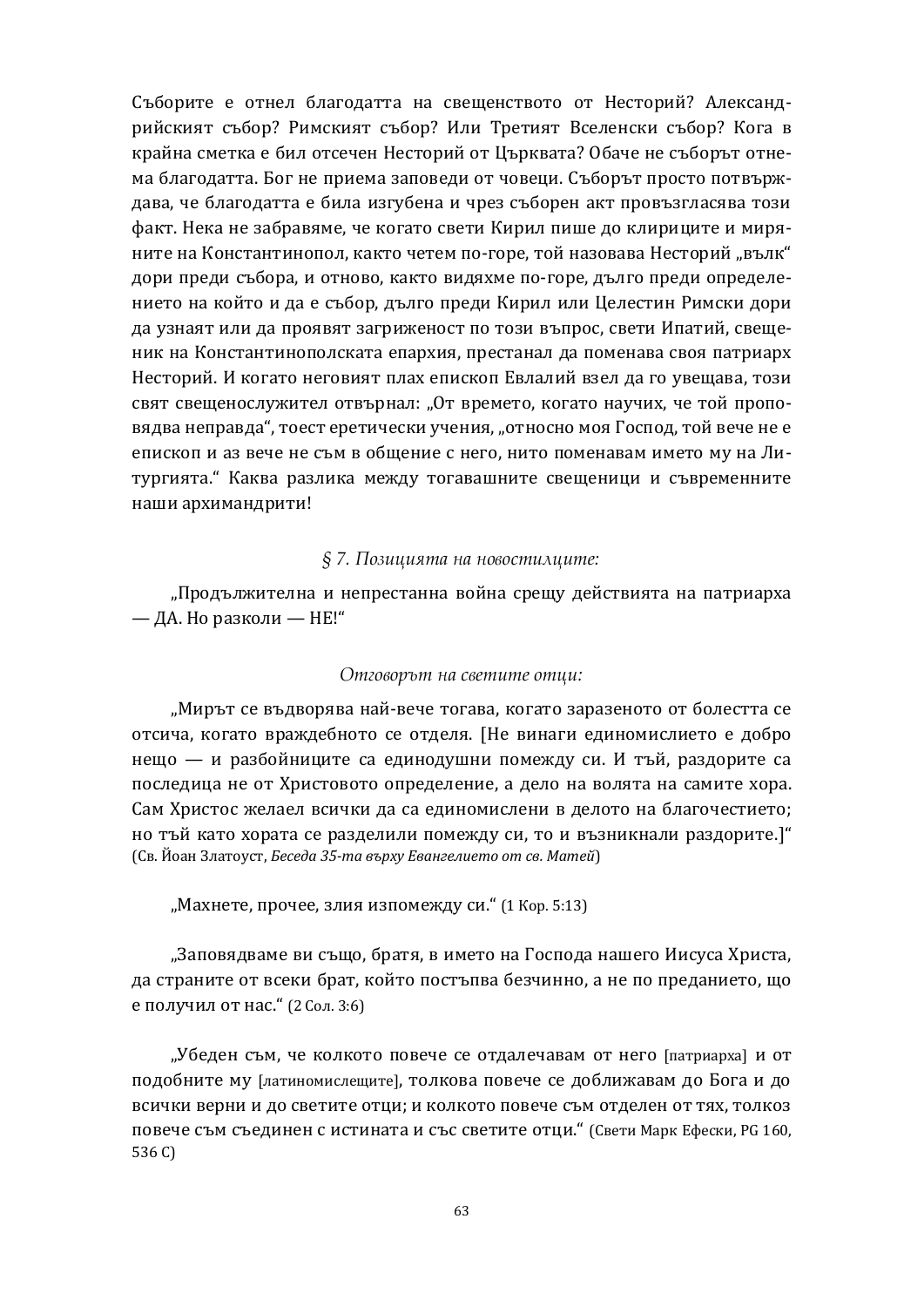"Не мислете, че дойдох да донеса мир на земята; не мир дойдох да донеса, а меч; защото дойдох да разлъча човек от баща му, и дъщеря от майка ѝ, и снаха от свекърва ѝ. И врагове на човека са неговите домашни." (Мат. 10:34-36)

"Добре е да бъдем в мир с всички, но когато те са единодушни с нас по въпросите на благочестието: понеже мирът с онова, що е праведно и подобаващо, е най-прекрасна и полезна придобивка; ала когато той е мир със злото или поробващото, тогава той е най-позорен и от всички неща най-срамен и вреден. Тъй като съществува зло съгласие и добро несъгласие; съществува добро отделяне и зло единство. И ако приятелството стане причина за гибелта на някои, тогава омразата е добродетел за тях. По-добре разделение с цел безстрастие, отколкото съгласие в името на страстите." (Йосиф Вриений, учител на свети Марк Ефески)

"По-добре достойна за похвала война, отколкото мир, който ни отделя от Бога." (Св. Григорий Богослов)

#### § 8. Позицията на новостилците:

"Цял сонм от благочестиви епископи и свещеници в Православната Съборна Църква пазят истината, обичат автентичната вяра, здраво се придържат към преданията на отците, дълбоко скърбят за актьорската ловкост и наглите действия на някои водачи на Църквата, но — прилагайки икономия — те ги търпят, като опазват мира на Църквата."

#### *ʅ˘ʶ˓ʵ˓˕˨˘ȱˑʲȱ˖ʵʺ˘ˆ˘ʺȱ˓˘ˢˆ:*

"Всеки слуга, който е мълчал и не е сторил нищо, за да попречи на крадците да проникнат с взлом в дома на господаря му и да го ограбят, но им е позволил тайно да вземат всичко и да си отидат, ще бъде осъден от своя господар като подъл крадец, подобен на тях, дори и с нищо да не им е помогнал" (Св. Симеон Нови Богослов, *Беседа 78-ма*)

"Дори ако човек се откаже от всички свои притежания в света, ала продължава да има общение с ерес, той не може да бъде Божий приятел, но е поскоро Негов враг." (Св. Теодор Студит, PG 99, 1205)

"Не се покорявайте нито на монаси, нито на свещеници, които преподават беззаконни учения или ги внушават лукаво. И защо казвам единствено монаси или свещеници? Не следвайте дори епископи, които лукаво ви увещават да вършите или говорите, или вярвате в неща, които са неполезни. Кой благочестив човек ще мълчи или кой ще остане необезпокоен? Та нали *мълчанието означава съгласие*. Често пъти войната е достойна за похвала и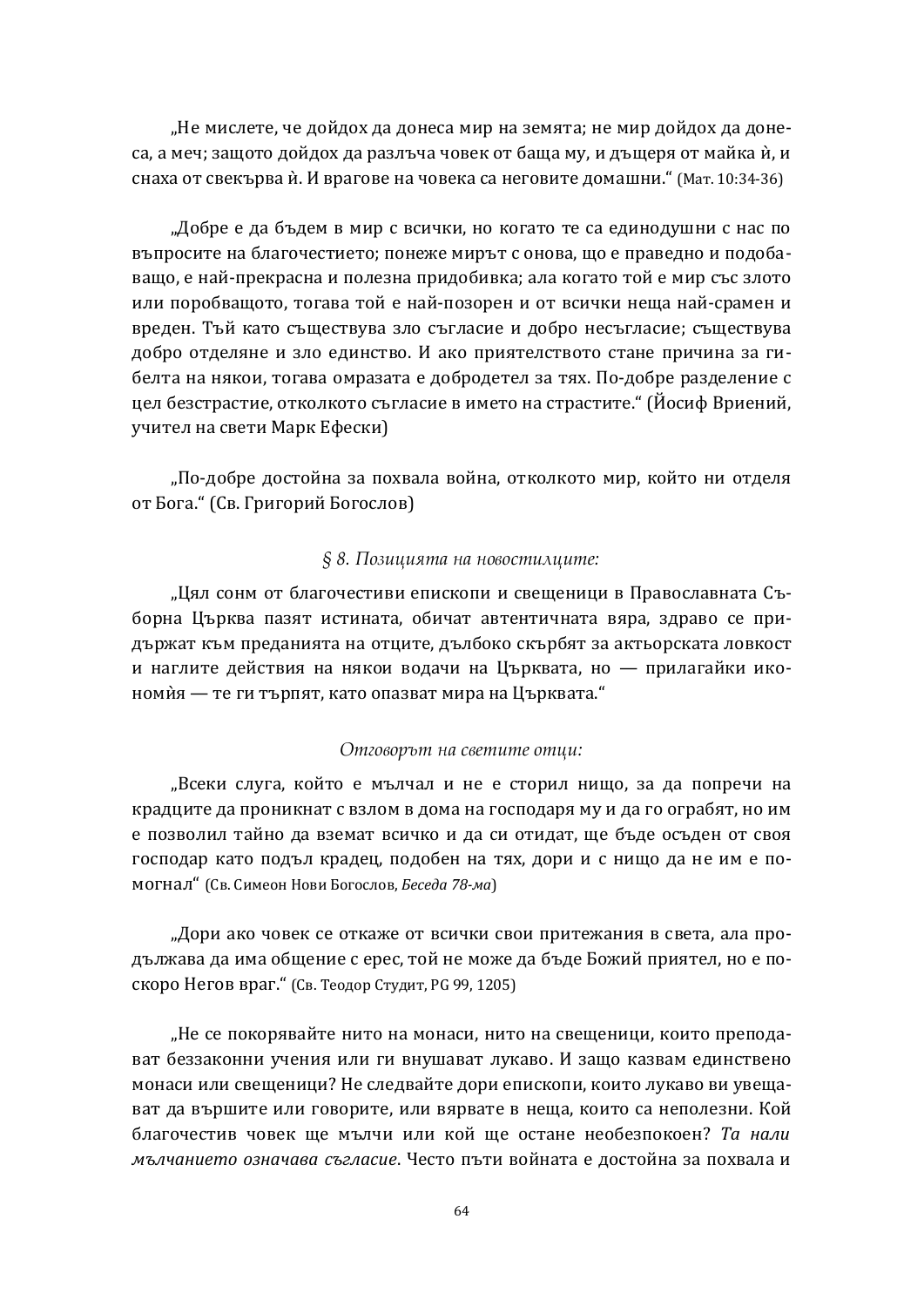битката се оказва по-добра от мир, който причинява вреда на душата. Защото по-добре е да се отделяме от хората, които не вярват правилно, нежели да ги следваме чрез зло съгласие и чрез единството си с тях да се откъсваме от [единението с] Бога" (Св. Мелетий Изповедник).

"Ако ли те [невярващите и еретиците], упорити в лъжата, постъпват във всичко така, че да прикриват срама на своите лъжеучения, а ние, служителите на истината, не можем заради нея и уста да отворим, то как тогава да не ни осъждат те заради слабостта на нашето изповедание, как да не ни подозират в измама и заблуждение, как да не хулят Христа като лицемер и измамник ... ? И за такова богохулство сме виновни ние, доколкото не желаем да се потрудим за изучаването на собствената си вяра, но като считаме това за пуста работа, се грижим единствено за земното." (Св. Йоан Златоуст, Беседа 17 **иа Евангелието от св. Иоан)** 

"Всеки, който може да казва истината, но не го прави, ще бъде осъден от Бога." (Св. Юстин Философ, Разговор с юдеина Трифон, гл. 82)

"Заповед от Господа е да не мълчим, когато вярата е в опасност. И тъй, когато става дума за въпрос на вярата, човек не може да казва: 'Кой съм аз? Прост свещеник, управник, войник, земеделец, беден човек. Нямам право да говоря по този въпрос.' Уви! Камъните ще започнат да викат, а ти оставаш безгласен и незагрижен?" (Св. Теодор Студит, *Послание 81-во*, PG 99, 1321 AB)

### § 9. Позицията на новостилиите:

"Възлюбените старостилци напуснаха (официалната държавна Църква), защото не искат да се откажат от нещо маловажно..."

#### *ʅ˘ʶ˓ʵ˓˕˨˘ȱˑʲȱ˖ʵʺ˘ˆ˘ʺȱ˓˘ˢˆ:*

"Липсата на ревност за дребните неща е причина за всички наши бедствия; и тъй като малките грешки са били пропуснати без подобаващо поправяне, то и по-големи са се прокраднали. Както в тялото пренебрегването на раните докарва треска, инфекция и смърт, така и в душата, пренебрегването на малките злини отваря вратите за по-големи... Но ако уместен укор беше отправен в началото към ония, които са се опитали да се отдалечат от божествените речи и да внесат промяна в нещо малко, такава епидемия никога не би възникнала, нито би се извила в Църквата такава буря; защото този, който премахва дори нещо второстепенно в здравата вяра, ще докара разруха във всичко." (Св. Йоан Златоуст, *Беседа 1-ва на Посланието*  $\partial$ *o* Галатяни)

"Шестнадесетият век роди четири огромни звяра: ереста на Лутер,